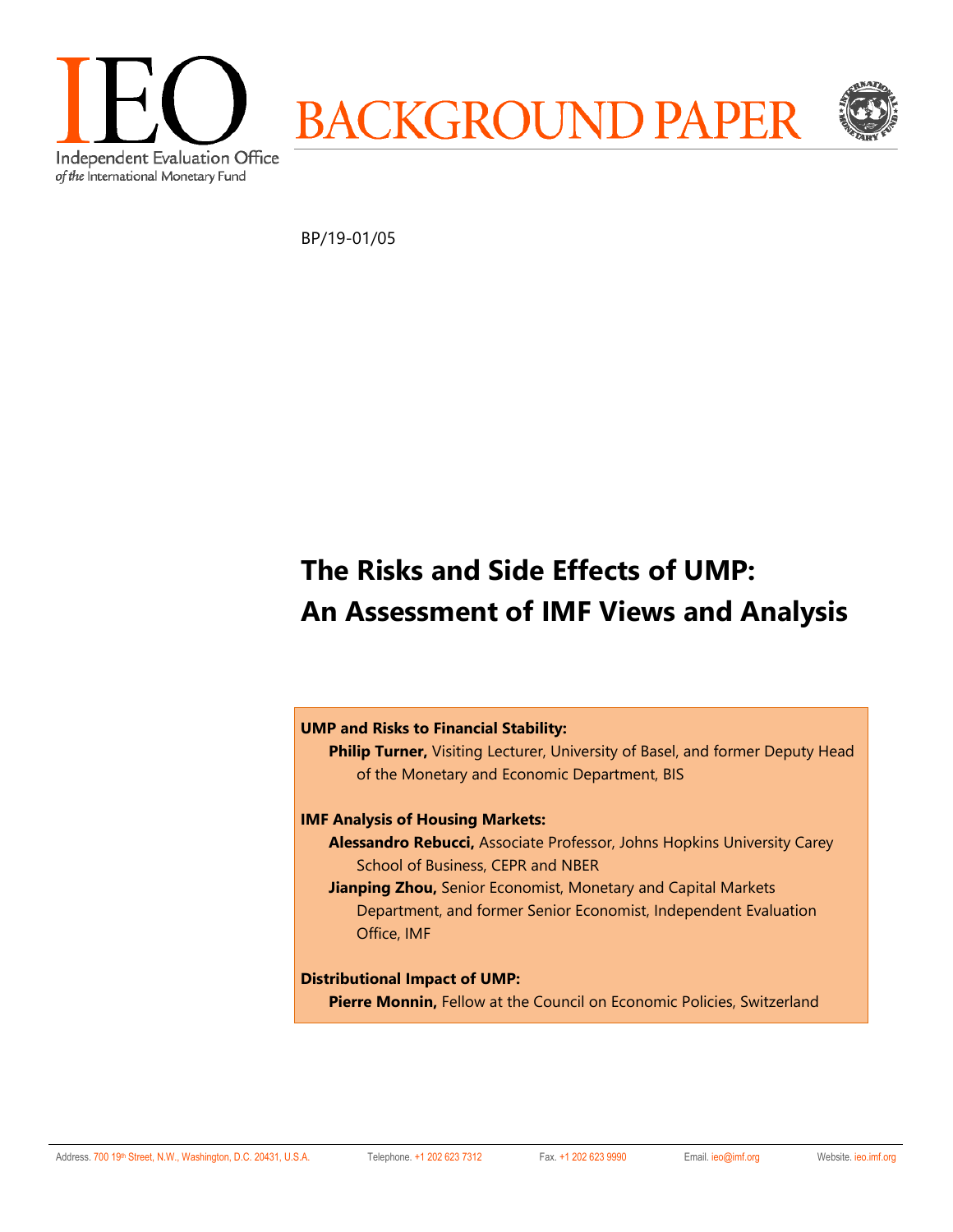## **IEO Background Paper**

Independent Evaluation Office *of the* International Monetary Fund

The Risks and Side Effects of UMP: An Assessment of IMF Views and Analysis

May 14, 2019

The views expressed in this Background Paper are those of the authors and do not necessarily represent those of the IEO, the IMF, or IMF policy. Background Papers report analyses related to the work of the IEO and are published to elicit comments and to further debate.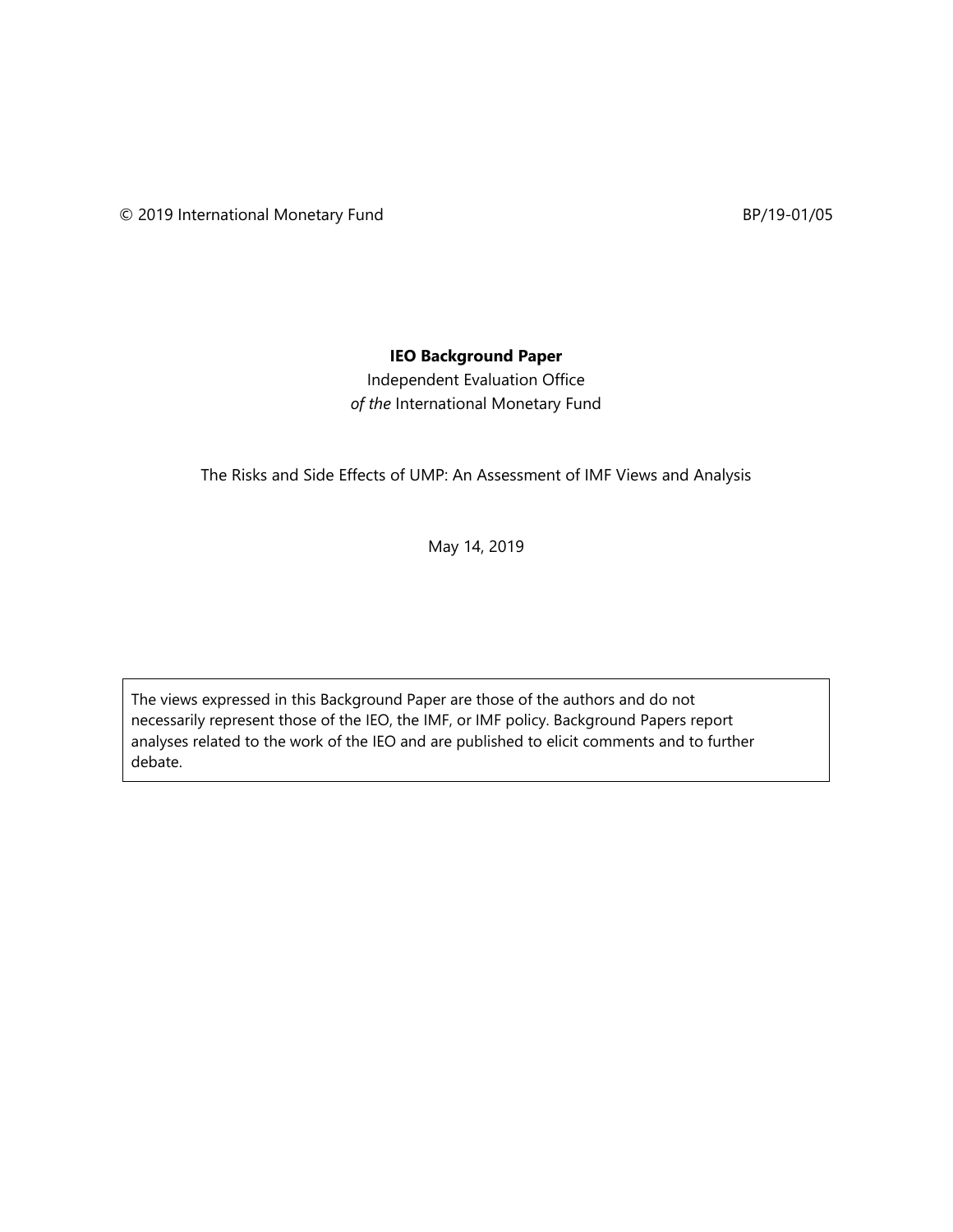| Contents                                                                                               | Page |
|--------------------------------------------------------------------------------------------------------|------|
|                                                                                                        |      |
|                                                                                                        |      |
|                                                                                                        |      |
|                                                                                                        |      |
|                                                                                                        |      |
|                                                                                                        |      |
|                                                                                                        |      |
| III. IMF Analysis of Specific Financial Stability Risks Related to UMP ____________________________9   |      |
|                                                                                                        |      |
| <b>Boxes</b>                                                                                           |      |
| 1. Monetary Policy and Financial Stability: IMF Views Prior to the Global Financial Crisis __________5 |      |
| 2. Corporate Debt in Emerging Market Economies _________________________________                       | 9    |
| Figures                                                                                                |      |
| 1. Total Private Debt (Percent of GDP): Advanced Economies versus Emerging Markets _______ 10          |      |
| 2. Total Private Debt (Percent of GDP): Unconventional Monetary Policy versus                          |      |
|                                                                                                        |      |
|                                                                                                        |      |
|                                                                                                        |      |
|                                                                                                        |      |
|                                                                                                        |      |
| Figures                                                                                                |      |
| 1. Estimated Overvaluation and Subsequent House Price Changes _________________________________23      |      |
| 2. Number of References to "House Prices" in IMF Documents ___________________________________24       |      |
|                                                                                                        |      |
|                                                                                                        |      |
|                                                                                                        |      |
|                                                                                                        |      |
|                                                                                                        |      |
|                                                                                                        | 41   |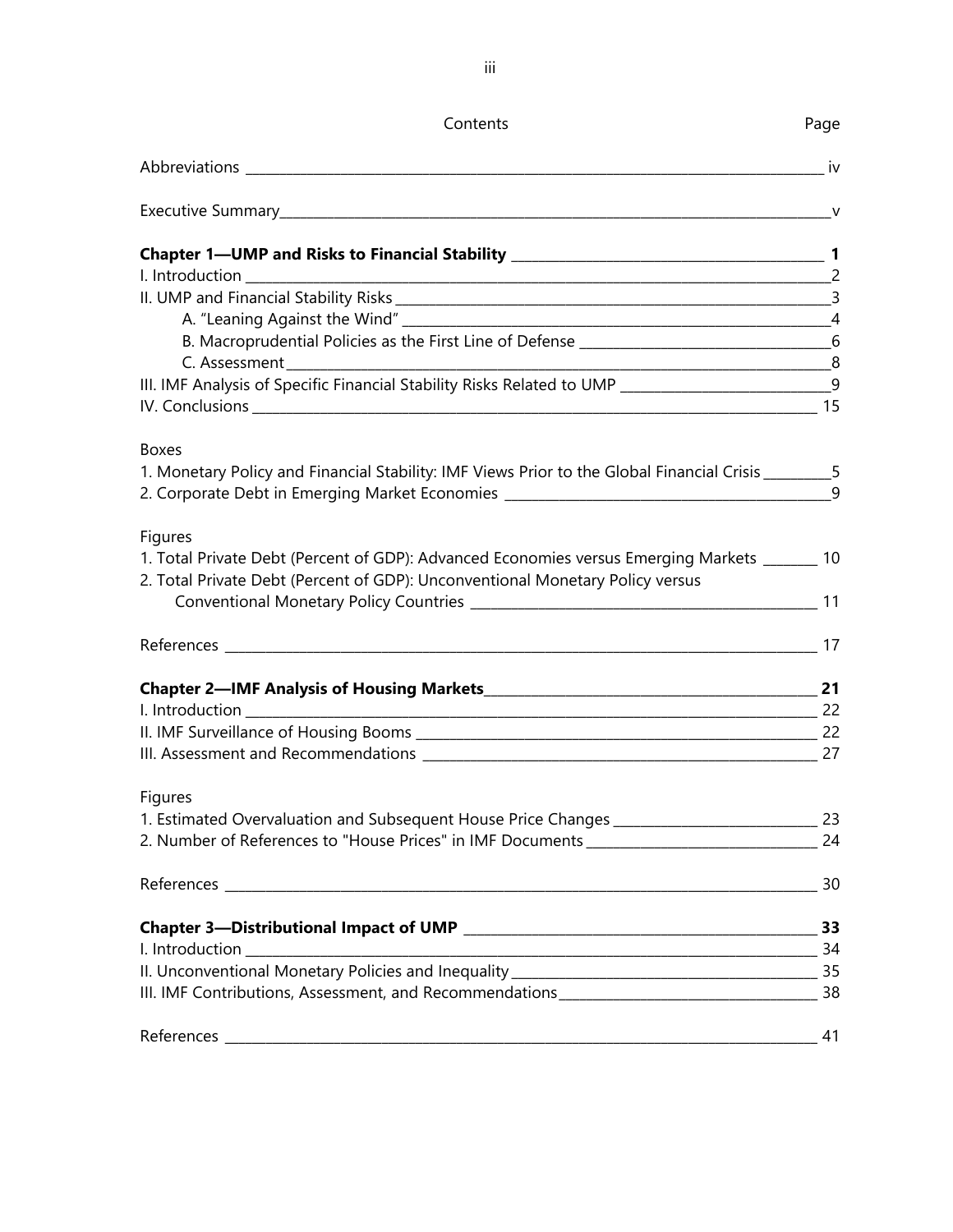### **ABBREVIATIONS**

| AF         | advanced economy                          |
|------------|-------------------------------------------|
| BIS        | <b>Bank for International Settlements</b> |
| CFM        | capital flow management                   |
| ECB        | European Central Bank                     |
| EМ         | emerging market                           |
| FAD        | Fiscal Affairs Department (IMF)           |
| Fed        | U.S. Federal Reserve                      |
| GDP        | gross domestic product                    |
| GFC        | <b>Global Financial Crisis</b>            |
| GFSR       | <b>Global Financial Stability Report</b>  |
| LTV        | loan-to-value                             |
| QE         | quantitative easing                       |
| <b>UMP</b> | unconventional monetary policies          |
| VAR        | vector autoregression                     |
| WEO        | <b>World Economic Outlook</b>             |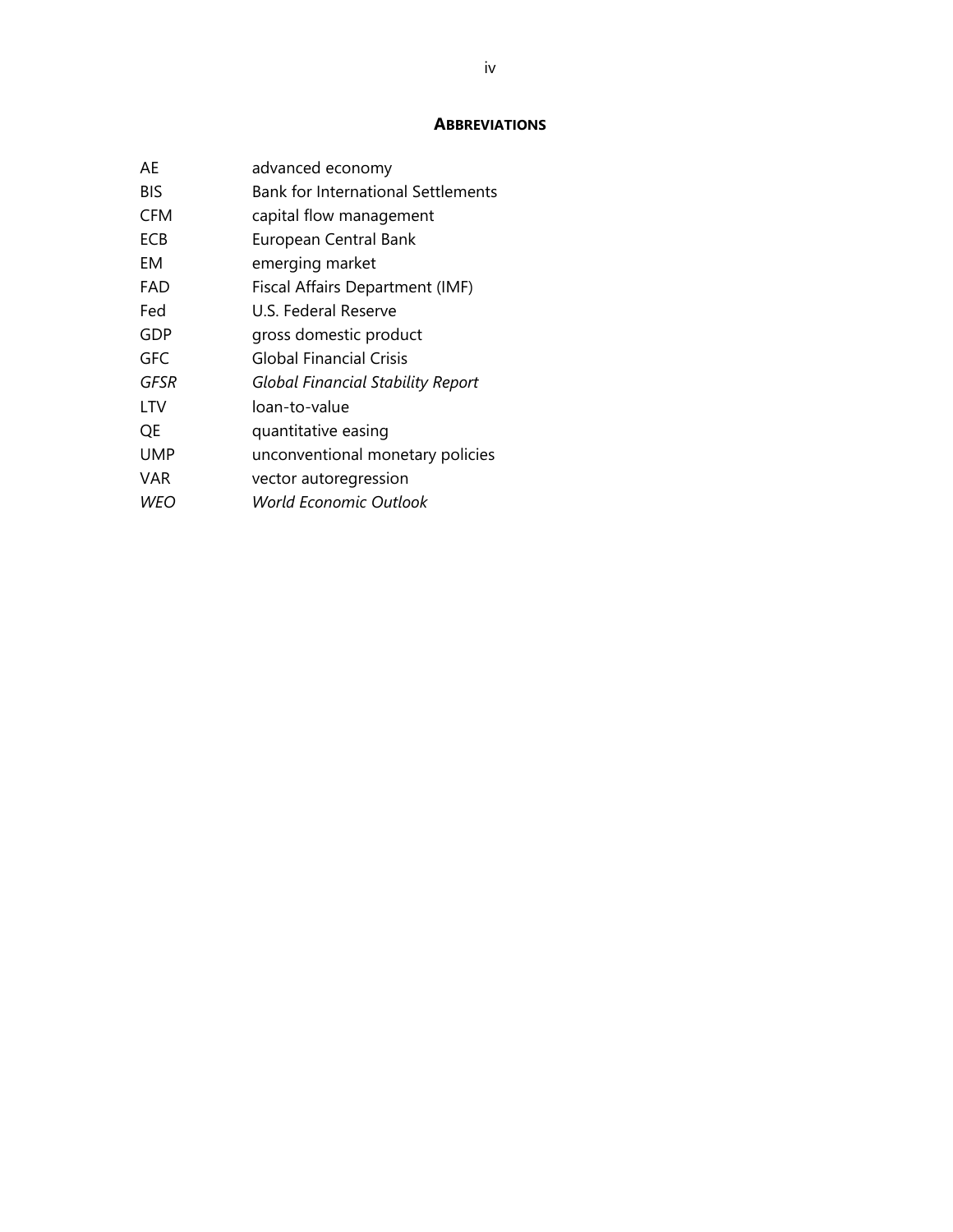#### **EXECUTIVE SUMMARY**

This paper assesses IMF analysis of the risks and side effects of the unconventional monetary policies (UMP) adopted by the major advanced economies since the global financial crisis. While there has been broad support for the view that UMP helped to close output and inflation gaps, concern has been expressed in some quarters that this has not been a "free lunch." Some have worried that, by encouraging risky behavior, UMP raises the odds of a future financial crisis, and hence the closing of current gaps comes at the cost of future gaps. A buildup of vulnerabilities in the housing sector raises particular concerns, given the role that stress in this sector has played as a trigger for financial crises in the past. Others have been concerned that while UMP closes output gaps, it does so by helping some wealthy households and hurting others—that is, UMP has adverse distributional effects.

Chapter 1 of the paper notes that the IMF has emerged as a prominent supporter of the view that macroprudential policies, rather than monetary policies, should be the first line of defense against financial stability risks. IMF staff's 2015 paper on this topic was considered by many outside experts as an important statement of the arguments for this view and in helping to propagate it. The IMF has also devoted substantial resources to monitoring the buildup of financial stability risks and to the development of a macroprudential framework and policy toolkit to manage them. Senior policymakers and financial experts praised this effort, particularly the cross-country monitoring and analysis of the effects of macroprudential policy tools.

While the Fund has raised alarms occasionally about specific financial stability risks, it has consistently judged the risk buildup overall to be moderate and not sufficient to weaken its support for UMP. A notable example of this judgment is reflected in IMF analysis of housing sector risks, analyzed in Chapter 2. Fund staff have expressed concerns about housing sector risks in some countries but have not considered UMP to have contributed to a widespread and excessive buildup of risks in housing markets. Much of this work has been performed at the national level, and there would be benefits from increased knowledge sharing among country teams and use of multilateral surveillance vehicles to assess common factors, cross-border linkages, and the build-up of risks, building on recent work in the *GFSR*.

Having made macroprudential policies the first line of defense against financial stability risks, the Fund has been careful to avoid getting locked into a stance where these policies are always judged as "effective." It will be important for the IMF to continue to carefully assess the effectiveness of these policies and consider possible complementarities between macroprudential and monetary policy in addressing financial sector risks, including those in housing markets.

The IMF has not been in the forefront of analysis of the distributional impact of UMP but has played a useful convening role to foster some discussion of the distributional effects of UMP and macroprudential policies, as described in Chapter 3. This is an issue that deserves attention to the extent that distributional concerns could be an impediment to use of UMP in future.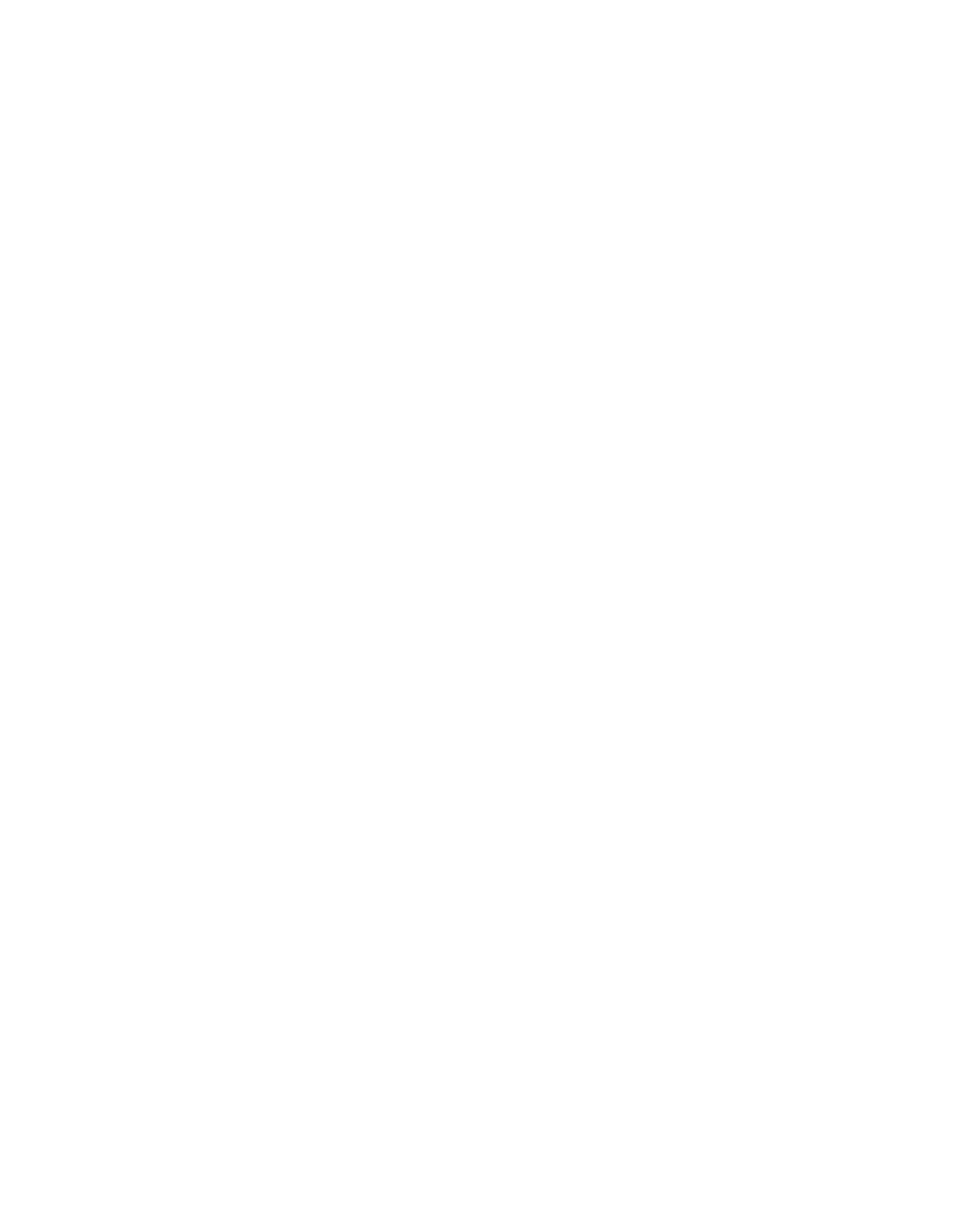## **Chapter 1—UMP and Risks to Financial Stability**

**Philip Turner\***

<sup>\*</sup> Visiting Lecturer, University of Basel, and former Deputy Head of the Monetary and Economic Department, BIS.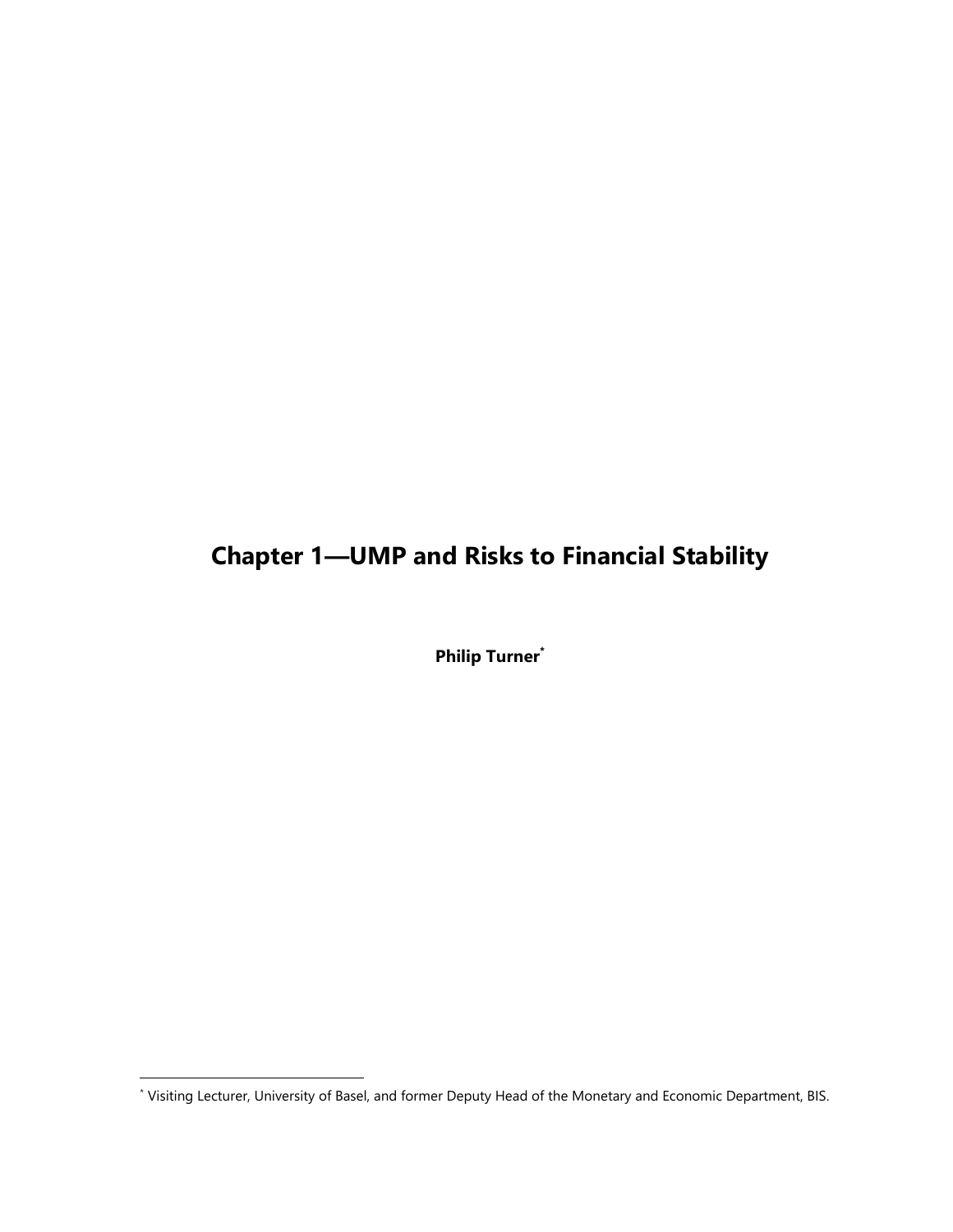### **I. INTRODUCTION**

1. This chapter reviews the IMF's work over the past decade on whether unconventional monetary policies (UMP) have increased financial stability risks and on the policy tools that should be used to address such risks. The review is based on a reading of the relevant documents and on interviews with nearly 50 senior policymakers and leading monetary policy experts. It also draws on the case studies of advanced and emerging economies covering IMF advice on the use of macroprudential policies to manage financial stability risks.

2. The IMF has been a strong advocate of UMP to help major advanced economies (AEs) meet their macroeconomic goals, namely, closing output gaps and bringing inflation back to target. Indeed, as noted by First Deputy Managing Director Lipton that one channel through which expansionary monetary policy—conventional or unconventional—works is by easing financial conditions and encouraging risk-taking (Lipton, 2017). The IMF has nevertheless recognized—especially in light of the experience just prior to the onset of the Global Financial Crisis (GFC)—that the increase in risk-taking might sometimes end up being excessive, it may distort the allocation of capital across sectors, and the pursuit of risk-taking by individual agents could generate systemic risks. The IMF has thus devoted substantial resources to monitoring the buildup of such risks and to the development of a macroprudential framework and policy toolkit to manage them.

3. While the IMF has raised alarms occasionally about specific risks, it has consistently judged the buildup overall to be moderate and not sufficient to weaken its support for UMP. The IMF's former chief economist over much of the past decade expressed this view recently (Blanchard, 2018):

"When central banks … embarked on QE [quantitative easing], there were widespread worries that it would lead to excessive risk taking … Looking at the evidence today, it looks like risk taking has been actually quite limited. Stock prices are high, and so are P/E ratios, but these reflect low safe rates … Securitized lending has expanded, but securitization is not by itself a bad thing … Institutions such as insurance companies or defined benefit pension plans have increased the proportion of alternative, higher yielding, assets but it is not seen as representing excessive risk. Households and firms have deleveraged. Public debt, in ratio to GDP … has stabilized in most countries. Some emerging market countries may have borrowed too much, but this is about it."

4. In parallel, the IMF generally advocated that central banks should not "lean against the wind," i.e., they should not use monetary policy tools to address financial stability risks. Instead, macroprudential policies should be "the first line of defense" for such purposes (Viñals, 2009; IMF, 2015b). This advice has been given in the context of considerable slack in the major advanced economies that has prevailed over much of this period, and particularly with inflation well below target in some of these economies. Nonetheless, the IMF has left the door open to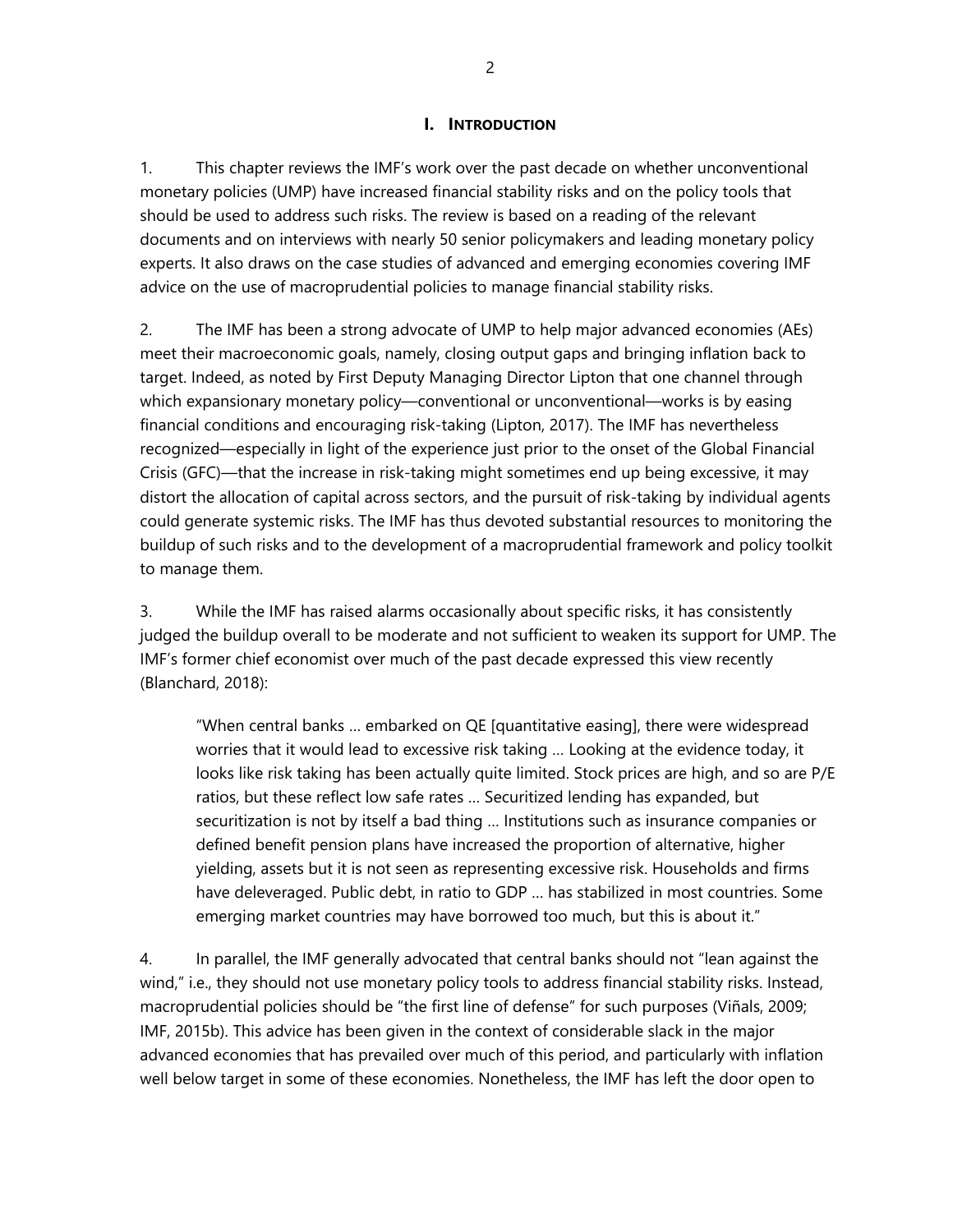adjusting this approach as changing circumstances might modify the cost and benefits of using monetary policy to deal with financial stability concerns.

5. Others have been less sanguine about the impact of UMP on financial stability risks and have taken a different view on how actively monetary policy should be used to manage such risks. The Bank for International Settlements (BIS) argued that monetary policy strategies need to "lean against the buildup of financial imbalances even if near-term inflation remains low and stable" (Caruana, 2011). Others have warned that the financial stability risks are already deep-rooted because monetary expansion has lasted too long and relied too heavily on new, untried unconventional policy tools. The strong rise in equity prices worldwide since 2010, the narrowing of debt spreads, and the boom in bond issuance have raised for some the specter of another financial boom destined for a crash (White, 2016).

6. Those concerned with the buildup of financial stability risk have argued that policy interest rates should be raised substantially without delay and central banks should sell the assets acquired under QE, to forestall another financial boom-bust cycle (Hannoun and Dittus, 2017). The BIS's 2017 Annual Report, for instance, stated that central banks may have to tighten monetary policy even if inflation remains below target so as not to fall behind the curve with respect to the financial cycle (BIS, 2017a). From this perspective, the policy framework of central banks needs reform so that interest rates are set less to meet an inflation target and more to moderate boom-bust financial cycles (White, 2017).

7. The focus in this chapter is on the financial stability effects of UMP on advanced economies, and particularly on the countries carrying out these policies. Section II describes the consensus before the GFC on the challenge of dealing with financial boom-bust cycles in a world of very low inflation and the evolution in the IMF's views over the last decade; it concludes with an assessment of the IMF's work. Section III assesses IMF work on some specific risks which prominent outside observers have worried could arise from the long period of expansionary monetary policy. The main findings of the chapter are summarized in Section IV.

## **II. UMP AND FINANCIAL STABILITY RISKS**

8. The IMF's policy assessments prior to the GFC were based on an analytical framework shared by most central banks and monetary economists: monetary policy should aim at macroeconomic objectives, while other policies (regulatory, microprudential, fiscal, etc.) should prevent financial excesses. Using interest rates to tackle asset price booms was not ruled out but it was not recommended as the first resort.

9. With the onset of the GFC, as the need to use monetary policy instruments to meet macroeconomic goals (output and inflation) became paramount, the IMF moved on two fronts. First, it took a stronger view that monetary policy should focus on macroeconomic objectives and that financial stability should be assigned to other policies. Second, it developed detailed guidance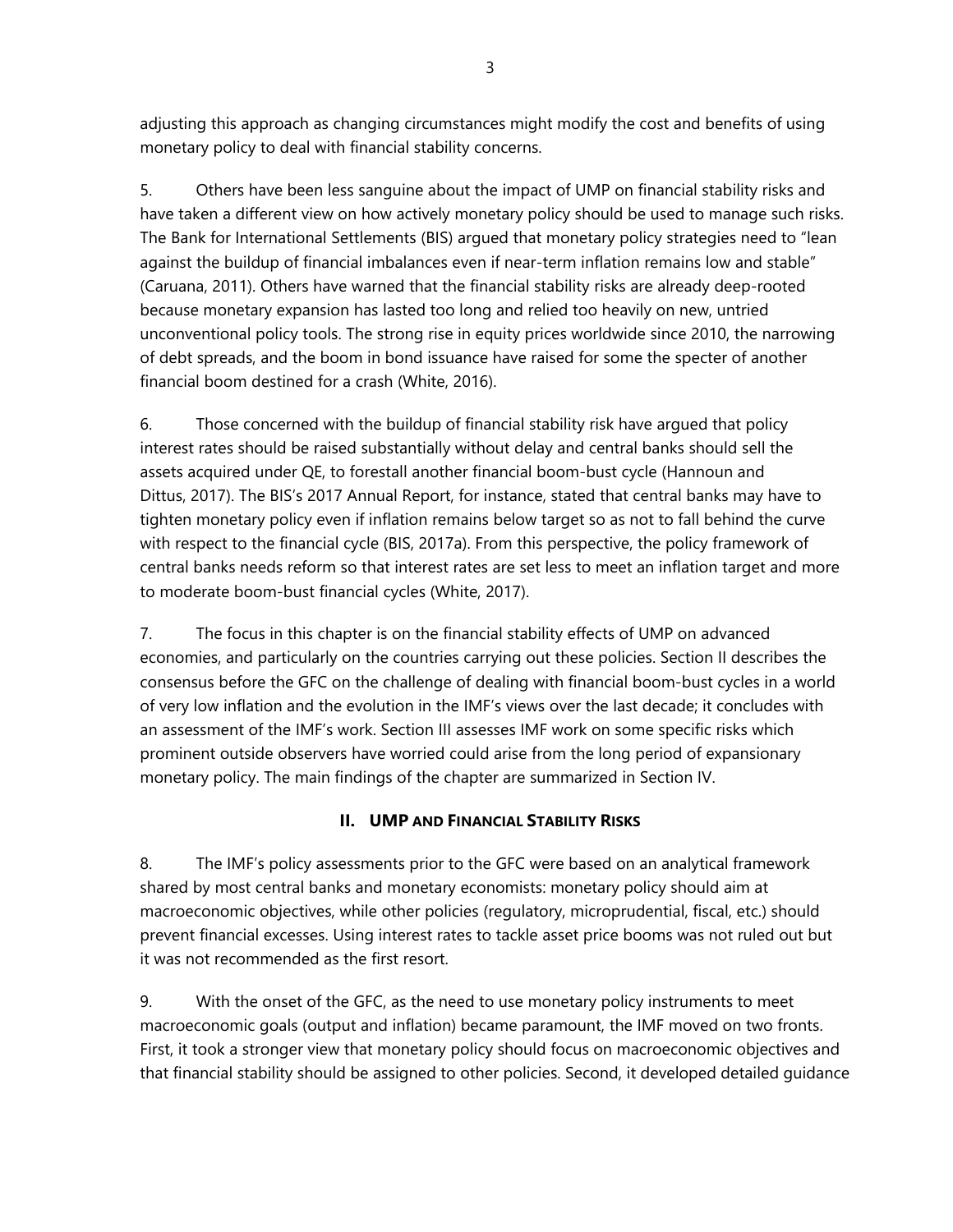on the deployment of macroprudential policies as the first line of defense against financial stability risks. This section describes and assesses key IMF work on both fronts.

## **A. "Leaning Against the Wind"**

10. The view that tightening monetary policy is not a cost-effective way of addressing an asset price bubble has a long history. One basic reason, as restated by Persaud (2010), is that raising interest rates high enough to curb an asset price boom in one sector would cripple the rest of the economy. Central banks have thus been reluctant to "lean against the wind" of asset price increases. At the same time, central banks have long recognized that the interactions between monetary policy instruments and goals, on the one hand, and financial conditions, on the other, are very complex. For example, financial variables help to assess future macroeconomic prospects, and may be crucial for revealing the tail risks to any baseline projection. Hence, central banks have generally been very attentive to financial conditions, regardless of whether they have a mandate for financial stability.

11. Prior to the GFC, the IMF's view reflected this consensus. Bilateral surveillance and macroeconomic assessments in the *World Economic Outlook (WEO)* strove to take full account of financial variables, making frequent reference to the work in the *Global Financial Stability Report (GFSR).* Moreover, some attention was paid to issues that became prominent during the GFC, namely, how to continue expansionary monetary policy when policy interest rates hit zero and how to deal with the dilemma of a conflict between monetary policy goals and financial stability risks (Box 1).

12. As the depth of the GFC, and then the sluggishness of the ensuing recovery, became apparent, the IMF became a strong advocate of UMP as the primary means of closing output gaps and bringing inflation back up to target. Over the next few years, the IMF also increasingly advocated that financial stability risks should be addressed not by monetary policy tools but through other means, particularly macroprudential policies. The IMF's views were formalized in a September 2015 Policy Paper, "Monetary Policy and Financial Stability." The paper posed the question of "whether monetary policy should be altered to contain financial stability risks."

"Should [monetary policy] lend a hand by temporarily raising rates more than warranted by price and output stability objectives? … Based on our current knowledge, and in present circumstances, the answer is generally no. But the door should remain open as our knowledge of the relationship between monetary policy and financial risks evolves and circumstances change" (IMF, 2015b).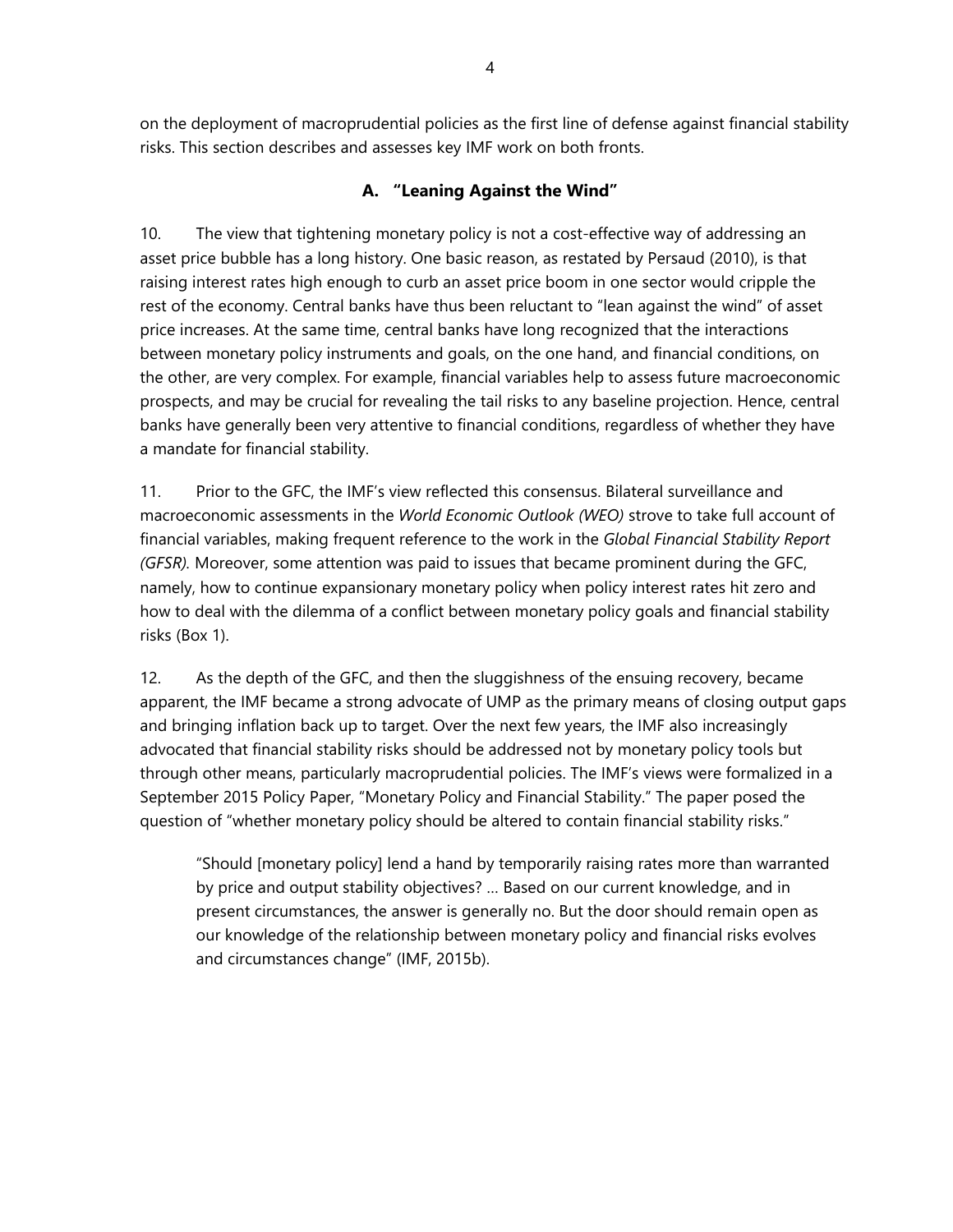### **Box 1. Monetary Policy and Financial Stability: IMF Views Prior to the Global Financial Crisis**

Prior to the Global Financial Crisis (GFC), the IMF generally called for macroeconomic policy to consider asset price movements and address financial stability issues through regulation and fiscal policies. It expressed concerns that low interest rates could create financial instability but felt that monetary policy should generally not aim to influence asset prices, thus supporting the "clean" versus the "lean" view. Nonetheless, to the extent that asset price movements contained new information about future inflation and output gaps, the IMF advised that monetary policy should consider such movements.

The October 1999 *World Economic Outlook (WEO)* noted that even though the "zero bound on nominal interest rates constrains the … interest rate channel, monetary policy does not lose all effectiveness." The *WEO* of September 2001 urged the Bank of Japan—which had commenced unconventional monetary policies (UMP) but bought mainly short-term bonds, limiting the impact on longer-term yields—to make "more aggressive use of the flexibility available under the new monetary framework with the aim of achieving a rapid end to deflation."

The May 2000 *WEO* had as its main theme, "Asset Prices and the Business Cycle." It argued that macroeconomic policy should take asset price movements into account when such movements contained new information about future inflation and the output gap. In principle, the IMF did not rule out raising interest rates to counter a sharp rise in asset prices even when there was little evidence of inflationary pressures. But it suggested that: (i) such a step should not be taken lightly; (ii) there were technical and political difficulties in deciding when to strike preemptively; (iii) in many circumstances, alternative policy actions might be more effective in tackling an asset price boom than raising interest rates. Such actions included tighter financial regulation; countercyclical fiscal policy; and tax increases to lower the real post-tax return on asset transactions.

In 2004, the IMF expressed concern about the financial risks of interest rates remaining too low for long. The *WEO* of April 2004 noted that global interest rates were at that time very low and would "have to rise substantially." It worried that asset prices could get ahead of fundamentals, and that future interest rate rises—especially if abrupt or unexpected—could lead to financial market volatility. Concern was expressed about the lack of transmission of higher policy rates into long-term rates, which remained low worldwide ("the Greenspan conundrum"). As a result, the *WEO* warned, "market participants have sought to boost returns through increasingly complex and leveraged strategies."

The *WEO* and *GFSR* reports in April 2007 recognized the macroeconomic risks that financial excesses were creating without anticipating the onset or depth of the GFC. The October 2007 *WEO* made only a modest downward adjustment to the baseline forecast for 2008 growth in the advanced economies, though it underlined the clear risk of a deeper impact due to financial conditions (loss of confidence in risky securitizations and banks' weakened balance sheets).

The *WEO* in April 2008 devoted a chapter to implications of the turning housing price cycle, suggesting that monetary policy may needed to respond more aggressively to developments in the housing sector, within a risk management approach that treats house price dynamics as one of the key factors to be considered in assessing the balance of risks to output and inflation.

13. The IMF's conclusion that under "current understanding and circumstances, the case for leaning against the wind is limited" was based on a comparison of the costs and benefits of such a policy. The costs were the short-run loss in output and increase in unemployment from raising interest rates. These costs could be large given the prevailing wide output gaps and the steep increases in interest rates that were likely to be needed to have an impact on the trajectory of asset prices. The benefits were the reduction in the probability of a crisis. This cost-benefit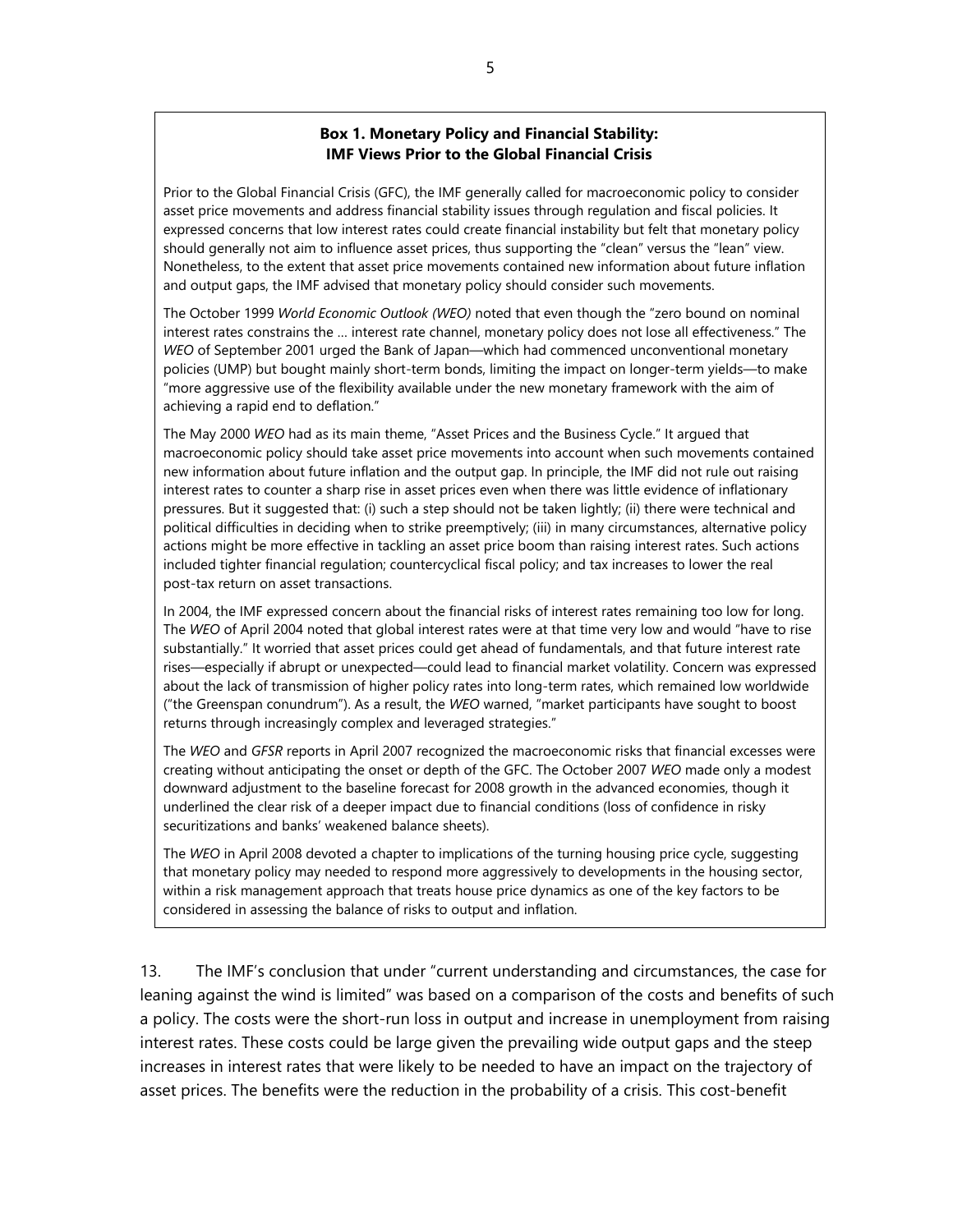framework owes much to the work of Svensson (2014; 2017), an influence acknowledged in the IMF paper and in interviews with staff conducted for this evaluation.<sup>1</sup> The IMF used its own largescale model (the Global Integrated Monetary and Fiscal Model) to carry out the cost-benefit but reached a conclusion similar to Svensson that "the costs of leaning against the wind appear greater than the benefits, unless a severe crisis is foreseen" (IMF, 2015b).

14. Since the 2015 Policy Paper, the IMF has continued to refine its views, with its latest thinking reflected in a 2018 book "Advancing the Frontiers of Monetary Policy" edited by Adrian, Laxton, and Obstfeld. One chapter of the book revisits the terrain of the 2015 paper and reaffirms that "monetary policy is generally not the appropriate tool" for managing financial stability risks.<sup>2</sup> However, the chapter also emphasizes that this conclusion is predicated on the feasibility (especially in political economy terms) and availability of effective macroprudential policies. It also underscores the need for further research concerning the question of whether monetary policy could occasionally be used to complement prudential tools.

15. Recently, IMF staff have suggested that inflation-forecast-targeting central banks explicitly consider financial conditions in a growth at risk framework (IMF, 2017; Adrian, Laxton, and Obstfeld, 2018). Staff show that financial conditions provide valuable information on "downside risks to inflation and growth over the short- to medium-term policy horizon that stem from vulnerabilities in the financial sector." Hence, having monetary policy respond to financial conditions improves welfare even if the monetary policy mandate remains focused on price and output stability. This result derives from the observed link between financial conditions and the conditional mean and variance of the output gap and inflation and goes beyond the previous consensus, which argued that monetary policy should take financial conditions into account only to the extent that they change the baseline forecast for output and inflation.

## **B. Macroprudential Policies as the First Line of Defense**

16. On the second front, the IMF has devoted considerable effort into (i) developing a "framework to inform the IMF's country-specific advice on macroprudential policy;" (ii) maintaining a database of macroprudential measures taken by countries (IMF, 2018a); (iii) carrying out cross-country studies to assess the effectiveness of these measures and summarize lessons learned. The framework was initially laid out in a 2013 IMF Policy Paper on "Key Aspects of Macroprudential Policies" and two guidance notes for IMF staff on how to advise countries on the use of these policies (IMF, 2013a; 2014a; 2014b). It was further complemented by a paper on the role of macroprudential policies in dealing with large and volatile capital flows

<sup>1</sup> Svensson was a visiting scholar at the IMF in 2015–16.

<sup>&</sup>lt;sup>2</sup> "Raising interest rates more than warranted by medium-term price and output stability objectives seems to increase the overall costs to society by raising unemployment and lowering real activity. These generally exceed the gains achieved from reducing the risks of a financial crisis. Moreover, an additional financial stability objective may cloud communications and undermine the credibility, and therefore the effectiveness, of monetary policy" (Adrian, Laxton, and Obstfeld, 2018).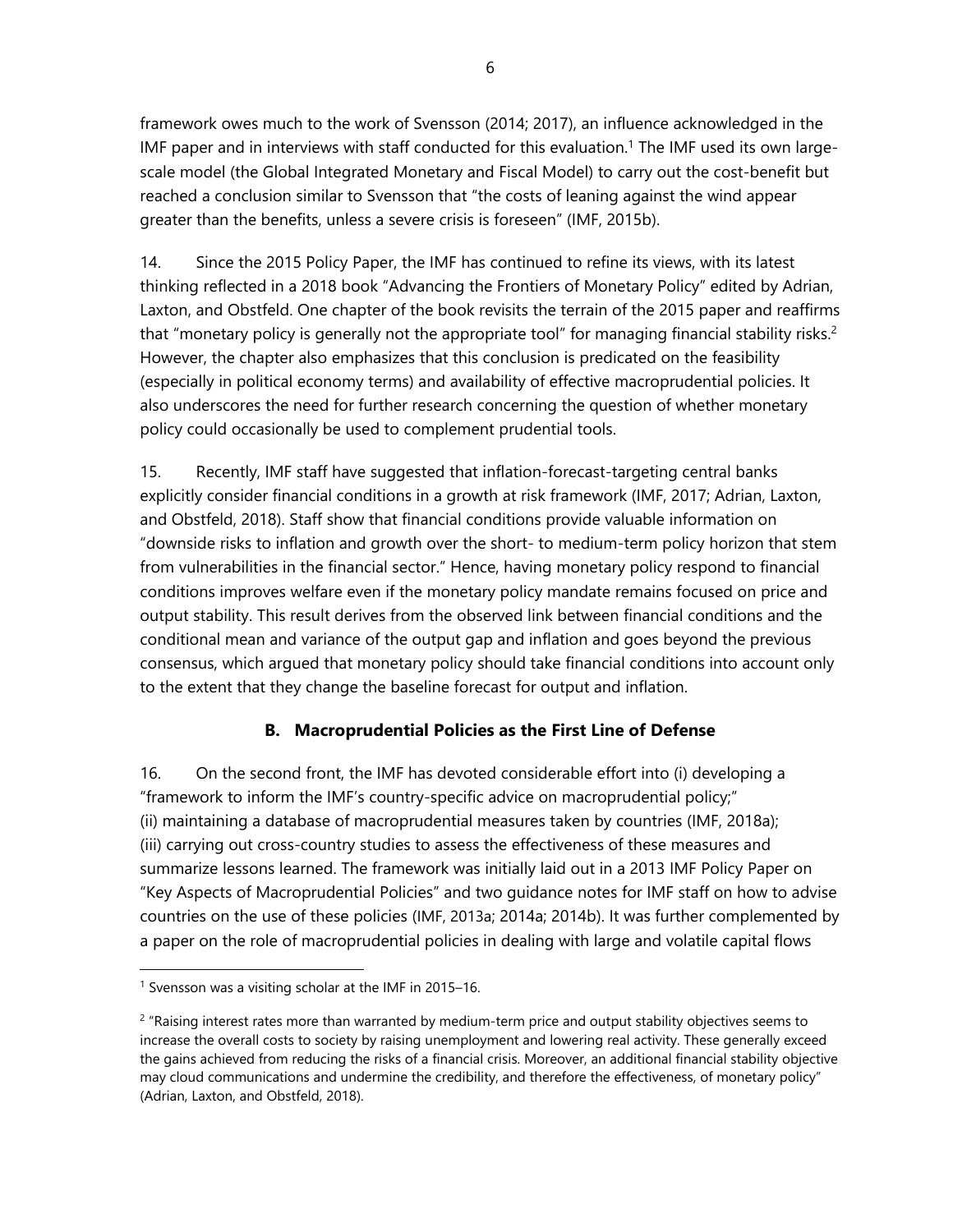(IMF, 2017b). The IMF is also playing a role in upgrading the data needed to improve macroprudential policies by keeping track of the development of possible systemic risks (Heath and Goksu, 2017).

17. The 2013 IMF policy paper provided a comprehensive review of the definition and scope of macroprudential policies, their interactions with other policies, the challenges of making them operational, the institutional arrangements under which these policies were likely to be more effective, and their cross-border implications. The paper noted the "strong complementarities and interactions" between monetary policy and macroprudential policy (see also Nier and Kang, 2016). Macroprudential policy could be used to build up buffers when financial conditions are easy. Such buffers could be released to keep banks and other intermediaries healthy during periods of financial distress, helping to preserve the effectiveness of monetary policy in financial downturns.3 Macroprudential policy could also be adapted to counter unwanted side effects from expansionary monetary policy, and this might be particularly important when interest rates are close to zero and the temptation to seek higher leverage is strong. Finally, macroprudential policy tightening might lower aggregate demand and affect financial variables in ways that require monetary policy to be easier than otherwise.

18. The first guidance note (IMF, 2014a) discussed conditions under which macroprudential policies should be tightened or relaxed, challenges in their implementation (including leakages), and how such policies should be communicated. The notes discussed "how the operational advice should differ with country-specific circumstances and relate to other policy settings." The second note (IMF, 2014b) offered guidance on the "specific macroprudential tools available to address a given vulnerability," covering both broad-based tools and more targeted tools (e.g., targeted to the corporate sector or household sector), and liquidity and structural tools. The 2017 paper discussed the role of macroprudential policies in the context of risks associated with large and volatile capital flows inter alia to ensure consistency with the use of capital flow management measures.

19. IMF staff were concerned about the possible policy leakages that could undermine the effectiveness of macroprudential measures. In this context, staff have explored a possible role for some form of international coordination of macroprudential policies, particularly among countries with strong trade or finance links. A paper by Choi, Kodres, and Lu (2018) argues that joint macroprudential tightening by several countries can make such policies more effective.<sup>4</sup> Staff also called attention to credit leakage to nonbanks: a 2016 IMF working paper argues that quantitative

<sup>&</sup>lt;sup>3</sup> Weidmann (2018) also stresses how macroprudential rigor can protect monetary policy—laxity could leave monetary policy having to reduce the real burden of private debt by inflation. See also Dudley (2013).

<sup>4</sup> Researchers at the ECB have found cross-border spillovers from macroprudential policy have been important in the euro area (Nocciola and Zochowski, 2016).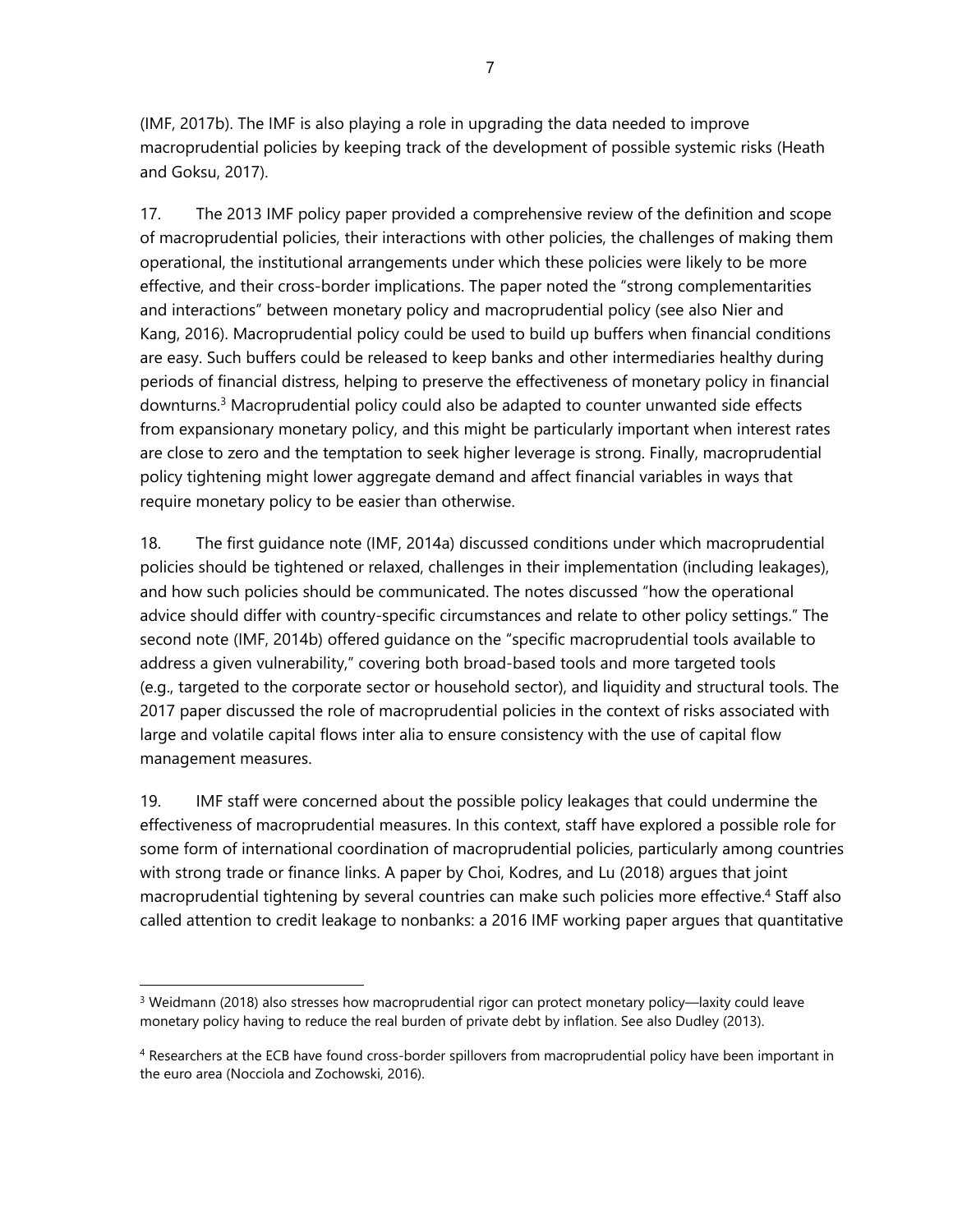macroprudential constraints on banks have a strong substitution effect driving credit to nonbanks (Cizel and others, 2016).<sup>5</sup>

## **C. Assessment**

20. The consensus view among central banks and monetary policy experts remains that monetary policy should generally focus on its macroeconomic objectives, the view that prevailed pre-GFC. Though the IMF was not in the vanguard in the initial development of this view, it was a prominent advocate of the assessment that the circumstances of the post-GFC period justified aggressive monetary measures to address output gaps while developing other tools to deal with financial excesses. Its 2015 paper on the topic is considered by many outside experts as nicely summarizing the arguments for the view and helping to propagate it. IMF mission chiefs were generally appreciative of the framework as useful in guiding their discussions with authorities, though a few felt it was too constraining in not acknowledging that simultaneous use of macroprudential tools and modest tightening of monetary policies might sometimes be more effective than just using the former.

21. Senior policymakers and financial experts greatly appreciated the IMF work on quantifying the effects of macroprudential policy tools. While other institutions such as the BIS have also contributed importantly, the IMF is regarded as the international clearinghouse for evidence on how different instruments have been designed in different countries and how well they are working.<sup>6</sup>

22. There was also appreciation that, while providing a strong framework to guide analysis and policy advice, the IMF had left the door open to changes in its advice as economic circumstances changed and additional evidence accumulated. It was noted that the house view was becoming more nuanced as output gaps closed and signs of financial excesses have become more salient. Some experts pointed to a welcome recent trend toward convergence of views between the IMF and the BIS. While BIS researchers have often been associated with the view that monetary policy should systematically lean against the buildup of financial imbalances even when inflation is low and stable, more recently, the BIS has shown some adaptation in the direction of recommending that macroprudential tools should be used to counter such vulnerabilities, similar advice to that of the IMF (BIS, 2018). For its part, the IMF has emphasized the need for central banks to be alert to financial conditions and to respond to changes in these conditions to guard against tail risks in output.

1

 $5$  Constâncio (2017) has argued that without an expanded macroprudential toolkit to cover maturity mismatches and leverage in nonbank financial institutions, there will be other financial crises that monetary policy cannot prevent.

 $6$  In one interview, it was said that the IMF's advocacy of such policies had been very helpful in the political debate in a country where they had not yet been used. Their very specific impact (e.g., on those seeking mortgages) can attract strong opposition from those affected, and the indication that such measures are supported internationally can be persuasive.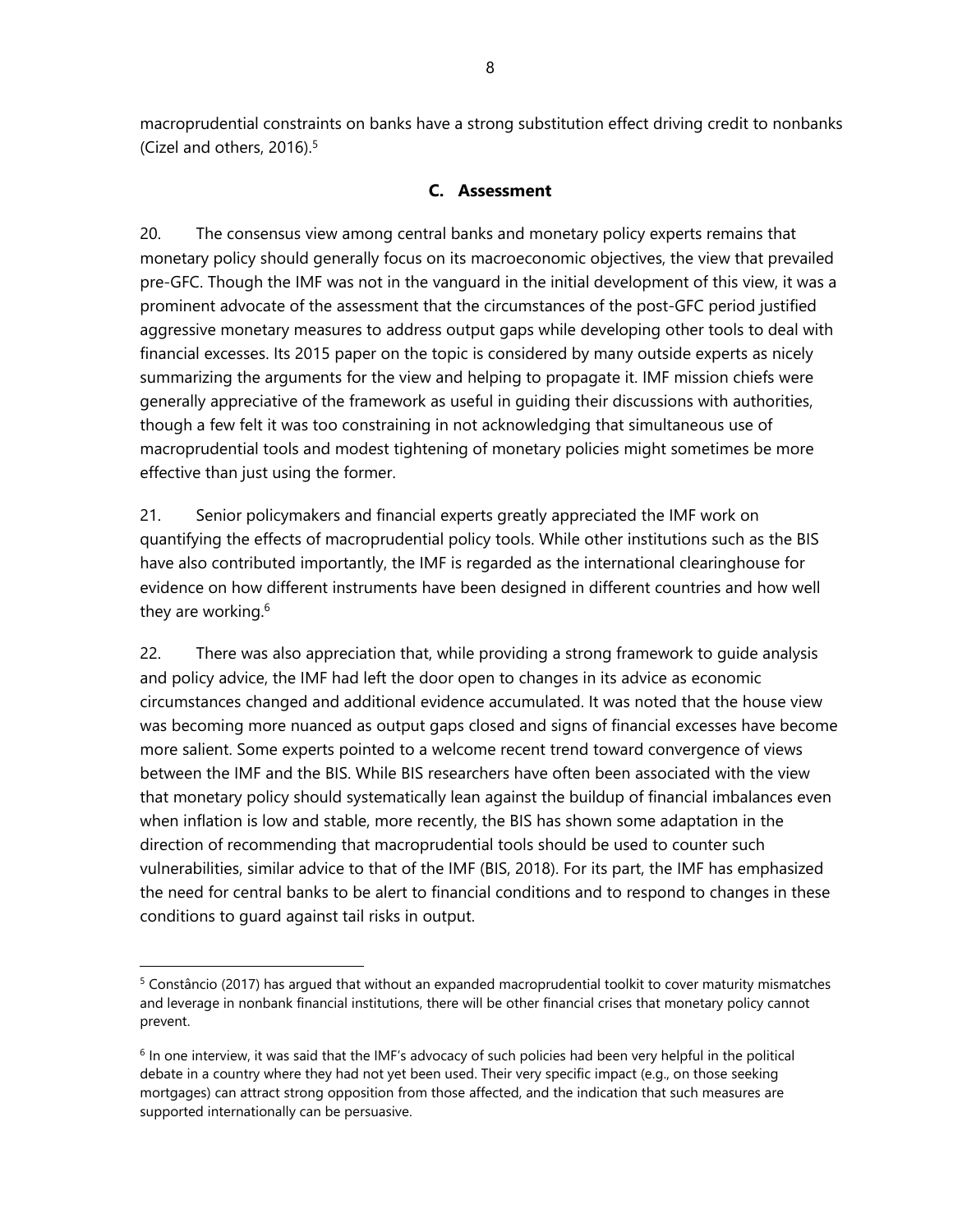### **III. IMF ANALYSIS OF SPECIFIC FINANCIAL STABILITY RISKS RELATED TO UMP**

23. This section looks at IMF work on specific financial stability risks particularly arising from UMP, with a focus, as noted earlier, on financial stability effects of UMP on advanced economies and particularly on the countries carrying out these policies. While influential observers have worried about many risks from a decade of expansionary monetary policies, four broad risks stand out: (i) the "debt trap;" (ii) the snap-back in interest rates; (iii) an increase in bank risktaking; and (iv) an unsustainable rise in asset prices, both equity and house prices. (This chapter only discusses equity price risks; house price risks are discussed in Chapter 2 of this paper.) Box 2 discusses the analysis of issues related to debt build up in emerging markets that has been facilitated by the easy global liquidity conditions steaming from UMP.

### **Box 2. Corporate Debt in Emerging Market Economies**

Corporate debt in emerging markets has grown at a rapid rate over the past decade—the share of EMs in total private nonfinancial debt has gone up from about 10 percent before the global financial crisis to about 35 percent today. Caruana (2012) and He and McCauley (2013) discussed the role of accommodative global monetary conditions in this build up, though downward pressure on the policy interest rates set by emerging market central banks and portfolio balancing effects that transmit lower bond yields as central banks of advanced economies engage in large-scale bond purchases.

While the development and growth of corporate bond markets is welcome, and in fact has been advocated by the IMF, it can also be a source of vulnerability when global financial conditions become less favorable. Many financial crises in emerging markets have been preceded by rapid leverage growth.

The IMF has been alert to the potential risks from this source and conducted a detailed assessment in 2015. The spillover report that year focused on the risks from higher FX exposure—taking account the extent of hedging, sectoral differences and maturity structure—and concluded that corporate sector risks were moderate but needed to be monitored. The October 2015 *GFSR* also examined the rise in non-financial corporate debt across major emerging markets and concluded that global factors had supplanted country-specific characteristics in explaining the rise in corporate borrowing. The *GFSR* recommended increased monitoring of systemically important firms and tightening of prudential policies to help limit further build-up of foreign exchange balance sheet exposures. Further, emerging markets were advised to prepare for an increase in corporate failures with the normalization of global financial conditions and advised that corporate insolvency regimes should be reformed in some countries. Since 2015, the IMF has continued to update its assessments. The October 2018 *GFSR* drew attention to the continuing increase in external leverage across emerging markets but concluded that "overall vulnerabilities … remain moderate compared with historical levels."

### **The "Debt Trap"**

24. *Concerns:* A possible financial stability risk is that a long period of highly expansionary monetary policies could lead to a dangerous rise in private sector debt and leverage. As a result,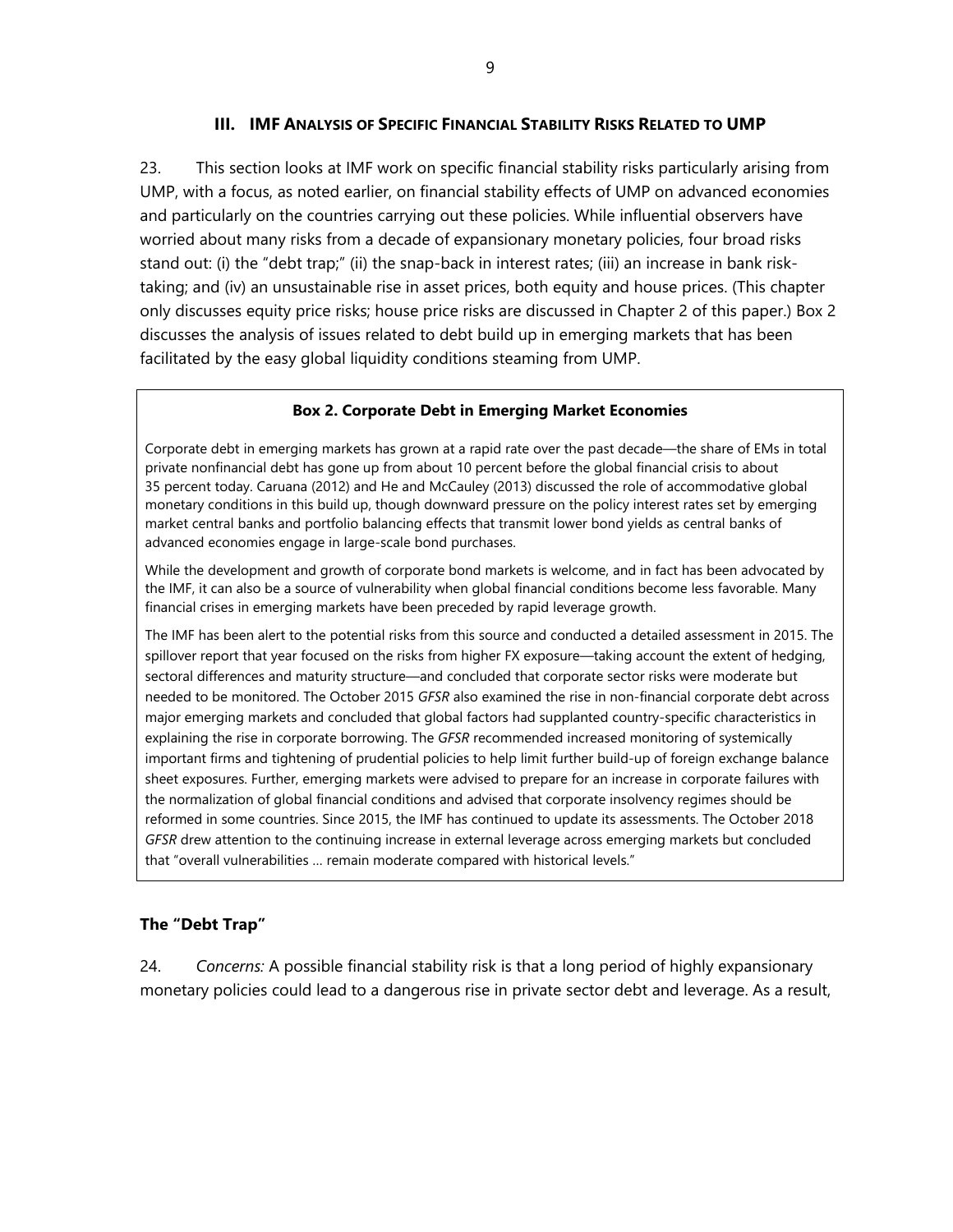the economy would be in a "debt trap," meaning the central banks will not be able to raise rates for fear of triggering defaults and economic turmoil.7

25. *IMF analysis:* The IMF has generally provided reassurance that by boosting both activity and asset prices, expansionary monetary policies post-GFC made it easier for borrowers to service and, if necessary, repay their debts. Developing this line of argument, the April 2015 *GFSR* quantified how accommodative monetary policies helped balance sheet deleveraging.<sup>8</sup> In several countries (notably Japan, the United Kingdom, and the United States), higher asset prices have led to even larger reductions in *net* financial debt. In some cases, higher asset prices have raised the value of the collateral held by banks against non-performing loans. This may have accelerated debt write-offs and improved the capacity of banks to extend new loans.

26. *Assessment:* Many interviewees pointed out that the debt trap fears have not materialized and the fact that debt/GDP ratios have stabilized in advanced economies engaged in UMP, or even fallen in some countries, in the face of exceptionally expansionary monetary policies is consistent with the IMF's judgment and analysis. Aggregate quarterly data from the BIS show that the gross debt of the nonfinancial private sector—that is, the sum of household and nonfinancial corporate debt (private debt, for short)—in the advanced economies has been quite stable since the adoption of expansionary monetary policies (Figure 1).



<sup>7</sup> The BIS's *Quarterly Review* September 2017 warned about this "debt trap" constraining future monetary policy (BIS, 2017b).

<sup>8</sup> See the section "Macroeconomic deleveraging: what is in the mix?" pp. 9–12 of the April 2015 *GFSR*.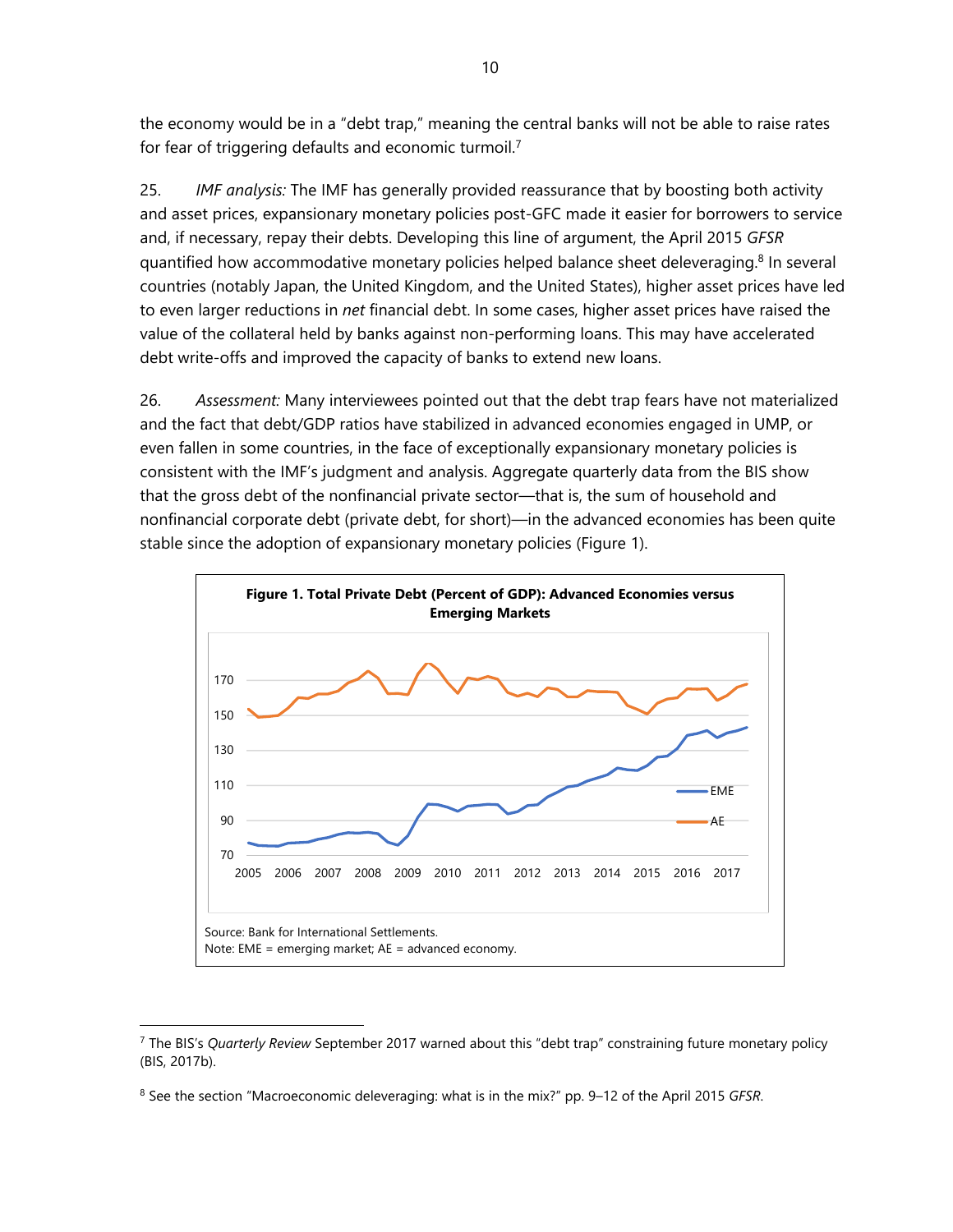27. Nor have debt ratios been driven higher in countries where the central bank has followed UMP. Figure 2 divides the larger advanced economies into two groups: those that have followed UMP (Denmark, the euro area, Japan, Sweden, Switzerland, the United Kingdom, and the United States) and those that have largely not (Australia, Canada, New Zealand, and Norway). Private debt in the UMP countries has actually fallen. By contrast, private debt has increased in the non-UMP countries, notably in Australia and Canada, partly reflecting increases in residential property prices.9



28. To summarize, the IMF correctly argued that easy monetary policy would not lead households and firms to borrow even more because the crisis made all borrowers more cautious and credit conditions were tightened by more demanding bank regulations and new macroprudential policies. Expansionary monetary policy seems to have helped make the financial system safer by avoiding a deeper downturn that would have made the debt/GDP ratio worse, and this was reinforced by the tighter regulation of banks worldwide. The combination of monetary easing with regulatory tightening kept down the ratio of private debt to GDP. That said, the IMF has continued to monitor debt-to-GDP ratios carefully for signs of vulnerability, both in the *GFSR* and in the *Fiscal Monitor* and has flagged the risks of high and rising leverage, continued deterioration in underwriting standards, and stretched asset valuations in some major advanced markets.

-

<sup>&</sup>lt;sup>9</sup> Terms of trade gains from commodity price increases may have played a role in driving up debt ratios in CMP countries, which are net commodity exporters.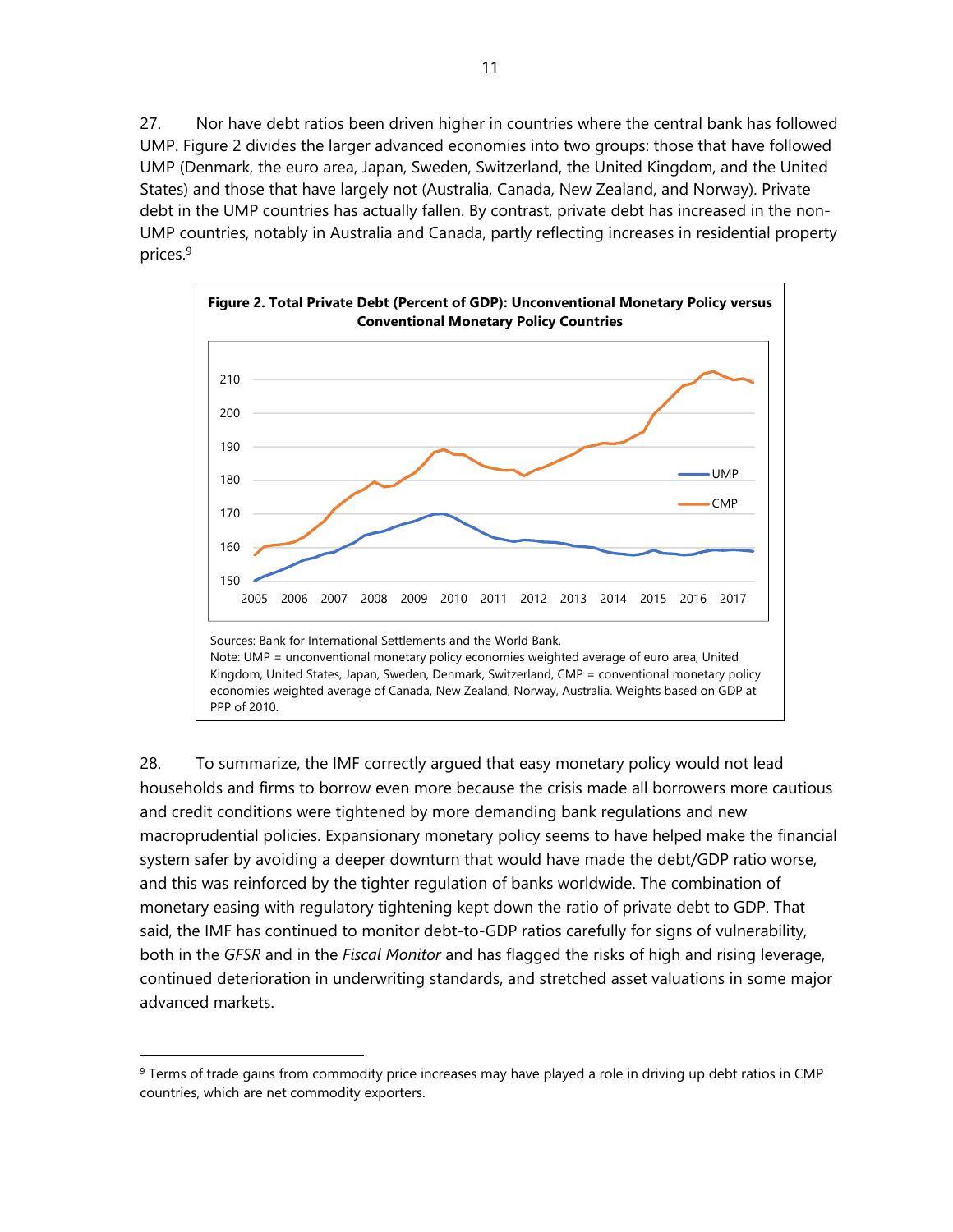### **"Snap-back" in Interest Rates**

1

29. *Concerns:* The worry is that a snap-back in market interest rates as UMP are unwound could impose heavy losses on bond investors and damage the banking system. There is evidence that lower long-term rates fostered by UMP have led to a procyclical increase in the duration of assets held by financial firms, reflecting central banks purchases of longer-dated paper to depress yields, expectations of even lower future yields, or reactions to a rise in the present discounted value of long-dated liabilities. However, such a procyclical response could magnify any initial shock to the long-term rate as central banks turn to unwind UMP. Leading to a destabilizing market snap-back—a sudden rise in long-term interest rates—in bond markets, some recent market developments may add to this risk. One is the growth of bond funds offering investors the promise of liquid products based on illiquid bonds. Another is the greater use of interest rate derivatives to alter the duration of portfolios of assets or debt structures.

30. *IMF work:* The "taper tantrum" of the first half of 2013, when a hint that the Fed was starting to consider reducing the pace of its asset purchases provoked turmoil in bond markets worldwide, put snap-back risk at the center of attention. The *GFSR* of October 2013 considered such a scenario and what policy could do to contain it. It noted the broad-based shift into fixedincome assets and an extension in portfolio duration well above historical norms. It estimated that a 100-basis point increase in long-term rates would lead to \$2.3 trillion aggregate losses on global bond portfolios, higher than the average for the tightening of monetary policy in 1994–95, 1999–2000, and 2004–06. The report also noted how structural changes may have reduced market liquidity in bond markets.<sup>10</sup> While analyzing the risks from a sudden and sharp rise, the *GFSR* concluded that a more probable outcome was that interest rates would rise gradually, permitting "a smooth portfolio rebalancing out of longer-duration assets" and a repricing of credit risks. To guard against adverse consequences of a snap-back, the IMF emphasized clear communication by central banks on the preventive side and the provision of liquidity backstops to certain market segments in case risk materialized.<sup>11</sup>

31. The *GFSR* of April 2017 analyzed the opposite risk: a scenario in which interest rates remain lower than historical averages for a long time (the so-called "low-for-long" scenario). Structural factors (and not monetary policy) were assumed to generate a steady state of lower growth with lower nominal and real interest rates. Flatter yield curves and lower real long-term interest rates would challenge the business models of banks, insurance companies, and pension funds. The *GFSR* discussed how policies might help the industry to adapt through facilitating

 $10$  Especially useful is that their analysis drew on estimated determinants of the long-term rate, distinguishing between those variables the Fed could control (market expectations of the future interest rate path, the size, and persistence of asset purchases) and those that it could not (macroeconomic fundamentals, macroeconomic volatility, and financial market volatility).

 $<sup>11</sup>$  In its recent note to the G-20, the IMF reiterated the risk from a surprise rise in interest rates, which it felt could</sup> be mitigated through the adoption of growth-oriented macroeconomic policies (IMF, 2018b).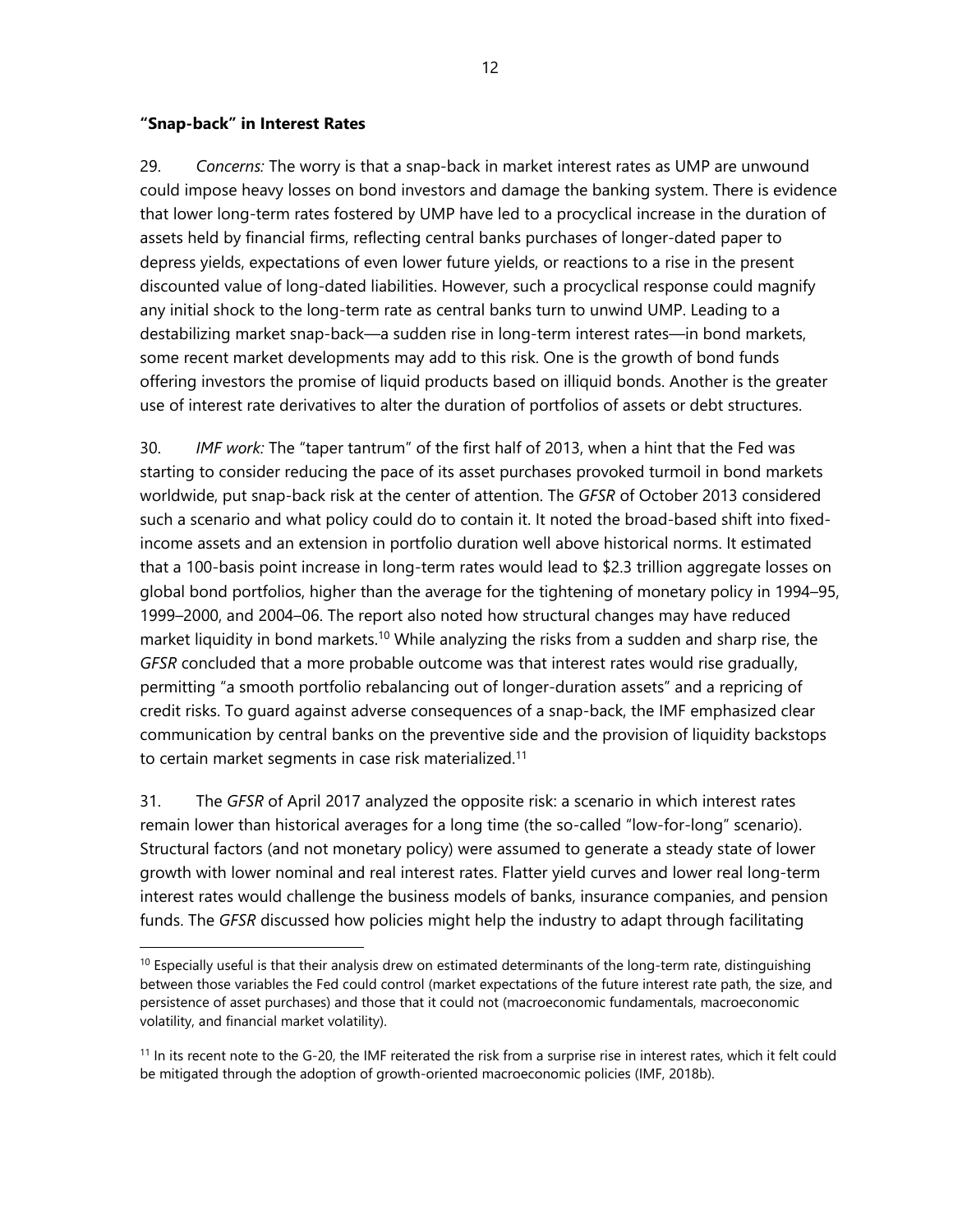consolidation in the banking sector and adjusting regulation for insurance, pension, and mutual funds toward a focus on economic valuation.12

32. *Assessment:* IMF analysis has been broadly supported by recent work by the policy community. A central bank working group recently found that the low interest rates of recent years have led banks, insurance companies, and pension funds to engage in relatively little additional risk-taking (BIS, 2018). This rather restrained risk-taking by financial institutions since the crisis may reflect tighter regulation and de-risking following the global financial crisis. Even so, the working group worried that the lengthening of the average maturity of asset portfolios and the shifting of bank loans to the interest-sensitive real estate sector has made the financial sector, and especially the banks, more vulnerable to snap-back risk.

33. It should be recognized that at this point the extent of UMP impact on bank risks remains uncertain given that it is hard to measure the impact of the multiple monetary, regulatory, cyclical, and structural factors that have brought long-term interest rates to historical lows. Longterm rates have been affected by both cyclical and structural factors. A weak economy and low inflation holds down short-term rates—both current rates and those expected to prevail in the future. Structural factors related to population aging and slower productivity growth have also exerted a large influence in recent years and this impact may keep long rates low for years. On the other hand, the impact on long-term interest rates of new financial regulations inducing banks and other financial firms to increase their holdings of government bonds will fade once firms have met the new norms (Ramaswamy and Turner, 2018).

34. This uncertainty over the likely trajectory of long rates underlines the usefulness of alternative interest rate scenarios. While the IMF has produced several useful scenarios, some interviewees felt that it has done so in a rather piecemeal way: the studies were done at different times and covered different parts of the financial system. This makes it hard to know what the assessment would be at the present time for the risks facing the financial system as a whole.

## **Bank Risk-taking**

1

35. *Concerns:* Persistent low interest rates can affect banks' risk perceptions, a point made most forcefully by Borio and Zhu (2008). They note that forward guidance about policy interest rates can, by "removing uncertainty about the future," compress risk premia, "adding an extra kick" to the effect of interest rate changes. They argue further that "the perception that the central bank … is effective in cutting off large downside risks" also encourages risk-taking when interest rates fall through an "insurance effect."

 $12$  Similarly, the euro area team has assessed the financial stability risks to the euro area insurance and pensions sector in a 2017 selected issues paper.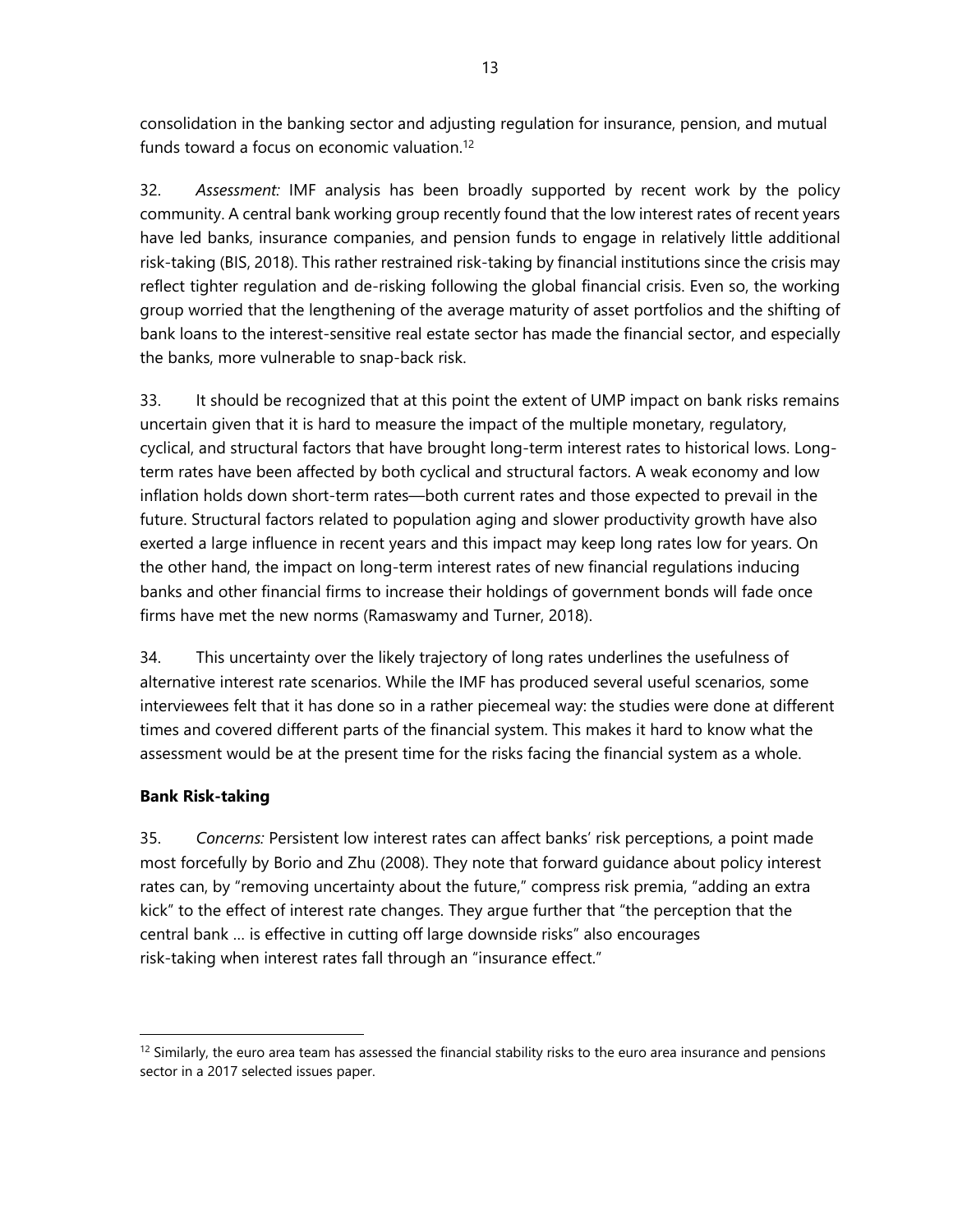36. *IMF work:* IMF economists have been prominent in analyzing the effects of monetary policy on bank risk-taking, though not risks related to UMP specifically. Dell'Ariccia, Laeven, and Suarez, (2016), for instance, have established a risk-taking channel that operates via bank lending. But they showed that most of the variation in bank lending reflects influences other than monetary policy.<sup>13</sup> This was indeed the experience of the period before the GFC: innovation not well regulated nor subject to market discipline led to risky credit expansion even in the face of a substantial tightening in monetary policy. In addition, a 2010 IMF staff position note challenged the conventional view that monetary policy easing leads to greater bank risk-taking (De Nicolo and others, 2010). This paper recognized that that portfolio rebalancing effects suggest a risktaking channel: monetary expansion that lowers the return on safe assets will encourage banks to take more risk by expanding lending or by buying risk assets. But the IMF paper noted that there is also an offsetting factor in the form of a capital conservation effect: the value of the bank's assets rise as a result of monetary expansion. The higher value of safe assets (e.g., government bonds) makes poorly capitalized banks more confident of their survival, and so less inclined to take gambling-for-resurrection risks. Such a capital conservation effect, likely to be significant in the aftermath of a financial crisis, was reinforced by stronger bank regulation after the GFC.

37. *Assessment:* IMF work in this area is generally regarded as of high quality and influential. If expansionary monetary policies succeed in stabilizing the real economy and limit the declines both in real income and in asset prices during a recession, the financial system will generally emerge stronger than if the recession had been allowed to deepen further and loan losses materialized. Greater risk-taking by well-capitalized banks and other financial institutions can contribute to this favorable outcome. The IMF rightly emphasized the need for adequate capitalization of banks and closely monitored bank performance in the low interest rate environment.

## **Equity Prices**

-

38. *Concerns:* Quantitative easing has been criticized on the grounds that "with long-term bonds removed from their portfolios, investors would spend too much in other areas" such as equity, which could lead to "overvaluation and bubble behavior" (Palley, 2011). Such fears have been very prominent in discussions of UMP in the media throughout the past decade and continue to the present. For instance, in a *Wall Street Journal* op-ed in January 2018, Martin Feldstein wrote that: "Year after year, the stock market has roared ahead, driven by the Federal Reserve's excessively easy monetary policy. The result is a fragile financial situation—and potentially a steep drop somewhere up ahead." The BIS has also expressed concerns that stock market valuations have looked frothy (BIS, 2017a).

 $13$  Their estimates imply that a 1 percentage point rise in the real federal funds rate lowers their bank-loan measure by only 6.1 percent of the standard deviation of their bank loan measure. As Svensson (2018) points out, the magnitude of the bank risk-taking channel effect identified is too small to overturn the orthodox policy assignment.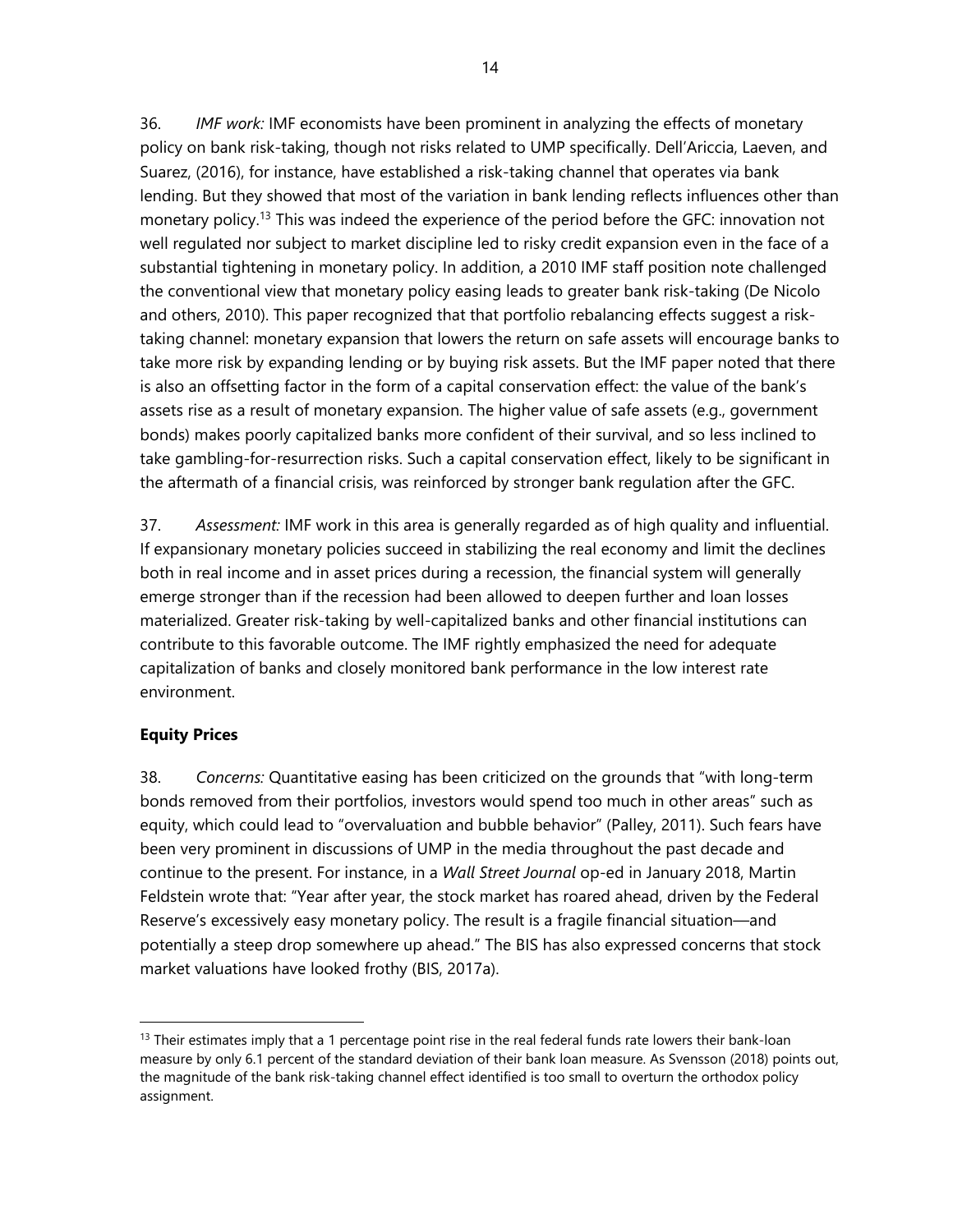39. *IMF work*: The IMF has not done much on equity market risks from UMP. It analyzed the policy response to asset price movements in the context of analytical work on "asset prices and the business cycle" well before UMP was in place (IMF, 2000). There it argued that macroeconomic policies should take into account these price movements to the extent that they informed on future inflation and output gap developments. IMF staff has issued some working papers that deal with monetary policies and stock markets more generally rather than with the specific impacts on UMP. For instance, Laeven and Tong (2011) study the relationship between unexpected monetary policy moves by the Fed and stock prices in various countries. Interviews with staff reveal that their focus was much more on housing sector risks than equity market risks, given the analysis—by IMF staff themselves and by others—that booms based on leveraged lending are more likely to pose risks of severe output losses when they collapse.

40. *A*s*sessment:* The IMF analysis was based on its conclusion that the greatest macroeconomic risk exposure seems to come not from equity price cycles but from booms and busts in residential property markets, especially those synchronized across countries and involving rising leveraged borrowing. The historical evidence suggests that monetary easing has not been a precondition for equity price booms (Posen, 2010). Nor is there reliable and consistent evidence that equity prices help to predict future output (Walsh, 2009). The warnings against conditioning monetary policy decisions on asset price bubbles in the May 2000 *WEO*  remain valid—in terms of both the preconditions for any policy action and the judgement that regulatory or fiscal policies are likely to be more effective than interest rate increases. Recent developments do not suggest that UMP led to a general or persistent overvaluation of equities or corporate bonds (Cecchetti and Taboga, 2017).

### **IV. CONCLUSIONS**

41. The IMF took a clear view, during the period of aggressive UMP after the global financial crisis, that such action was fully justified by macroeconomic needs and that stability risks should be monitored carefully, but that policymakers should also be mindful that sustained macroeconomic weakness would have adverse stability consequences. To the extent that financial stability concerns developed, those should be dealt with through regulatory and macroprudential tools rather than by monetary policy leaning against the wind. This work is generally viewed as having been based on high-quality analysis and as influential in the global debate. In retrospect, this overall approach seems to have been well founded as a basis for policy advice in the post-GFC period.

42. Notwithstanding this clear policy position in support of UMP, the IMF has paid considerable attention to the financial stability risks posed by UMP in both its analytical work and its bilateral and multilateral surveillance. IMF analyses of specific financial stability vulnerabilities (whether from low interest rates or of other origins) have generally maintained a high standard and are well regarded by senior officials and other observers.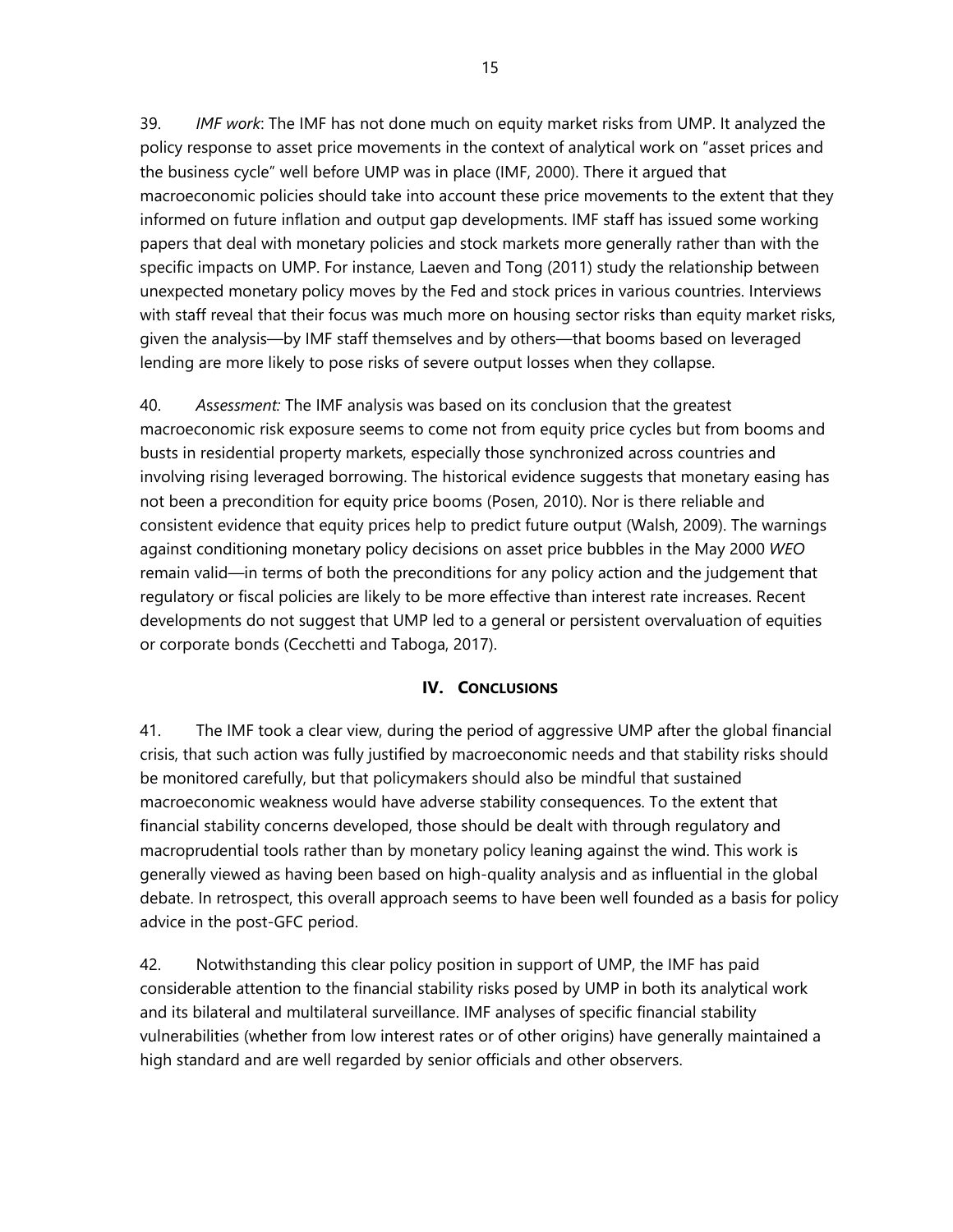43. Complementing its support for UMP, the IMF has been at the forefront of international efforts to develop and assess new macroprudential policies, sharing experience that has often prompted national authorities to consider measures that had worked elsewhere. Within a few years, it has built fairly detailed knowledge on the design of macroprudential policy instruments. This work is generally viewed by policymakers as providing high value added and having considerable traction.

44. As the global economy has regained its footing rising attention has been paid to the buildup in financial stability risks from increasing leverage and potential market weaknesses. There is also increasing awareness that macroprudential tools may themselves have some limitations in their ability to contain stability risks. In this context, and with central banks pivoting to the withdrawal of monetary stimulus, it will be important for the IMF to continue to evaluate the feasibility and availability of effective macroprudential policies, research the possible complementarity between macroprudential and monetary policy, and assess whether there are circumstances in which financial conditions should explicitly be considered in setting monetary policy.

45. Years of depressed long-term rates, reflecting both monetary and nonmonetary factors, have made interest rate risk possibly one of most important risks faced by the financial system, with uncertainty prevailing over whether interest rates will suddenly snap back or remain depressed for many years to come. The IMF has periodically analyzed many aspects of this risk with insight. The IMF should keep this risk high on the policy agenda and consider making interest rate risk the focus of regular and comparable scenario analyses as interest rate developments unfold. Gaps in macroprudential policies with respect to such risks need to be addressed.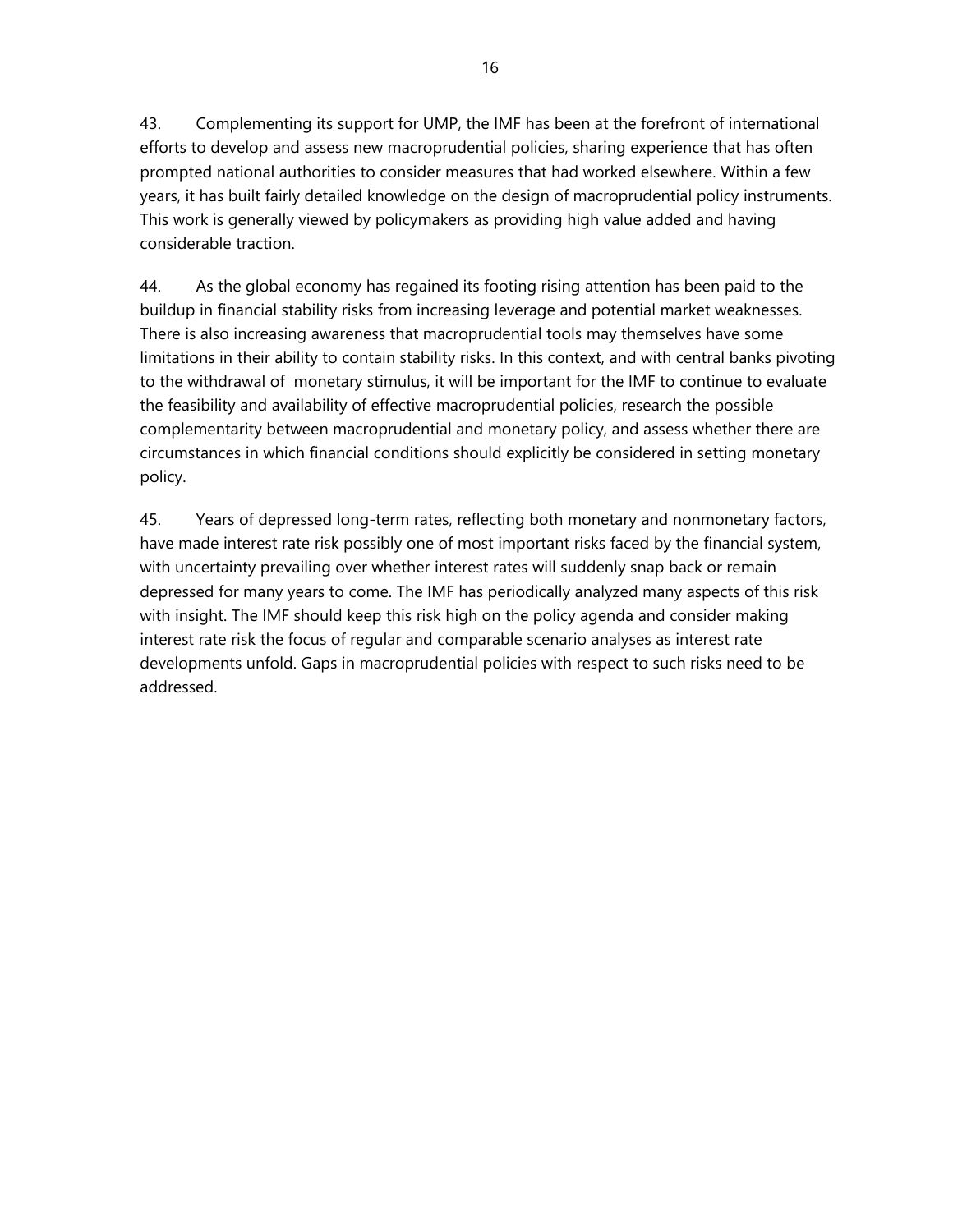### **REFERENCES**

Adrian, Tobias, Douglas Laxton, and Maurice Obstfeld, 2018, "Monetary Policy and Financial Stability," in *Advancing the Frontiers of Monetary Policy*, pp. 69–82, (Washington: International Monetary Fund).

Bank for International Settlements (BIS), 2017a, 87th Annual Report, June.

\_\_\_\_\_\_\_\_\_\_, 2017b, *BIS Quarterly Review*, September.

\_\_\_\_\_\_\_\_\_\_, 2018, *BIS Annual Economic Report*, June.

- Blanchard. Olivier J, 2018, "Have Low Interest Rates Led to Excessive Risk Taking?", American Economic Association at https://www.aeaweb.org/forum/311/have-low-interest-ratesled-to-excessive-risk-taking.
- Borio, Claudio, and Haibin Zhu, 2008, "Capital Regulation, Risk-Taking and Monetary Policy: A Missing Link in the Transmission Mechanism?" BIS Working Papers No 268, December.
- Caruana, Jaime, 2011, "Central Banking Between Past and Future: Which Way Forward After the Crisis?" Speech by BIS' General Manager at the South African Reserve Bank's 90<sup>th</sup> Anniversary, July.
- Caruana, Jaime, 2012, "International Monetary Policy Interactions: Challenges and Prospects," speech at the CEMLA-SEACEN Conference on "The role of central banks in macroeconomic and financial stability: the challenges in an uncertain and volatile world," Punta del Este, Uruguay, November.
- Cecchetti, Sara, and Marco Taboga, 2017, "Assessing the Risks of Asset Overvaluation," *Banca d'Italia Temi di Discussione* No .1114, April.
- Choi, Seung Mo, Laura Kodres, and Jing Lu, 2018, "Friend or Foe? Cross-Border Linkages, Contagious Banking Crises and 'Co-Ordinated' Macroprudential Policies," IMF Working Paper No. 18/9, January (Washington: International Monetary Fund).
- Cizel, Janko, and others, 2016, "Effective Macroprudential Policy: Cross-Sector Substitution from Price to Quantity Measures," IMF Working Paper No. 16/94, April (Washington: International Monetary Fund).
- Constâncio, Vitor, 2017, "The Evolving Risk Landscape in the Euro Area," Speech at Banco do Portugal conference on Financial Stability, October.
- Dell'Arricia, Giovanni, Luc Laeven, and Gustaco A. Suarez, 2016, "Bank Leverage and Monetary Policy's Risk-Taking Channel: Evidence from the United States," *Journal of Finance* 72. No. 2, pp. 613–654.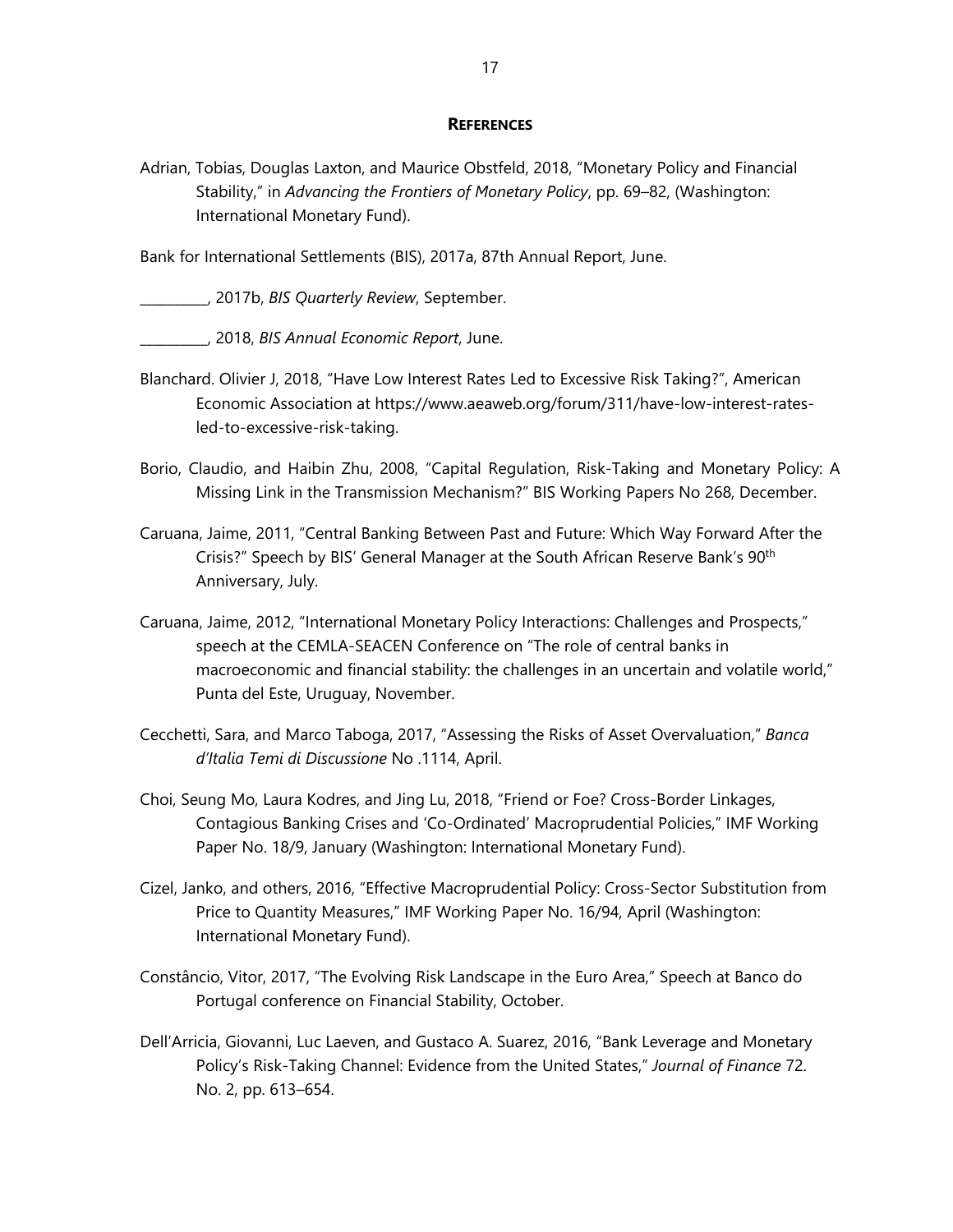- De Nicolo, Gianni, and others, 2010, "Monetary Policy and Bank Risk-Taking," IMF Staff Position Note July (Washington: International Monetary Fund).
- Dudley, William, 2013, "Why Financial Stability is a Necessary Prerequisite for an Effective Monetary Policy," Remarks at the Andrew Crockett Memorial Lecture at the BIS, June.
- Feldstein, Martin, 2018, "Stocks Are Headed for a Fall," Wall Street Journal, January.
- Hannoun, Hervé, and Dittus, Peter, 2017, "Revolution Required-The Ticking Time Bombs of the G7 Model," August.
- He, Dong, and Robert N. McCauley, 2013, "Transmitting Global Liquidity to East Asia: Policy Rates, Bond Yields, Currencies and Dollar Credit," BIS Working Paper 431, Bank for International Settlements, Basel.
- Heath, Robert, and Evrim Bese Goksu, 2017, "Financial Stability Analysis: What are the Data Needs?" IMF Working Paper No. 17/153 (Washington: International Monetary Fund).

International Monetary Fund (IMF), 2000, *World Economic Outlook,* April (Washington).

\_\_\_\_\_\_\_\_\_\_, 2013a, "Key Aspects of Macroprudential Policy" June (Washington).

\_\_\_\_\_\_\_\_\_\_, 2013b, "Global Financial Stability Report: Transition Challenges to Stability," October (Washington).

\_\_\_\_\_\_\_\_\_\_, 2014a, *Staff Guidance Note on Macroprudential Policy*, November (Washington).

\_\_\_\_\_\_\_\_\_\_, 2014b, *Staff Guidance Note on Macroprudential Policy*, December (Washington).

- \_\_\_\_\_\_\_\_\_\_, 2015a, "Global Financial Stability Report: Navigating Monetary Policy Challenges and Managing Risks," April (Washington).
- \_\_\_\_\_\_\_\_\_\_, 2015b, "Monetary Policy and Financial Stability," pp. 9–12, September (Washington).
- \_\_\_\_\_\_\_\_\_\_, 2017, "Global Financial Stability Report: World Economic and Market Developments," April (Washington).
- \_\_\_\_\_\_\_\_\_\_, 2018a, "Objectives, Design, and Country Responses," The IMF's Annual Macroprudential Policy Survey, April (Washington).
- \_\_\_\_\_\_\_\_\_\_, 2018b, "G-20 Surveillance Note," note prepared for G-20 Finance Ministers and Central Bank Governors' Meetings, Buenos Aires, July.
- Lipton, David, 2017, "After the Crisis: The Outlook and the Long View," Speech by the First Deputy Managing Director of the IMF, November.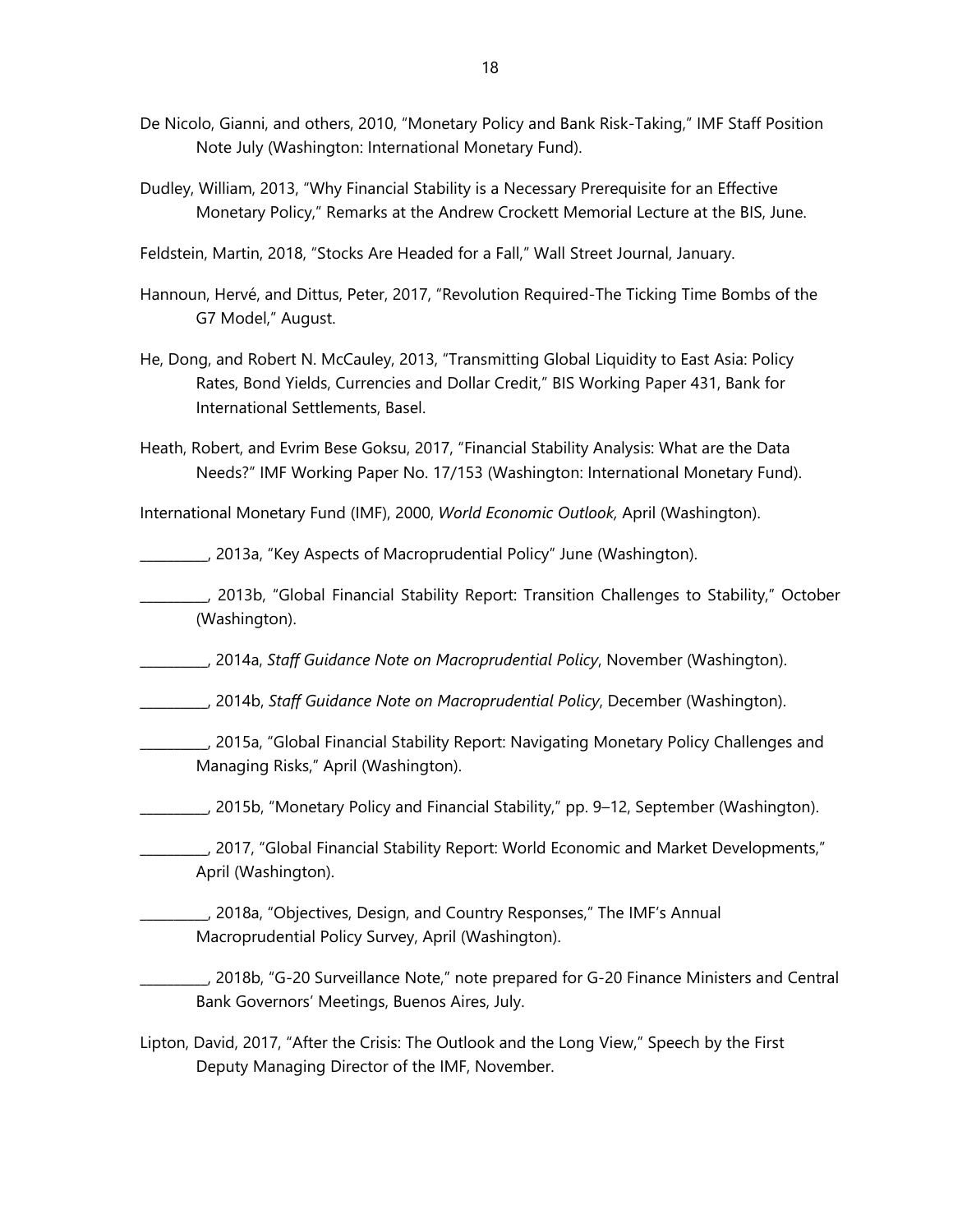- Laeven, Luc A., and Tong, Hui, 2010, "U.S. Monetary Shocks and Global Stock Prices," IMF Working Paper No. 10/278, pp. 1–28, December (Washington: International Monetary Fund).
- Nier, Erland, and Heedon Kang, 2016, "Monetary and Macroprudential Policies—Exploring Interactions," in *Macroprudential Policy*, Bank for International Settlements, Vol. 86, pp. 27–38.
- Nocciola, Luca, and Dawid Zochowski, 2016, "Cross-Border Spillovers from Macroprudential Policy in the Euro Area," in *Macropudential Policy*, Bank for International Settlements, Vol. 86, pp. 45–48.
- Palley, Thomas I., 2011, "Quantitative Easing: A Keynesian Critique," PERI Working Paper, Series 252, Political Economy Research Institute.
- Persaud, Avinash D., 2010, "The Role of Policy and Banking Supervision in the Light of the Credit Crisis," Initiative for Policy Dialogue Working Paper.
- Posen, Adam, 2010, "Do We Know What We Need to Know in Order to Lean Against the Wind?" Cato Institute 28th Annual Conference, November.
- Ramaswamy, Srichander, and Philip Turner, 2018, "A Dangerous Unknown: Interest Rate Risk in the Financial System," *Central Banking Journal* Vol, XXVIII, No. 3, pp. 45–51.
- Svensson, Lars E.O., 2014, "Objective and Balanced Report from Swedish FSA—Partial and Biased View from the IMF," Translation of *Economistas'* blog, June.
- \_\_\_\_\_\_\_\_\_\_, 2017, "Re-Evaluating the Result that the Costs of 'Leaning Against the Wind' Exceed the Benefits," VOX, January.
- \_\_\_\_\_\_\_\_\_\_, 2018, "The future of monetary policy and macroprudential policy," May.
- Viñals, José, 2009, "On Monetary and Financial Stability—Past, Present and Future," Speech given at Utrecht University School of Economics, November (The Netherlands).
- Walsh, Carl E., 2009, "Financial Markets and Monetary Policy," in Chapter 10 of Monetary Theory and Policy, March.
- Weidmann, Jens, 2018, "The Relationship Between Monetary Policy and Macroprudential Policies—Black and white or Shades of Grey?" Speech to the Annual Meeting of the Central Bank Research Association, August.
- White, William, 2016, "World Faces Wave of Epic Debt Defaults," Interview with William White, *The Daily Telegraph,* January.
	- \_\_\_\_\_\_\_\_\_\_\_, 2017, "The Dangerous Delusion of Price Stability," Project Syndicate, December.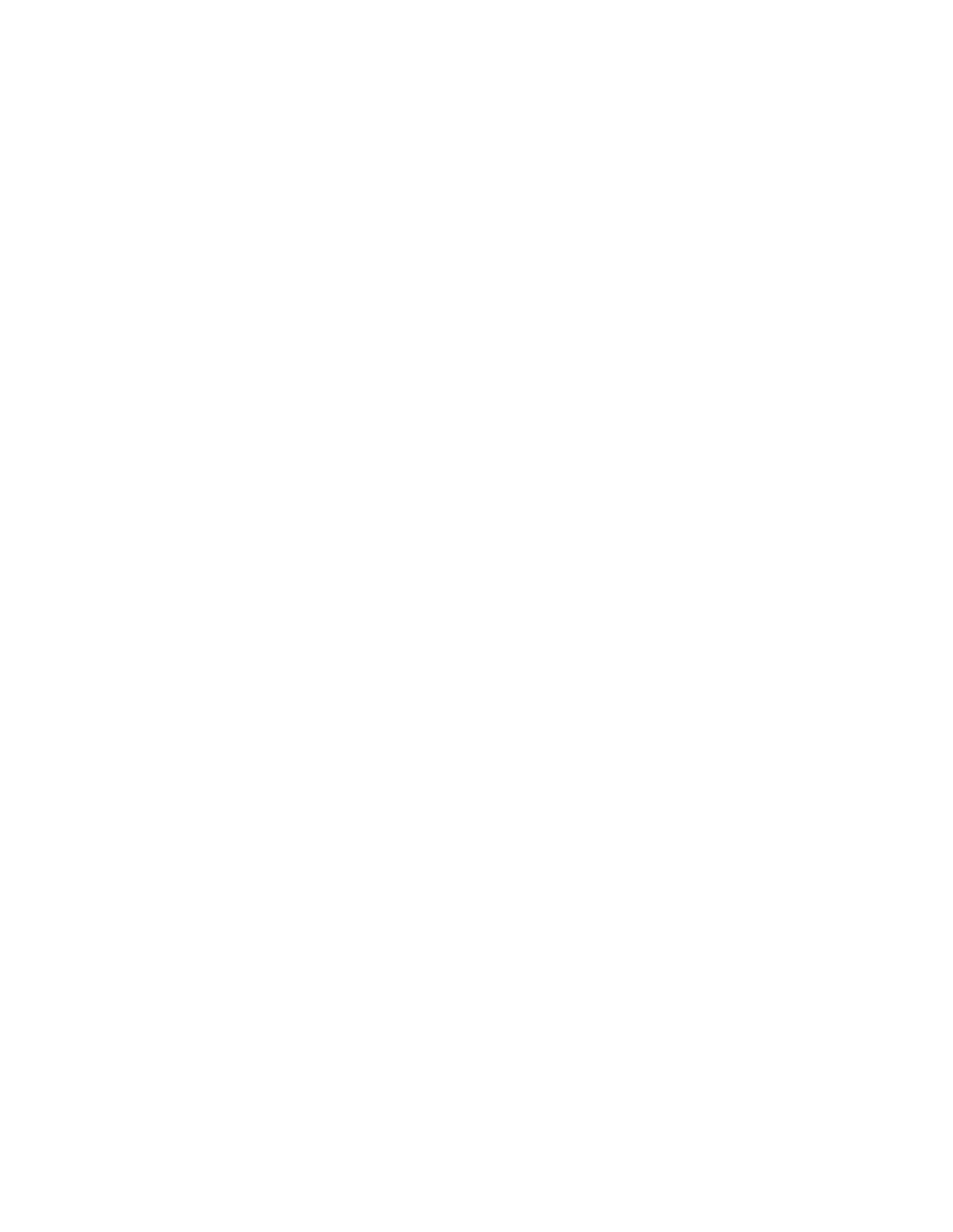## **Chapter 2—IMF Analysis of Housing Markets**

**Alessandro Rebucci\* and Jianping Zhou†**

<sup>\*</sup> Associate Professor, Johns Hopkins University Carey School of Business, CEPR and NBER.

<sup>†</sup> Senior Economist, Monetary and Capital Markets Department, and former Senior Economist, Independent Evaluation Office, IMF.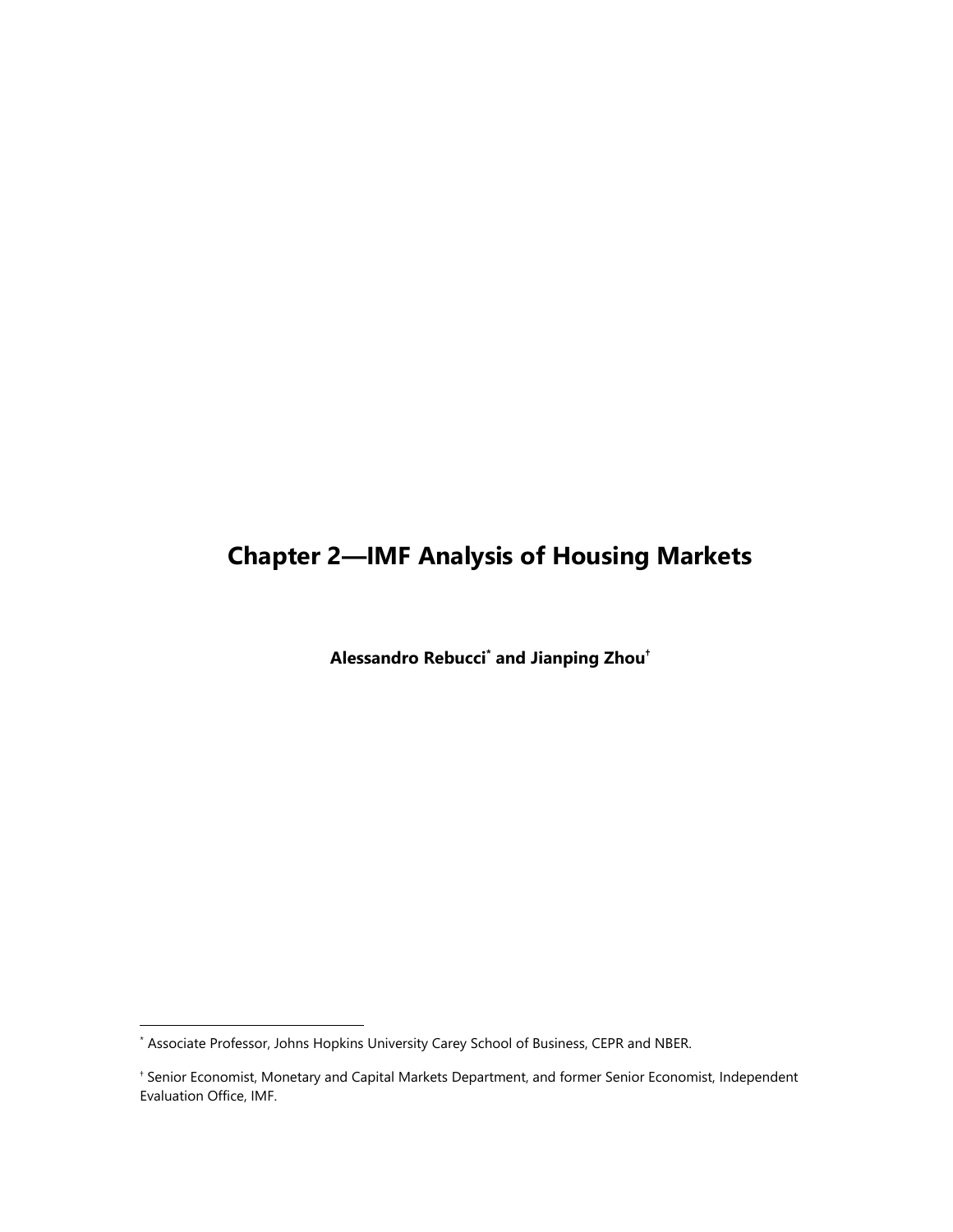### **I. INTRODUCTION**

1. House prices in several countries boomed after the Global Financial Crisis (GFC), raising concerns about their sustainability and associated risks. Many argued that a prolonged period of low interest rates and unconventional monetary policies (UMP) had encouraged speculative investment and asset price bubbles, particularly in housing markets.<sup>1</sup>

2. This chapter evaluates IMF analysis of housing market development during 2008–18 and its advice to countries on how they should manage housing sector risks. Specifically, the evaluation centers on two sets of questions:

- To what extent did IMF staff analyze the relative importance of UMP and other factors in generating excessive house price booms in the countries undertaking these policies or on other countries, and what value added did it provide?
- What advice did staff offer, through its multilateral and bilateral surveillance, to manage such housing booms?

3. These questions are addressed based on desk review of IMF documents, interviews with IMF staff in functional and area departments working on housing sector issues, and interviews with housing sector experts and policymakers at central banks and other financial institutions. The desk review examines Article IV Staff Reports, Selected Issues Papers and IMF Working Papers; the *WEO* and the *GFSR*; and minutes from the weekly surveillance meetings.

4. Section II provides an overview of staff analysis of housing issues and policy advice through multilateral and bilateral surveillance. Section III concludes with an assessment and recommendations.

## **II. IMF SURVEILLANCE OF HOUSING BOOMS**

## **IMF analysis and advice prior to the GFC**

 $\overline{a}$ 

5. Just prior to the GFC, IMF analysis pointed to an increasing overvaluation of house prices in a group of advanced economies after a lengthy period of economic expansion and relatively easy financial conditions. Though house prices had started to fall in the United States in 2006, they had continued to rise in many other countries. Analysis in the April 2008 *WEO* suggested that house prices were overvalued in 2008 by between 10 percent and 30 percent in many economies (Figure 1).<sup>2</sup> To reach these assessments, house price changes were modeled as a

<sup>1</sup> See Borio and Zhu (2012); Adrian and Shin (2014); Bruno and Shin (2015); and Gabriel and Lutz (2015).

 $<sup>2</sup>$  In some countries (such as Denmark, Ireland, the Netherlands, and the United Kingdom) where the IMF had</sup> assessed house prices to be overvalued in April 2008, house prices fell quite significantly in coming years, but not in others such as Norway and Sweden.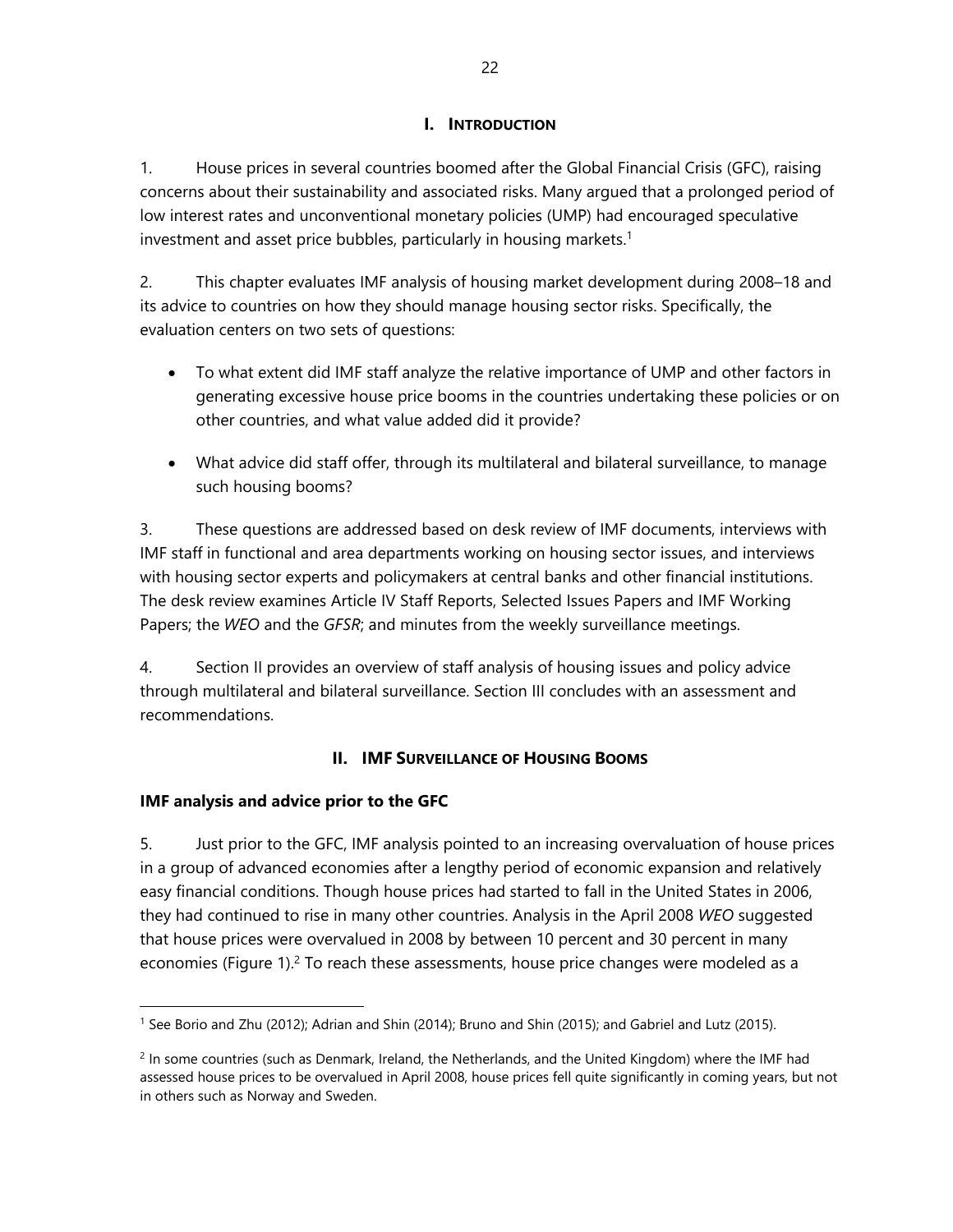function of growth in disposable income per capita, short-term interest rates, long-term interest rates, credit growth, changes in equity prices, and changes in working-age population. The "unexplained increase" in house prices could reflect omitted variables "but could also be interpreted as a measure of overvaluation and, therefore, used to identify which countries may be particularly prone to a correction in house prices" (IMF, 2008).



6. IMF staff were open to the use of monetary policy as part of the set of policies to address these housing booms. An analytic chapter in the April 2008 *WEO* took note of the "central bank orthodoxy" that monetary policymakers should not target a particular level of house (or other asset) prices and should respond to changes in house prices only if they affected output and inflation outcomes and expectations. $3$  However, the counterargument was that a pre-emptive monetary policy response "could diminish the risk that a bigger crash would occur later on, with serious consequences for the real economy and inflation." Thus, the *WEO* chapter proposed a risk management approach under which "house prices would seem relevant for calculating the risks to the outlook for overall economic activity, particularly during periods of rapid change in house prices and when house prices seem to be moving out of line with historical norms," due to "speculative forces." It noted, however, that monetary policy "should not bear the full weight of responding to asset price bubbles" and other policies could also have a critical role.

7. In subsequent years, IMF analysis and advice has evolved in two ways. First, estimates of overvaluation are now primarily conducted at the bilateral level by country teams using a variety of methods (an exception being the housing module of IMF's internal Vulnerability Exercise). While analytic work on housing markets at the multilateral level has continued, it has shied away

<sup>&</sup>lt;sup>3</sup> IMF (2008), Chapter 3, "The Changing Housing Cycle and the Implications for Monetary Policy."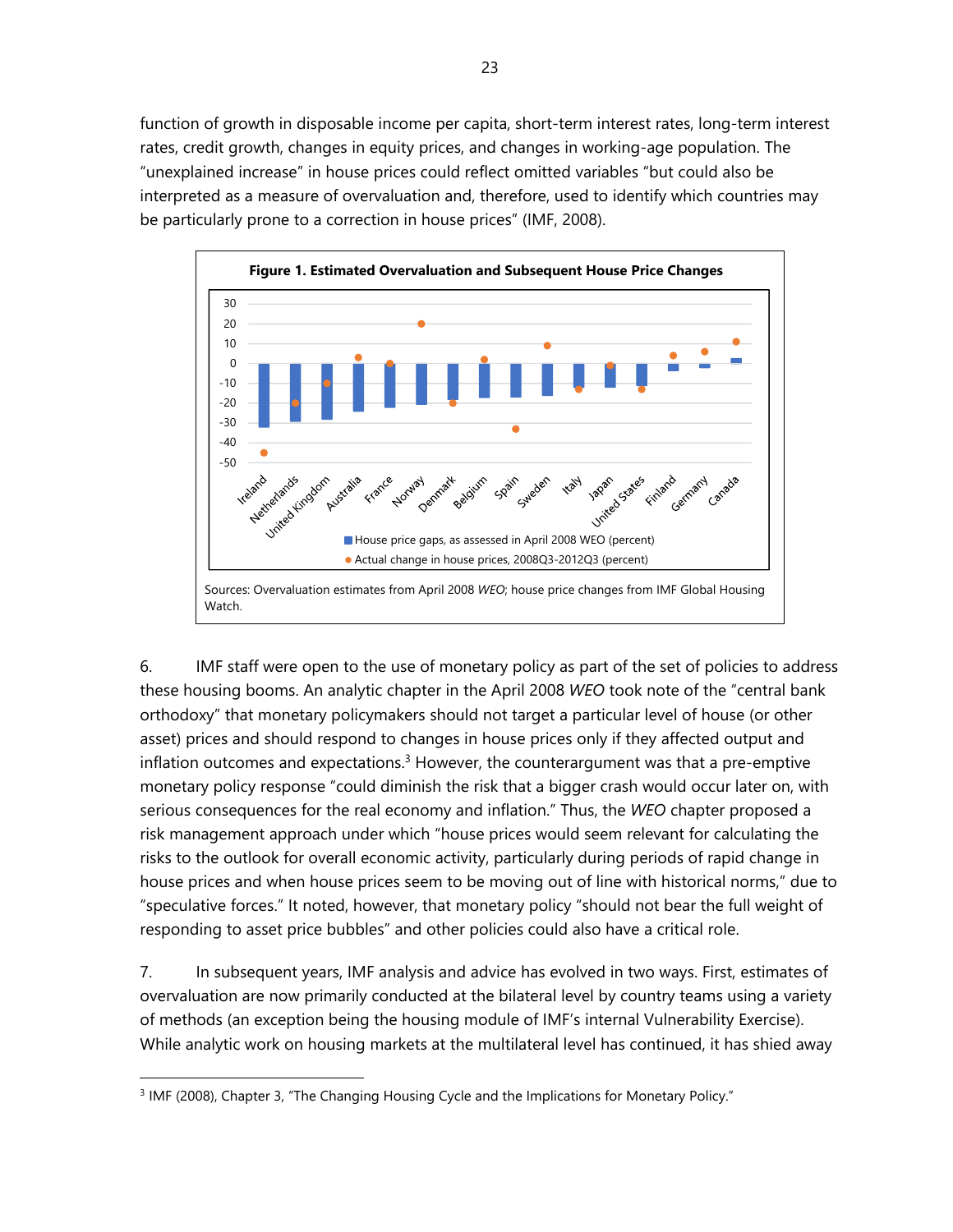from making public explicit estimates of the likely overvaluation in specific countries on the basis of a common model, as was done in the April 2008 *WEO*. Second, the policy advice for dealing with house price booms has changed. The focus now is very much on using macroprudential policies rather than monetary policies to manage housing risks. Each of these developments is discussed in turn.

### **IMF analysis of house price booms post-GFC**

8. The IMF has continued to pay considerable attention to housing markets. As an illustration, Figure 2 shows the number of references to the words "house prices" in IMF Article IV reports, Selected Issues Papers, and other bilateral and multilateral documents.



9. In the post-GFC period, as countries have diverged in their economic conditions, the estimates of house price overvaluation have come from country teams. The methods used to judge overvaluation vary across countries. Some teams rely on authorities' estimates, others on deviation of house price-to income ratios from historical averages, and some based on looking at the residuals from econometric estimation of the drivers of house prices (similar to the April 2008 *WEO* analysis)—see, for example, Geng (2018). There have been cases where staff have flagged risks to housing markets ahead of a downturn, for instance in the case of the Netherlands in 2012.

10. While the role of UMP in driving house price booms has not been an explicit focus of inquiry, interviews with staff indicate that the low interest environment engendered by such policies has been an important reason for the increased attention to housing. Countries where house prices were stable before the adoption of UMP in the major advanced economies but boomed thereafter—such as Austria, Germany, and Switzerland—have come in for increased attention; other such cases include Colombia, China, Israel, the Philippines, and Singapore. For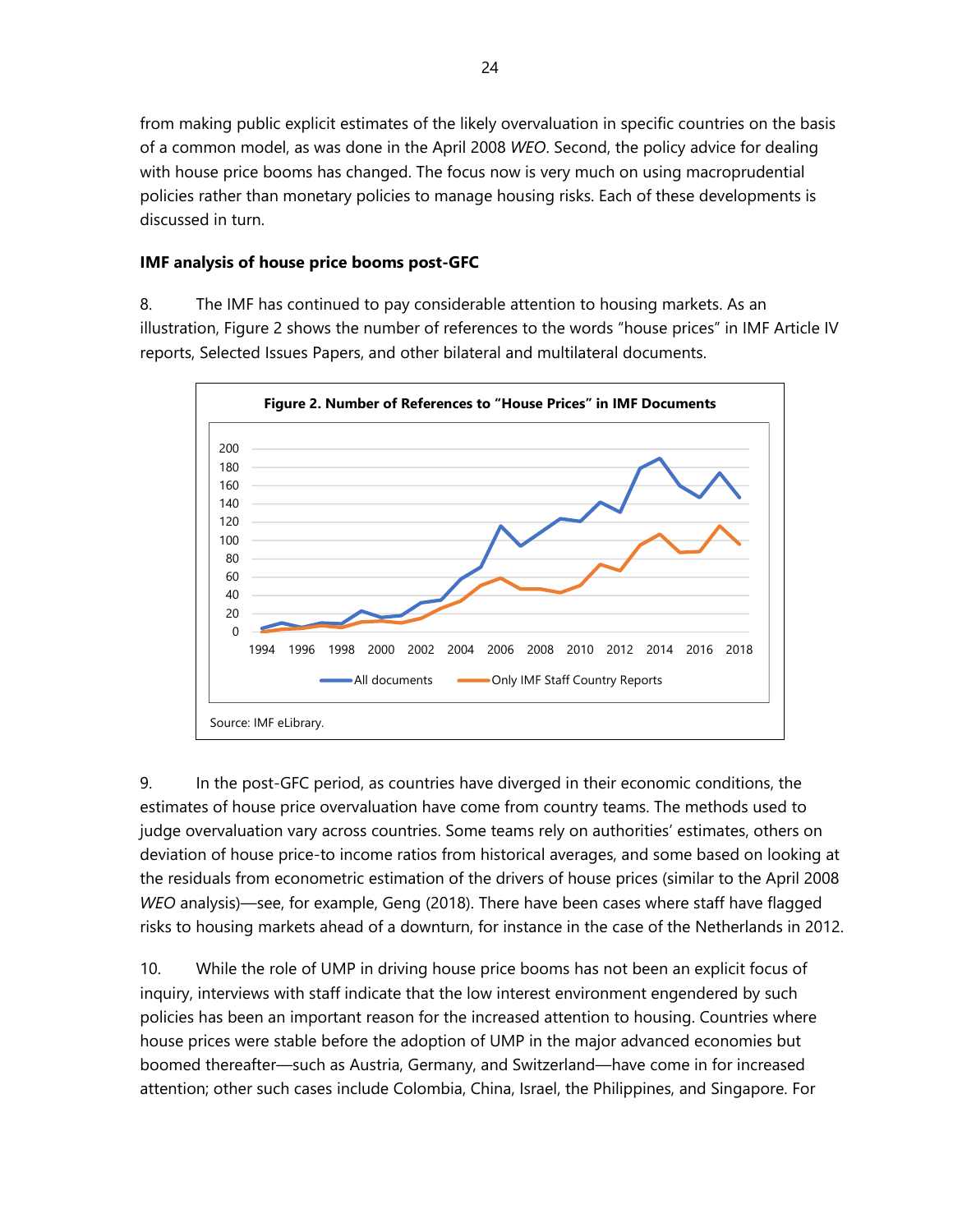example, housing received extensive coverage in the 2014 (IMF, 2014a) and 2017 (IMF, 2017c) staff reports for China as the IMF became increasingly concerned about "significant" downside housing risks. Staff offered cross-country lessons on mitigating measures and proposed a range of tools, including prudential measures as well as social security reforms and residence/"hukou" systems (see also, Ding, Jin, and Lam, 2017). While most of the analysis has been done in the context of bilateral consultations, there has been some regional surveillance of housing markets, notably a 2013 cluster report (IMF, 2013) that studied housing sector risks in some Nordic countries (Denmark, Finland, Norway, and Sweden).

11. In many cases, staff have reached the judgment that house price booms are not exclusively, or even largely, the result of UMP and other demand-side forces but reflect local supply constraints. Such factors have been flagged in Article IV reports the cases of the United Kingdom (2009) and France (2011) and more recently in Germany (2017b, 2018c) and the Netherlands (2017), among many other examples (IMF, 2009; 2011b; 2017a, respectively).

12. Multilateral surveillance has continued to contribute through research on housing markets and estimates of possible overvaluation, though these estimates are now not made public but serve as an input for country teams. This shift may reflect recognition that national housing markets are affected by idiosyncratic factors as well as macroeconomic factors that are not easily modelled, so that the results of a cross-country exercise could be misleading. Nonetheless, overvaluation estimates of the kind presented in the April 2008 *WEO* have continued in the housing module of the IMF's internal Vulnerability Exercise. In that module, a common model for the drivers of house price growth is estimated for each country and estimates of likely overvaluation are derived. These estimates are one of the inputs—along with other indicators such as the deviation of house price-to-income ratios from long-term averages—used to help country teams flag the vulnerability of housing markets to a possible crash. Interviews with staff working on the housing module suggest that the model has continued to prove useful in identifying overvaluations in some housing markets. Staff indicated that while they did not explicitly account for links between UMP and house prices, much of the effects of such policies would be captured through mortgage interest rates that are included in the model.

13. On the research side, considerable attention has been paid to understanding the link between credit booms and house price booms. The April 2011 *GFSR* (IMF, 2011a) linked housing booms to credit growth, drawing on empirical literature that confirmed that rapid mortgage credit growth and strong house price increases go "hand in hand." In 2012, the Fund launched the Global Housing Watch initiative that aimed to monitor and analyze housing market developments. This was followed by the IMF's 2015 Staff Discussion Note "Housing Finance and Real-Estate Booms: A Cross-Country Perspective" (Cerutti, Dagher, and Dell'Ariccia, 2015). The analysis shows that housing price booms are more likely "to end badly" (i.e., in a recession or financial crisis) if they are accompanied by very strong growth in credit, including mortgage credit. The paper concludes that macroprudential policy should be "the first line of defense for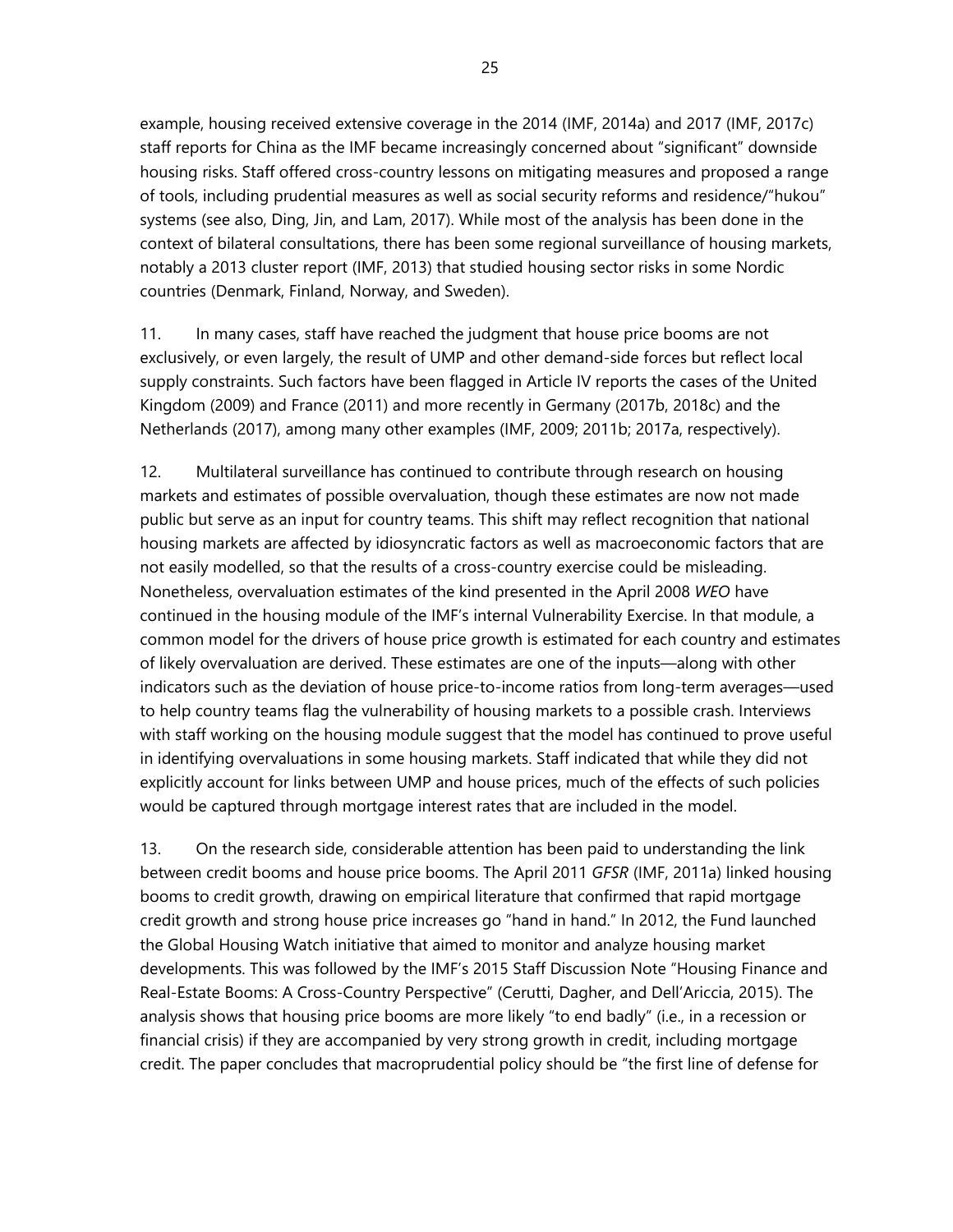handling mortgage market booms," even though "their effectiveness beyond the short run has yet to be proven."

14. More recently, the *GFSR* has stepped up attention to housing risks. The April 2018 *GFSR* assessed the impact of global financial conditions on national housing markets and found that national housing markets have become more synchronized than in the past (IMF, 2018b). The April 2019 *GFSR* developed a new tool to assess "house prices at risk"—a measure of downside risks to future house price growth at the economy and in major cities (IMF, 2019).

## **Macroprudential policies and housing booms**

-

15. Over the past decade, the IMF's policy advice on managing house price booms has placed greater emphasis on the use of macroprudential policies relative to other policies, as discussed in Chapter 1 of this paper. Staff have expended considerable effort in providing operational guidance on the choice and design of macroprudential tools to manage housing booms (IMF, 2014b). Limits to loan-to-value ratios, caps on debt service-to-income ratios, and sectoral capital requirements are the most commonly recommended measures.

16. IMF researchers have also devoted considerable attention to studying the effectiveness of such policies. Cerutti, Claessens, and Laeven (2017) study the effects of several macroprudential policies for 119 countries over 2000–13. They find that tightening these measures does significantly lower household credit growth. The impact on house price growth is also negative but not statistically significant. They argue that since "house price booms associated with increased leverage are the most destructive," macroprudential policies can play a useful role by "dampening household indebtedness."4

17. While generally supportive of macroprudential measures in the housing market, Fund staff have questioned policies that discriminate against foreign residents or buyers. Fund staff have labeled such policies as capital flow management (CFM) measures, and on occasion asked that measures be scaled back. For instance, the 2017 Article IV for Australia advised that one of the housing CFMs used by the authorities should be reconsidered; several others were judged to be consistent with the IV. The report stated that "CFMs should be replaced by alternative and effective nondiscriminatory measures where available" (IMF, 2018a). This broad issue has

<sup>4</sup> Over the same period but using a different data set of policy measures, Zhang and Zoli (2016) compare the impact in Asia, where the "economies appear to have made greater use of macroprudential tools, especially housing-related tools," with that in other regions. They find that housing-related policy measures have curbed real credit growth in Asia and other regions; in Asia these measures have lowered real house price growth as well but in other regions the impact on prices is not significant. Vandenbussche, Vogel, and Detragiache (2015), however, find evidence of the effectiveness of some macroprudential policy measures on house price inflation in Central, Eastern, and South-Eastern Europe.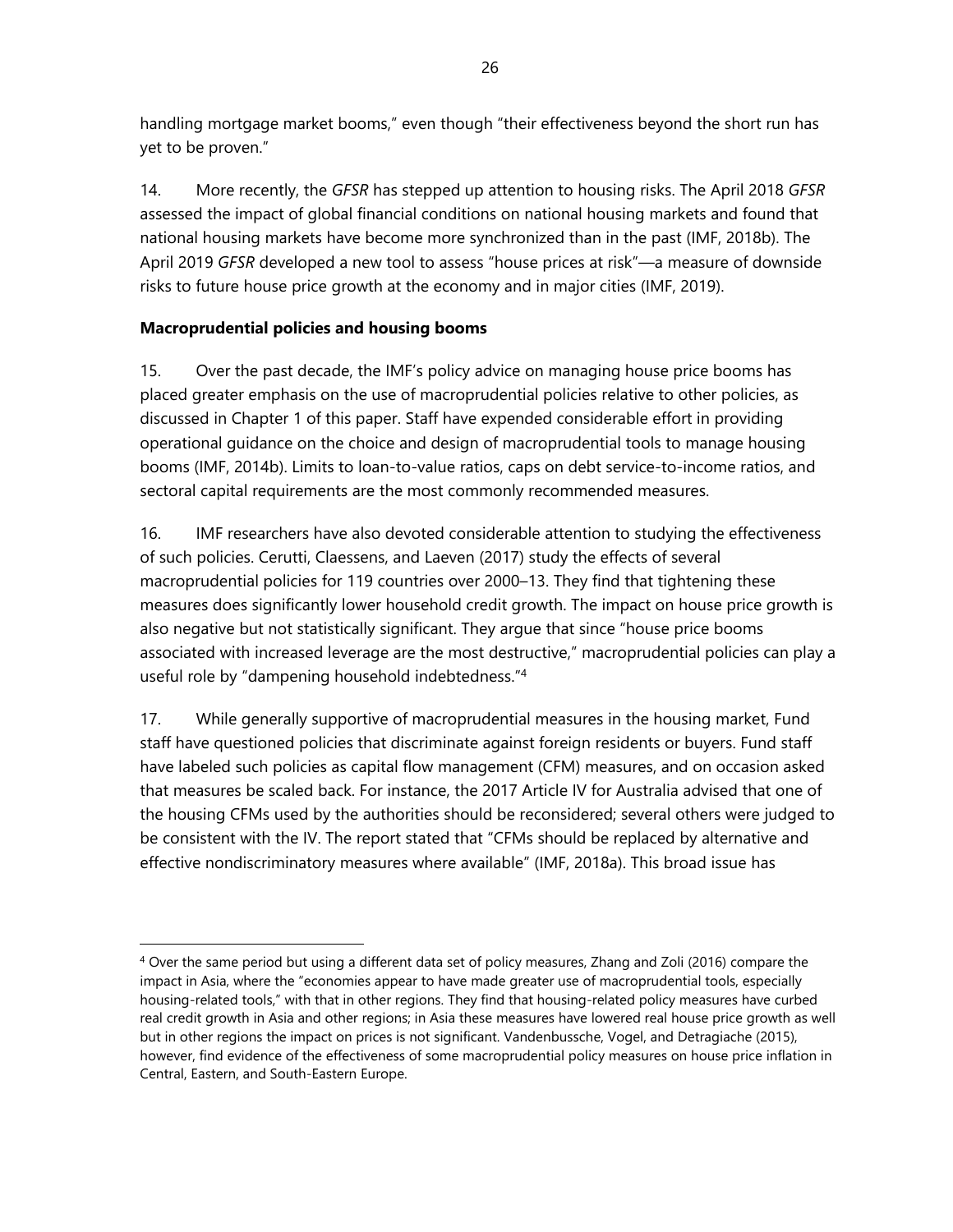generated some pushback from authorities in several countries who argue that these measures are being undertaken for financial stability or social goals rather than to restrict capital flows.<sup>5</sup>

## **III. ASSESSMENT AND RECOMMENDATIONS**

18. Boom-bust cycles in the housing markets have been a ubiquitous source of financial crises and recessions over the course of history and in recent decades. Indeed, house price declines were a key trigger for the global financial crisis. Given the importance of housing cycles for financial stability, the attention given to this sector in IMF surveillance is welcome. As discussed in the first chapter of this paper, the IMF's judgment that UMP was not leading to excessive financial stability risks appears to have been borne out, and this is also the case with housing sector risks, the focus of this chapter.

19. While not overly alarmed by housing sector risks overall, the IMF has been concerned about house price booms in some countries and has worked with authorities to analyze these developments and the needed policy response. Interviews conducted with authorities for this evaluation provide many examples—among them Canada, China, France, Germany, Korea, and the Netherlands—where staff work on housing markets was valued by the authorities. The 2013 cluster report on Nordic housing markets was also considered very useful.

20. The IMF also deserves credit for the extensive effort it has put into compiling a database on the use of macroprudential policies to manage housing sector risks, on the detailed operational guidance provided to country teams on appropriate policies, and on the analytic work on the effectiveness of these policies. As noted in Chapter 1 of this paper, this work has been considered useful by authorities and academic experts.

21. There are several ways in which the IMF can build on these strengths to improve its analysis on housing markets. On surveillance, these include (i) greater knowledge-sharing among country teams together with more attention in multilateral surveillance, particularly on techniques to assess overvaluation; and (ii) greater attention to the drivers of house prices, including spillover effects. On the policy options, the IMF should take a more critical look at the effectiveness of macroprudential policies and be more open to the use of other policies. These points are elaborated below.

## **Surveillance of housing markets**

-

22. While the increasing attention by country teams to judging housing price overvaluation is welcome, there has been a proliferation in the types of analyses and models used. Interviews with country teams reveal that there is little guidance on techniques to assess overvaluation, with the result that different methods are used, sometimes even within departments. Attempts at

<sup>&</sup>lt;sup>5</sup> This issue is also noted in the chapter on Korea and the ASEAN5 (Darius and Loungani, 2019) and the chapter on Canada (Everaert, 2019).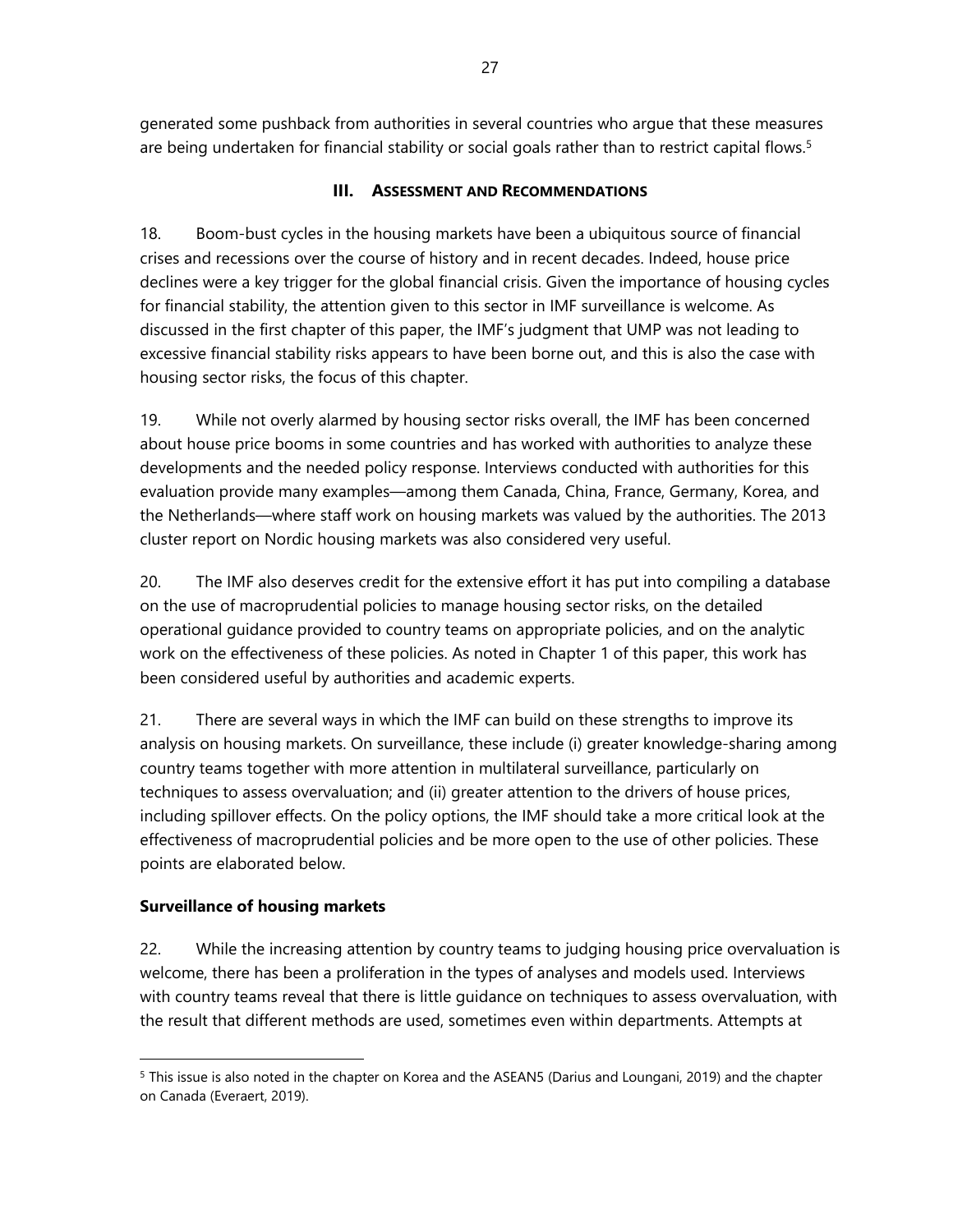knowledge sharing have been sporadic, such as the Global Housing Watch initiative launched in 2012 to compile staff views on housing markets—and a couple of seminars organized under the auspices of the Financial Surveillance Group at which mission chiefs discussed housing market developments in their respective countries, and a recent briefing to the Board on cross-country housing developments.

23. In addition to greater knowledge sharing, multilateral surveillance efforts (including through high-profile outlets such as *WEO* or *GFSR* analytic chapters) can provide useful consistency checks in how overvaluation is assessed across countries.6 Recent work in the *GFSR* has been well directed towards filling this need.

24. While judgments about the drivers of house prices have been implicit in the work of the country teams, IMF analysis would benefit from a more rigorous look at the extent to which easy monetary policy in major global financial markets has contributed to house price booms in the countries carrying out these policies and elsewhere. Staff could also investigate whether and how conventional monetary policies and UMP differ in their impacts on housing markets, particularly in view of the dearth of cross-country academic work on this topic (see Rosenberg, 2018). This is particularly important given that UMP may be used by central banks in future recessions or crises.

## **Effectiveness of macroprudential policies**

-

25. While staff deserve credit for advancing the frontiers of knowledge over the past decade about macroprudential polices, there should be increased alertness to a couple of issues pertaining to the use of these policies for housing sector risks.

26. *Source of the shock:* Whether macroprudential policies are the right policy tool could depend on the underlying source of the housing price boom. For example, if housing booms are largely due to good medium-run growth and productivity prospects, which may be the case particularly in emerging markets, there may not be a need for extensive macroprudential policies to constrain the booms, but rather attention to alleviate any emerging supply constraint. Likewise, the policy response could differ depending on whether the boom is the result of spillovers from one set of countries to others or the results of a common shock across countries (Cesa-Bianchi, Cespedes, and Rebucci, 2015). If UMP by major advanced economies is the primary source of house price booms in many countries, some consideration could be given to alerting UMP source countries to their policy spillovers of their actions rather than force the adjustment onto the UMP-receiving countries facing housing booms.<sup>7</sup>

 $<sup>7</sup>$  This is not necessarily an advanced economy vs. emerging markets issue because some policies by emerging</sup> markets also create spillovers for other countries, both advanced and emerging. For example, the tightening of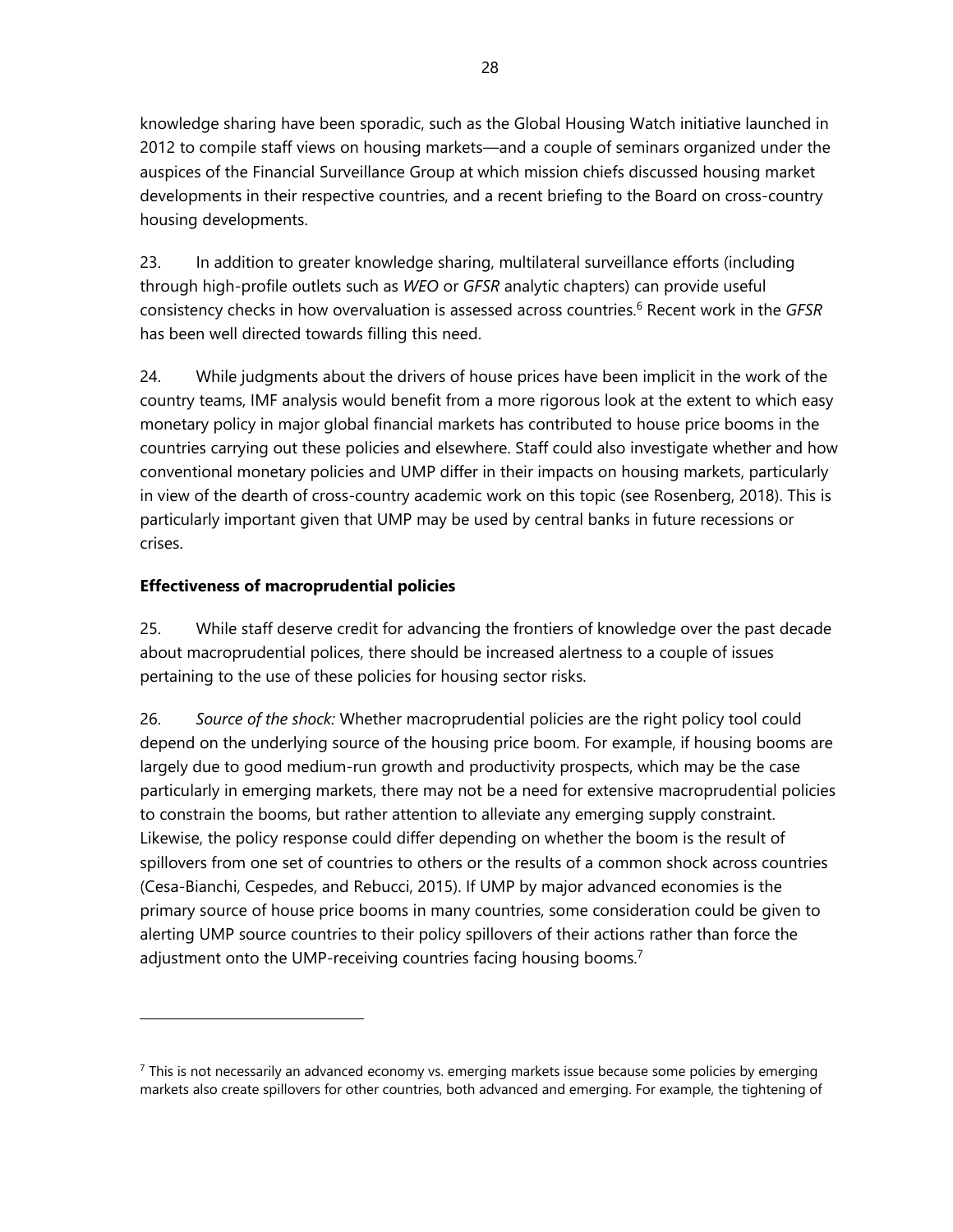27. *Effectiveness of macroprudential policies:* In many countries, macroprudential policies appear to be having only temporary effects on house price and credit growth, requiring further and frequent tightening of policies—see, for example, the experience of Canada described in Everaert (2019). In future, it may be useful to set out more clearly what the expectations are on what these policies will achieve, so success or failure can be more readily discerned. Macroprudential policy, even if much more targeted than monetary policy, is likely to work better when the housing boom is based on leveraged financing; it may be less effective if the boom is driven by foreign cash buyers or by inflows of hot capital levered abroad, or if domestic households can adjust their portfolios without de-leveraging. Managing booms in global cities seems particularly challenging to accomplish via national macroprudential policies. The IMF should thus be open to the use of other policies, including fiscal measures.

28. There seems to be scope to investigate the issue of the optimal use of real estate property or turnover taxes to support financial stability, particularly when macroprudential policies have failed to cool property markets. Property taxes might be more effective tools than prudential rules in responding to nonbank capital flow shocks and their impact on property prices in global cities. They can address regional and distributional impacts, and provide revenue for redistribution at the local level, including for increasing subsidized housing supply. In some cases, the staff reports note successful use of real estate taxes to address house price booms (e.g., Canada, Israel).

29. Staff should revisit the issue of leaning against the wind by using monetary policy for housing market stabilization. As noted earlier, the April 2008 *WEO* (IMF, 2008) was open to this possibility, particularly when house prices appeared to be driven by "irrational" and speculative forces. Recent work by monetary policy experts has reached similar conclusions, arguing that when "the policymaker is concerned with potential departures of private sector expectations [about house prices] from rational ones and seeks to choose a policy that is robust against such departures … the optimal target criterion requires the central bank to "lean against" house prices" (Adam and Woodford, 2018). The IMF's own work on the links between credit growth and house price booms (Cerutti, Dagher, and Dell'Ariccia, 2015) notes that since "about 60 percent" of house price booms have occurred in the context of a broader credit boom and rapid economic growth, the role of monetary policy in managing house price booms "should not be downplayed."

capital controls in China since 2015 arguably leads to an impact not just on its domestic housing markets but in several cities around the globe such as Sydney and Vancouver, as noted in the Article IV reports for Canada (IMF, 2016) and Australia (IMF, 2018a).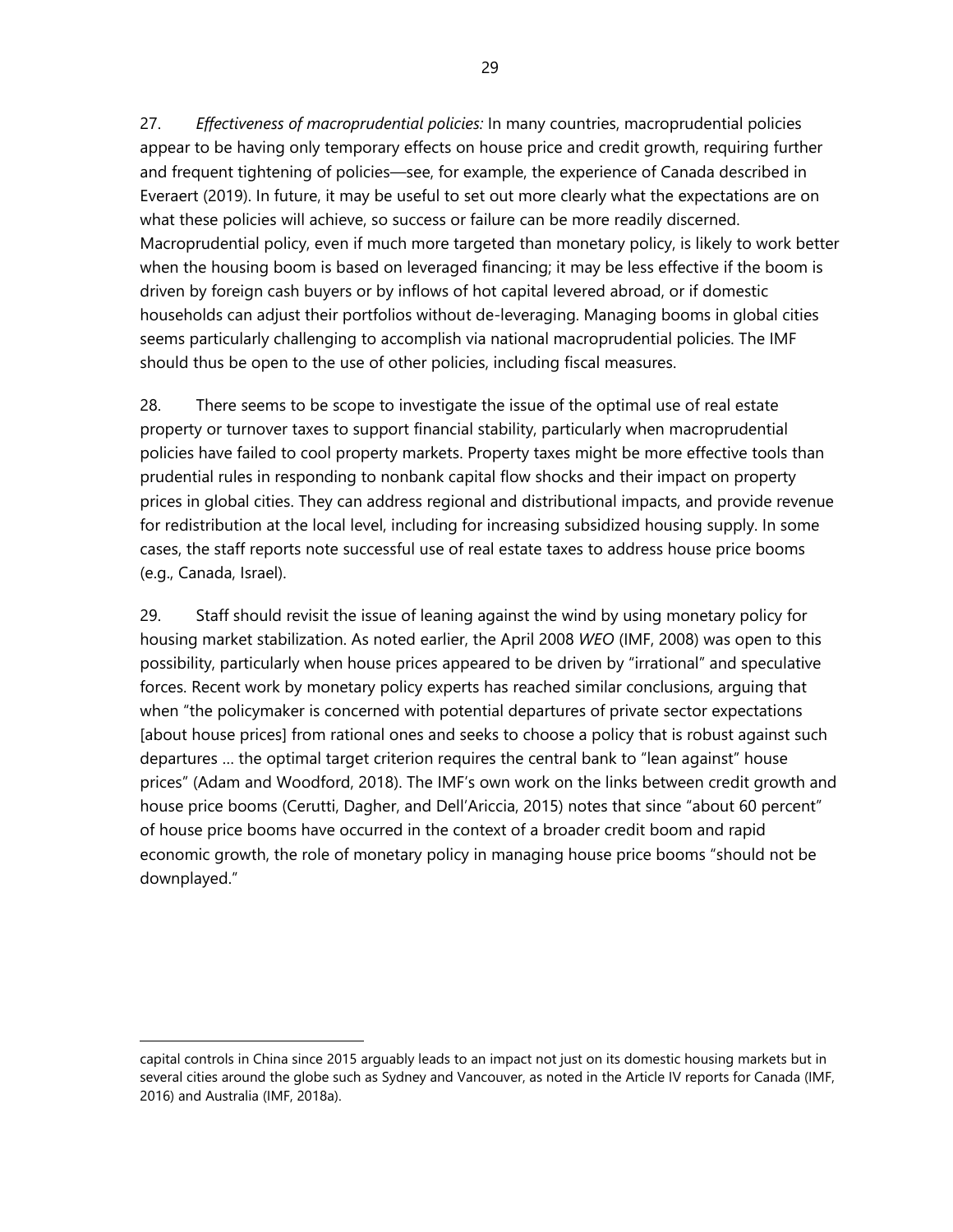#### **REFERENCES**

- Adam, Klaus, and Michael Woodford, 2018, "Leaning against Housing Prices as Robustly Optimal Monetary Policy," NBER Working Paper No. 24629.
- Adrian, Tobias, and Hyun Song Shin, 2014, "Procyclical Leverage and Value-at-Risk," Review of Financial Studies, Society for Financial Studies, Volume 27(2), pp. 373–403.
- Borio, Claudio, and Haibin Zhu, 2012, "Capital Regulation, Risk-taking and Monetary policy: A Missing Link in the Transmission Mechanism?" Journal of Financial Stability, Volume 8, Issue 4, pp. 236–251.
- Bruno, Valentina, and Hyun Song Shin, 2015, "Capital Flows and the Risk-taking Channel of Monetary Policy," Journal of Monetary Economics, Elsevier, Volume 71(C), pp. 119–132.
- Cerutti, Eugenio, Jihad Dagher, and Giovanni Dell'Ariccia, 2015, "Housing Finance and Real-Estate Booms; A Cross-Country Perspective," IMF Staff Discussion Notes No. 15/12 (Washington: International Monetary Fund).
- Cerutti, Eugenio, Stijn Claessens, and Luc Laeven, 2017, "The Use and Effectiveness of Macroprudential Policies: New Evidence," *Journal of Financial Stability,* Volume 28, pp. 203–24.
- Cesa-Bianchi, Cespedes and Alessandro Rebucci, 2015, "Global Liquidy, House Prices, and the Macroeconomy: Evidence from Advanced and Emerging Economies," Journal of Money, and Central Banking, Supplement to Volume 47, No. 1.
- Darius, Reginald, and Prakash Loungani, 2019, "Korea and Selected ASEAN Economies," Chapter 2 "IMF Advice on Unconventional Monetary Policies to Selected Asian Economies," IEO Background Paper No. BP/19-01/03 (Washington: International Monetary Fund).
- Ding, Ding, X. Huang, T. Jin, and W. R. Lam, 2017, "Assessing China's Residential Real Estate Market," IMF Working Paper No. 17/248 (Washington: International Monetary Fund).
- Everaert, Luc, 2019, "Canada," Chapter 1 in "IMF Advice on Unconventional Monetary Policies to Smaller Advanced Economies," IEO Background Paper No. BP/19-01/02 (Washington: International Monetary Fund).
- Gabriel, Stuart A., and Chandler Lutz, 2015, "The Impact of Unconventional Monetary Policy on Real Estate Markets," Social Science Research Network.
- Geng, Nan, 2018, "Fundamental Drivers of House Prices in Advanced Economies," IMF Working Paper No. 18/194 (Washington: International Monetary Fund).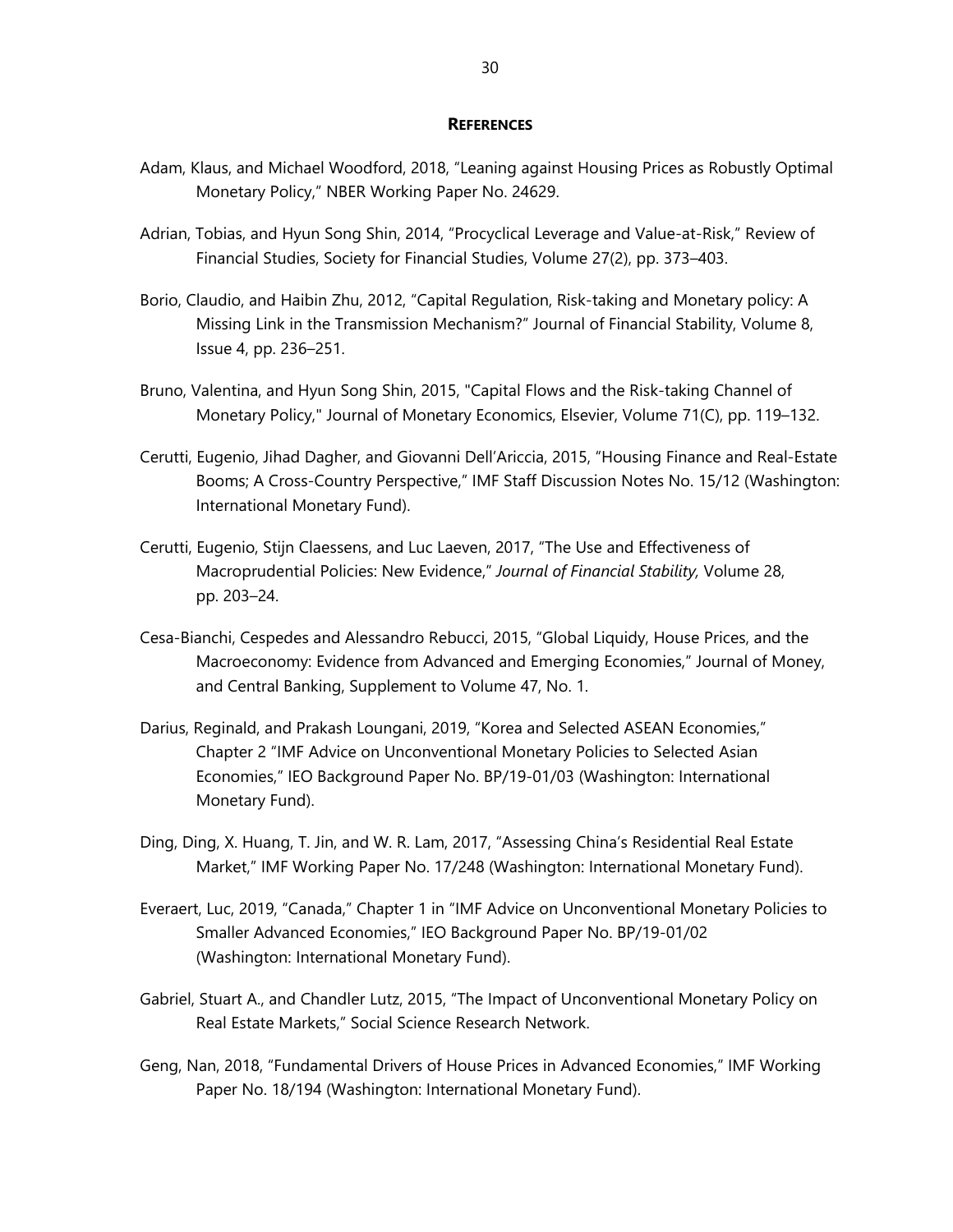International Monetary Fund (IMF), 2008, *World Economic Outlook*, April (Washington).

- \_\_\_\_\_\_\_\_\_, 2009, "The United Kingdom: Staff Report for Article IV Consultation," No.09/212, July (Washington).
- \_\_\_\_\_\_\_\_\_, 2011a, *Global Financial Stability Report,* April (Washington).
- \_\_\_\_\_\_\_\_\_, 2011b, "France: Staff Report for Article IV Consultation," No.11/211, July (Washington).
- \_\_\_\_\_\_\_\_\_, 2013, "Nordic Regional Report—Staff Report for the 2013 Cluster Consultations," No.13/274, September (Washington).
- \_\_\_\_\_\_\_\_\_, 2014a, "China: Staff Report for Article IV Consultation," No.14/235, July (Washington).
- \_\_\_\_\_\_\_\_\_, 2014b, "Staff Guidance Note on Macroprudential Policy," December (Washington).
- \_\_\_\_\_\_\_\_\_, 2016, "Canada: Staff Report for Article IV Consultation," No. 16/146, June (Washington).
- \_\_\_\_\_\_\_\_\_, 2017a, "The Netherlands: Staff Report for 2016 Article IV Consultation," No.17/77, April (Washington).
- \_\_\_\_\_\_\_\_\_, 2017b, "Germany: Staff Report for Article IV Consultation," No.17/192, July (Washington).
- \_\_\_\_\_\_\_\_\_, 2017c, "China: Staff Report for Article IV Consultation," No.17/247, August (Washington).
- \_\_\_\_\_\_\_\_\_, 2018a, "Australia: Staff Report for 2017 Article IV Consultation," No.18/44, February (Washington).

\_\_\_\_\_\_\_\_\_, 2018b, *Global Financial Stability Report*, April (Washington).

- \_\_\_\_\_\_\_\_\_, 2018c, "Germany: Staff Report for Article IV Consultation," No. 18/208, July (Washington).
	- \_\_\_\_\_\_\_\_\_\_, 2019, *Global Financial Stability Report,* April (Washington).
- Rosenberg S., 2018, "The Effects of Conventional and Unconventional Monetary Policy on House Prices in the Scandinavian Countries," Tallinn University of Technology, manuscript.
- Vandenbussche, Jérôme, Ursula Vogel, and Enrica Detragiache, 2015, "Macroprudential Policies and Housing Prices: A New Database and Empirical Evidence for Central, Eastern and Southeastern Europe," *Journal of Money, Credit and Banking*. Volume 47, Issue S1.
- Zhang, Longmei, and Edda Zoli, 2016, "Leaning Against the Wind: Macroprudential Policy in Asia," *Journal of Asian Economics,* Volume 42, pp. 33–52.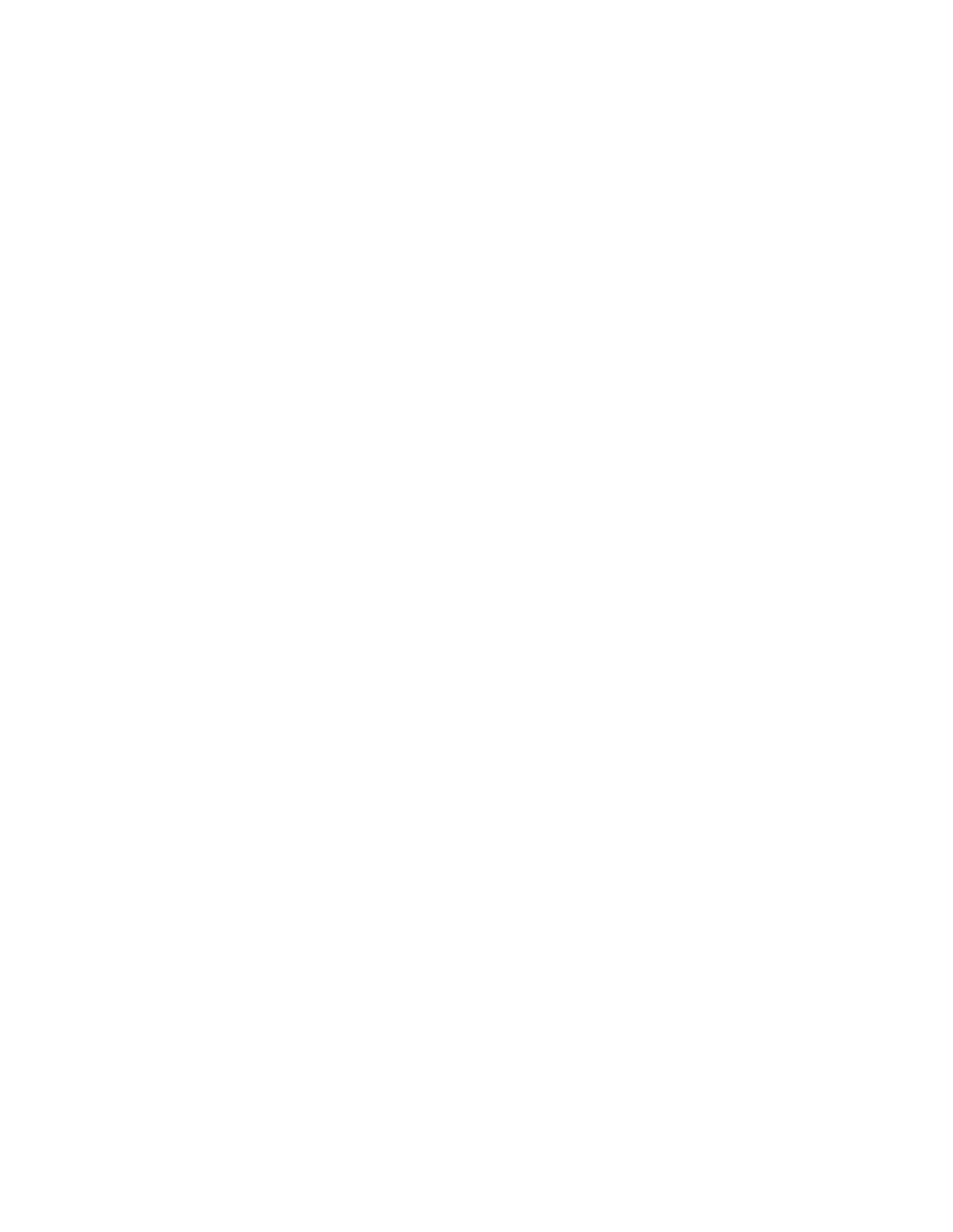# **Chapter 3—Distributional Impact of UMP**

**Pierre Monnin\***

<sup>\*</sup> Fellow at the Council on Economic Policies, Switzerland.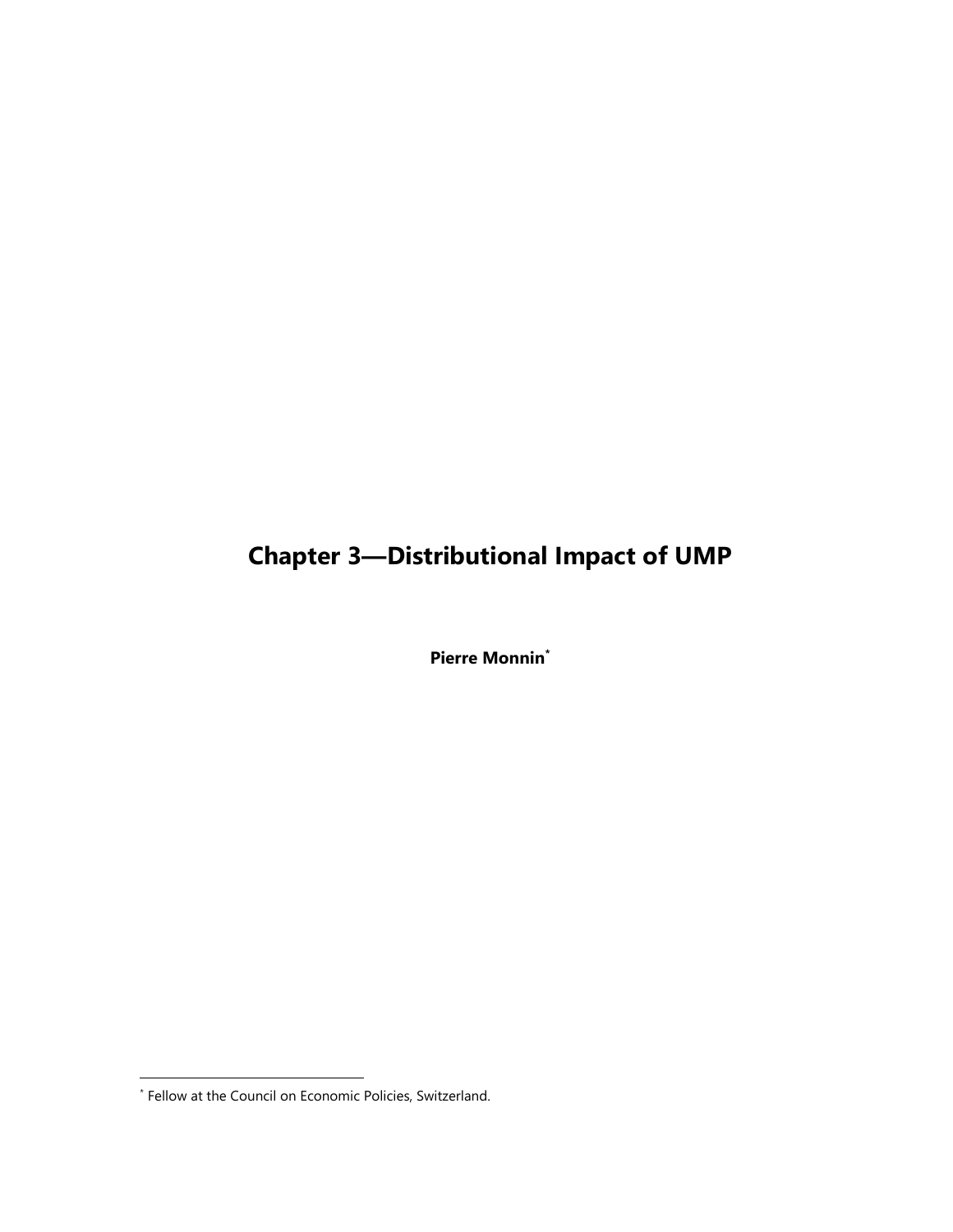### **I. INTRODUCTION**

<sup>1.</sup> The sustained application of accommodative monetary policies has led to concerns that they were aggravating inequality. The criticism has come from several quarters, from academics to private sector participants, from politicians to media and civil society organizations.<sup>1,2</sup> Some argued that by boosting housing and stock prices, QE benefited people in the upper part of the wealth distribution more than others, while low to negative returns on bank deposits and fixedincome instruments were depressing incomes for the elderly dependent on such savings. Asset purchases were also alleged to benefit mainly a few economic sectors, such as the financial industry, yielding a lopsided recovery. Doubts were also raised about the effectiveness of QE in stimulating economic activity and thus generating an increase in labor income for lower-income households.

2. In response to such concerns, prominent central bankers have addressed the issue of inequality in their public speeches (see, e.g., Cœuré, 2012; Bernanke, 2015; and Draghi, 2016). They have emphasized the broader gains to labor income from policies that contributed to bringing unemployment rates down from high levels. They have also suggested that any concerns about inequality were more properly addressed through fiscal policies than by scaling back UMP.

3. Over the past decade, the IMF has done considerable work on the drivers of inequality, including the contribution to inequality from various economic policies (Dabla-Norris and others, 2015).<sup>3</sup> This research has helped quide IMF country advice. The Guidance Note on Jobs and Growth Issues recommends that fiscal policy advice, for example, "encourage progress on reducing inequalities" (IMF, 2013) and the Guidance Note for Surveillance advises that income distribution issues may be examined if they have a bearing on economic stability (IMF, 2015). In 2015, the IMF started a pilot program on integrating distributional issues into surveillance and program work; the review of the program concludes that country teams should consider

<sup>1</sup> See, for example, Acemoglu and Johnson (2012), Stiglitz (2015), and Fisher (2017) for academics, and the McKinsey Global Institute (2013) for a private sector view.

<sup>&</sup>lt;sup>2</sup> See, for example, "The hidden cost of quantitative easing" (Guardian, March 2, 2010), "Quantitative easing 'is good for the rich, bad for the poor'" (Guardian, August 14, 2011), "A monetary policy for the 1 percent" (The Economist, July 5, 2012), "Debate rages on quantitative easing's effect on inequality" (Financial Times, October 21, 2014), "The risk that QE will generate inequality" (Financial Times, October 24, 2014), "Notes on easy money and inequality" (P. Krugman, New York Times, October 25, 2014), "Soros: ECB QE means inequality and asset bubbles" (CNBC, January 23, 2015), "How the Fed is making the rich richer and leaving you behind" (Huffington Post, April 16, 2015), "The Federal Reserve and inequality" (Washington Post, June 4, 2015), "Stiglitz: Fed's zero-rate policy boosts inequality" (Wall Street Journal, June 4, 2015), "How Federal Reserve quantitative easing expanded wealth inequality" (Forbes, June 25, 2015), "QE's shortcomings show up in global wealth" (Bloomberg, 2015).

<sup>&</sup>lt;sup>3</sup> These include fiscal policies (Ball and others, 2013; Lipton 2014; and Clements and others, 2015), capital account liberalization (Furceri and Loungani, 2015) and structural policies (Ostry, Berg, and Kothari, 2018).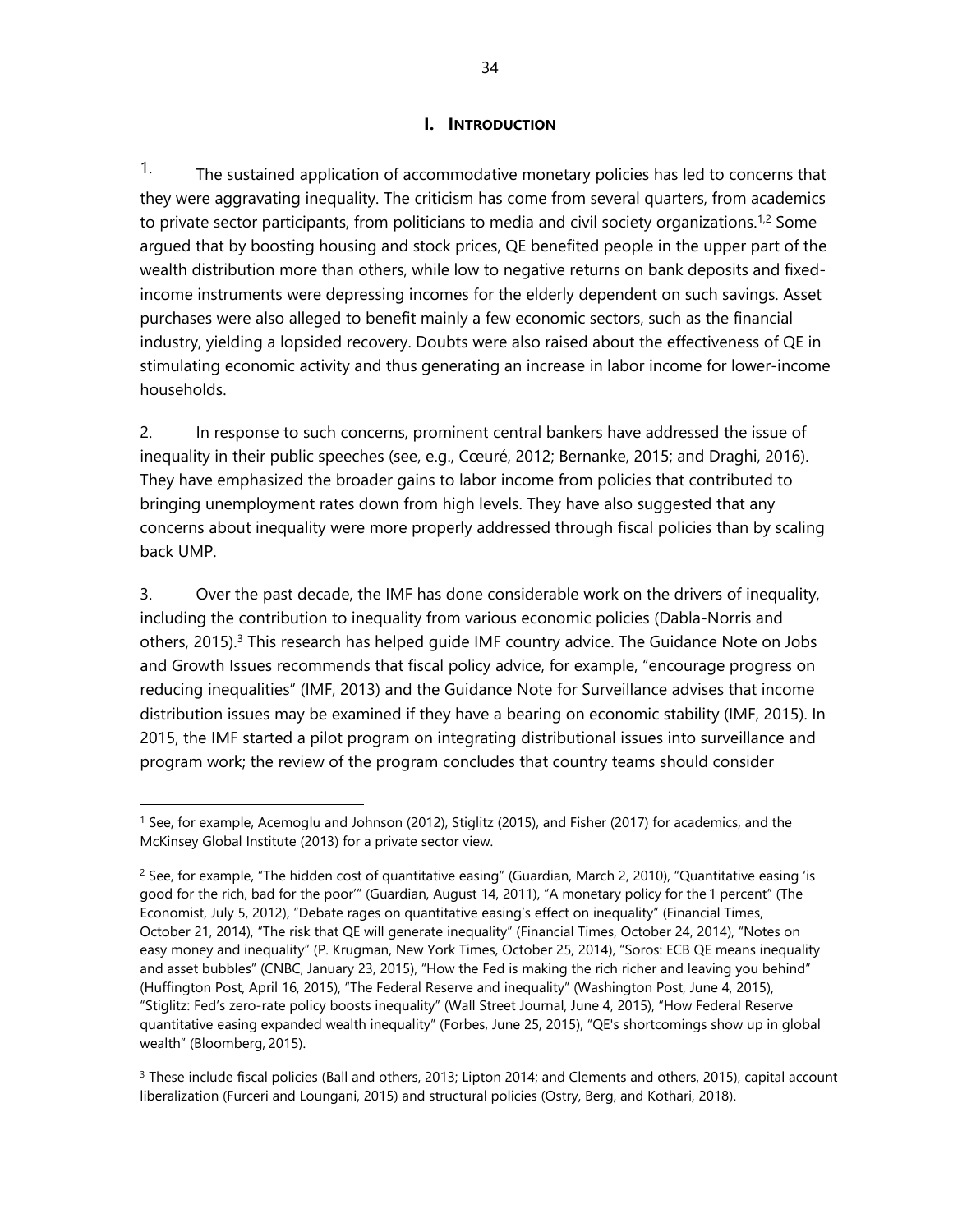inequality issues "when the authorities are planning—or advised by staff—to embark on economic policies and reforms that have significant undesirable distributional effects" (IMF, 2018).

4. The IMF has fostered discussion on the distributional effects of monetary policy, conventional and UMP. For example, this subject was the topic of a session at its 2012 Annual Research Conference, and the Fund also helped convene a workshop in 2016 in which researchers studied the distributional effects of monetary policy as well as the macroprudential policies that staff have been increasingly recommending. These efforts notwithstanding, the IMF has not been in the forefront of analytic work on the possible distributional impacts of UMP and concerns about such impacts have not been given much attention in its policy advice.

5. This paper reviews the evidence on the distributional effects of UMP (Section II) as a basis for assessing whether greater attention is warranted to such effects in future IMF analytic work and policy advice (Section III).

## **II. UNCONVENTIONAL MONETARY POLICIES AND INEQUALITY**

## **Portfolio and labor income channels**

 $\overline{a}$ 

6. It has long been recognized that monetary policy actions have distributional effects (Greenspan, 1998). Expansionary monetary policy, i.e., lowering of policy interest rates, lowers interest incomes, other things equal. At the same time, it also raises labor incomes by reducing unemployment and bringing about a recovery of the economy. Depending on their asset positions and labor force status, households can be affected differentially through these portfolio and labor income channels. The presumption, supported by some empirical evidence, has been that for the vast majority of households, the latter effect dominates and moreover that the gains in labor income are fairly evenly distributed (Romer and Romer, 1999). Thus, conventional expansionary monetary policy is generally believed to decrease income inequality. Moreover, since the monetary easing is usually reversed in a year or two as the economy recovers, the policy is considered not to have a permanent impact on the distribution of income, i.e., there is little impact on wealth inequality from conventional monetary policy.

7. Though similar channels operate in the case of UMP, there have been concerns that UMP may be more prone to raising inequality. The nature of the portfolio channel may be somewhat different with UMP than with conventional monetary policy. On the one hand, the cut in policy interest rates to zero and even to negative values—and the forward guidance to hold rates low for an extended period of time—lowers interest incomes on fixed-income assets, which tend to be held by older, retired people often with limited alternatives.<sup>4</sup> This point was emphasized in a 2013 study by McKinsey Global Institute, which shared that "younger households that are net

<sup>&</sup>lt;sup>4</sup> Note, however, that in countries with negative interest rates, banks have typically chosen to protect retail customers by not applying negative rates to their deposits (Honohan, 2019).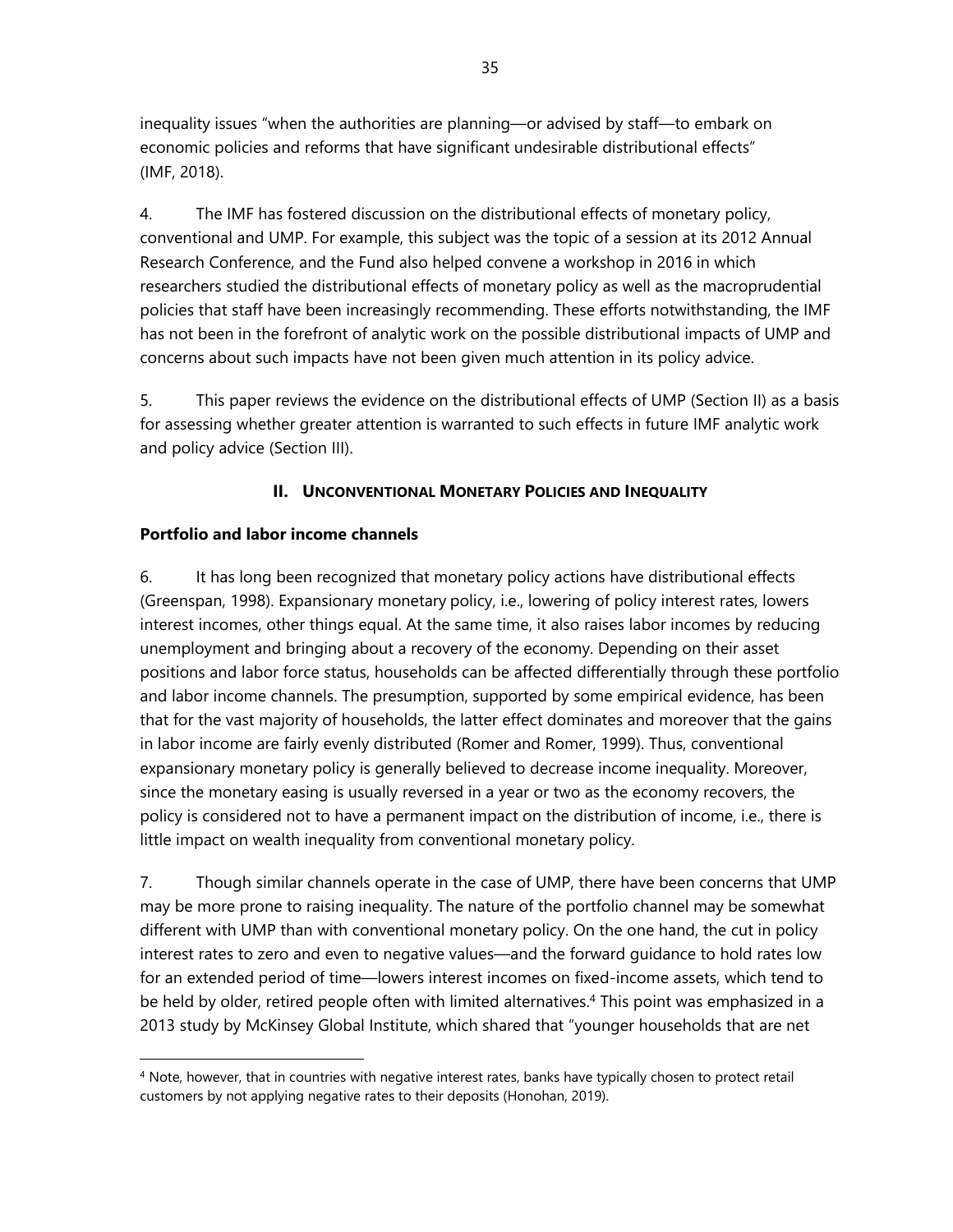borrowers" had benefited from UMP. On the other hand, with UMP, central banks are rather explicitly trying to push up the prices of risky assets (e.g., equity prices and house prices), which have larger shares in the portfolios of higher-income households. Critics have argued that this effect can be substantial and can even offset the equalizing impact of UMP through the labor income channel. Moreover, by leading to a persistent increase in the prices of risky assets, UMP may also have led to an increase in wealth inequality, not just income inequality, in part because UMP have persisted for much longer than a conventional monetary policy cycle.

8. Central banks undertaking UMP have been open to considering the possibility that their effects on income and wealth distribution may be less benign than in the case of conventional monetary policy (Fontan, Claveau, and Dietsch, 2016). In particular, central banks acknowledge that encouraging some risk-taking, and raising asset prices in the process (particularly benefiting wealthy households) is an important part of the transmission channel from UMP to the economy. However, they argue that while this channel taken in isolation might raise inequality, the beneficial—and fairly evenly distributed—gains in labor income from economic recovery are also likely to have been substantial, given the depth of the recession. Haldane (2018) argues that had UMP not been undertaken, the distributional consequences would have been worse. Central banks also recommend that to the extent that there are adverse distributional consequences on some segments of the population, these would be better addressed through fiscal policy rather than by scaling back UMP.

### **Empirical evidence**

9. The evidence on the impacts of UMP on income and wealth inequality is mixed. This is not surprising given the lack of a commonly accepted framework for analysis of such effects, the numerous ways in which inequality can be measured, the heterogeneity in household portfolio and labor force composition across countries (and even over the course of the decade), and differences in the timing and specifics of UMP programs. Nevertheless, a number of credible studies do find some evidence of an increase in inequality from UMP. At the same time, these studies do not generally provide evidence on what inequality would have been if UMP had not been carried out or if alternate policies had been adopted; hence, they do not offer a rebuttal of central banks' argument that the counterfactual would have been worse.

10. Key studies, many of them carried out by central banks, on the link between UMP and income inequality include the following:

(i) *United States:* Montecino and Epstein (2017) decompose changes in households' net income (total income minus interest payments on debt) between 2010 and 2013 into changes coming from employment and returns on various financial assets. They find that while employment changes and mortgage refinancing tended to narrow income inequality, these impacts were outweighed by the increase in inequality from realized equity returns. Using estimates from the literature on the impact of QE on the different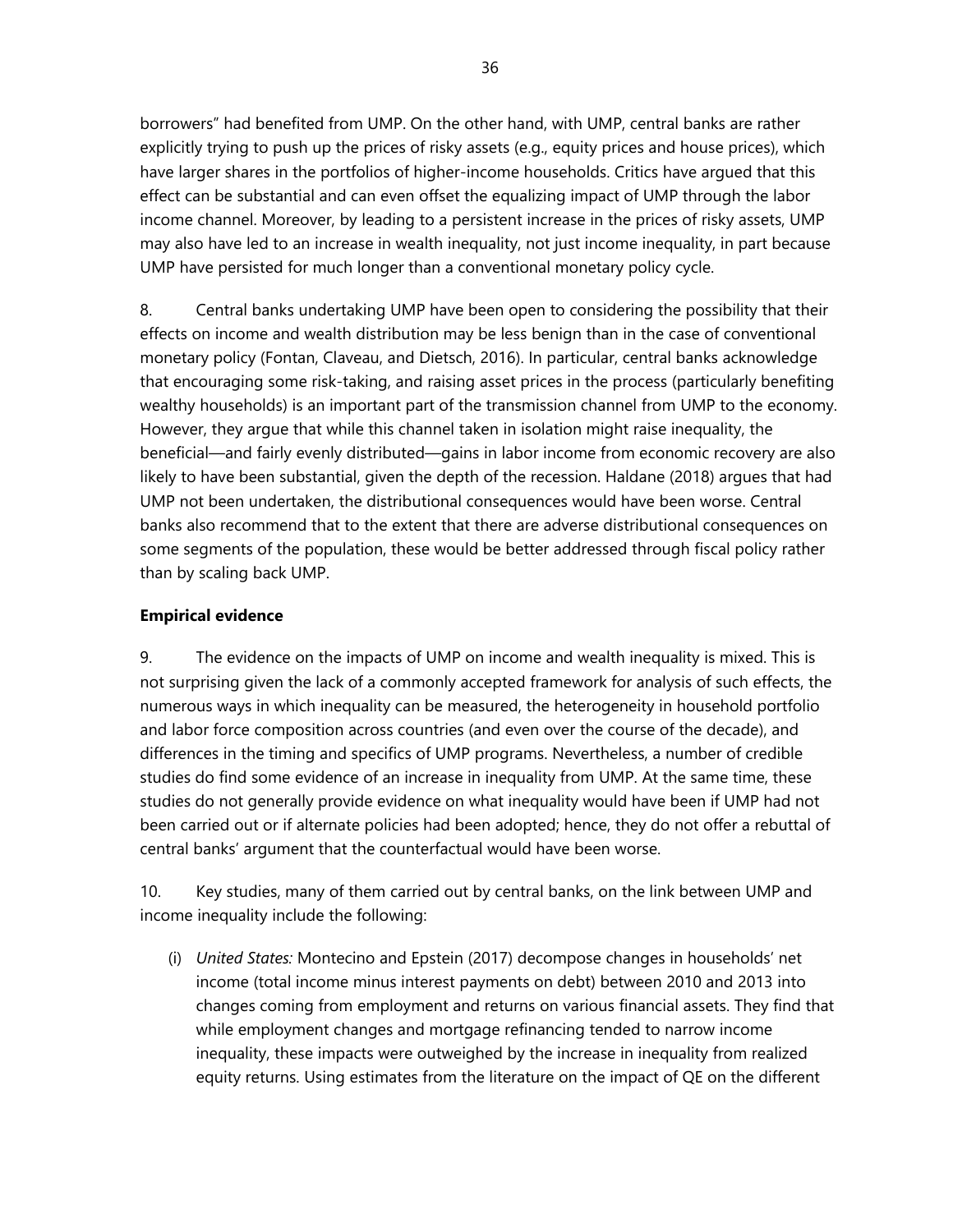components, they conclude that the Fed's UMP led to modest increases in inequality over this period.<sup>5</sup>

- (ii) *United Kingdom:* Bunn, Pugh, and Yeats (2018) compare the actual change in income components of U.K. households between 2008 and 2014 with their hypothetical values had the BoE kept its monetary policy as in 2008 before the GFC. While UMP had a positive overall impact on aggregate household income, the upper part of the income distribution benefited from a larger increase than the lower part; in fact, the bottom decile percent are estimated to have lost out from the loosening of monetary policy. Mumtaz and Theophilopoulou (2017) also find that quantitative easing worsened income inequality in the United Kingdom, in contrast to the effects of conventional monetary policy easing.
- (iii) *Japan:* Saiki and Frost (2014) estimated UMP's effects on income inequality based on Japanese household survey data spanning from 2008 to 2013. They find that the use of UMP significantly widened income inequality in Japan, mostly through higher realized capital gains for the households at the top of the income distribution. Saiki and Frost (2018) revisited their initial study on a longer time span and confirm their initial results. Using a similar measure for QE on an extended sample (2002–17), Taghizadeh-Hesary, Yoshino, and Shimizu (2018) confirm Saiki and Frost's results.<sup>6</sup>
- (iv) *Euro area:* Empirical findings on the distributional impact of UMP in the euro zone have only recently started to emerge. In contrast to the literature cited above for the other countries, these studies tend to conclude that the ECB's UMP have or will lead to a decrease in income inequality. Some rely on the assumption that an equalizing impact through the labor market will eventually materialize and offset an initial increase in inequality due to lower interest incomes (Bundesbank, 2016). Others translate UMP into a decline in shadow policy interest rates, an assumption likely to understate the impact of the portfolio balance channel—and the consequent increases in asset prices—which are a key transmission channel of UMP (Lenza and Slacalek, 2018).

11. The impact of UMP on wealth inequality is particularly difficult to assess, given greater challenges in measuring wealth than income. Nevertheless, there is suggestive evidence:

 The Bank of England (2012) notes that their UMP programs pushed up the prices of equities—of which 40 percent are held by the top 5 percent richest households—by at least as much as it has pushed up the price of the government bonds they bought. The

<sup>5</sup> Davtyan (2018) and Jawadi, Sousa, and Traverso (2017) also find, in a VAR setting, that UMP raises inequality through stronger positive effect on financial income than on labor income.

<sup>6</sup> Another recent study (Feldkircher and Kakamu, 2018) finds that expansionary monetary policy in Japan decreases income inequality mainly by reducing unemployment. However, their measure of UMP is the shadow interest rate, which is likely to understate the portfolio rebalancing effect of central banks' asset purchases, which as noted earlier is a key transmission channel of QE.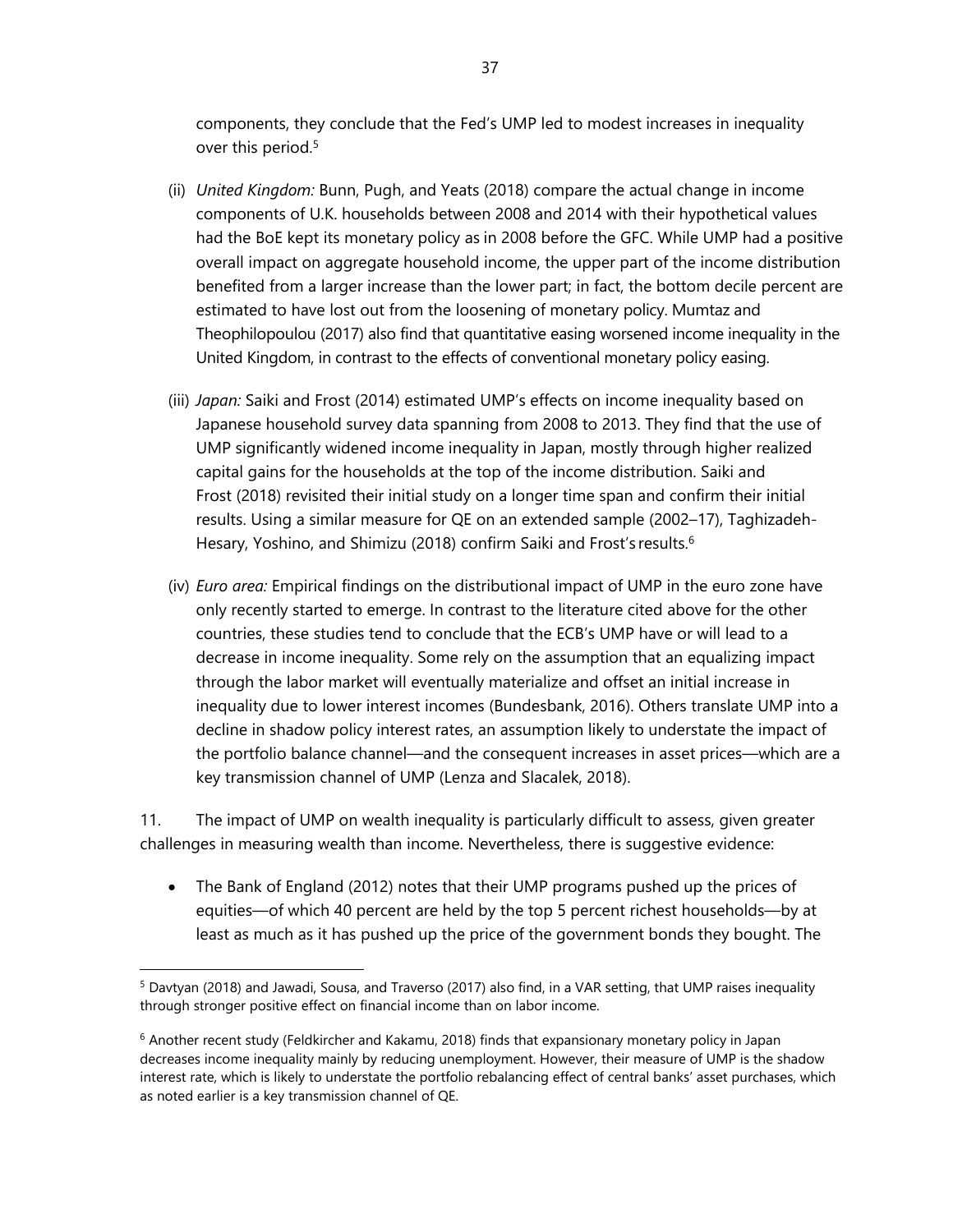strong and immediate impact of QE on equities through the portfolio rebalancing channel is further documented by Rogers, Scotti, and Wright (2014).

- Adam and Tzamourani (2016) study the distributional consequences of asset price increases for euro area households. They find that gains from bond price increases have been spread evenly across households, leaving wealth inequality largely unchanged. In contrast, equity price increases largely benefited the top of net wealth (and income) distribution, and thus increased wealth inequality. House price increases display a hump shaped pattern over the net wealth distribution, with the poorest and richest households benefiting least.
- Domanski, Scatigna, and Zabai (2016) explore the impact of QE in different advanced economies using household survey data. They find that, while low interest rates and rising bond prices have had a negligible impact on wealth inequality, rising equity prices have been a key driver of inequality. Higher housing prices have only partly offset this effect.
- Dobbs and others  $(2013)^7$  examine the distributional effects and risk of QE and ultra-low interest rates in the United States, the United Kingdom, and the euro zone. They provide suggestive evidence that ultra-low interest rates have produced large distributional effects on both incomes and wealth in different segments of the population in advanced economies through changes in interest income and interest expense and through gains in house prices.

## **III. IMF CONTRIBUTIONS, ASSESSMENT, AND RECOMMENDATIONS**

## **IMF contributions**

12. The IMF has played more of a convening role than an active research role in this area. In particular it fostered some high-level discussions on the distributional impacts of monetary policies in 2012 as concerns about the distributional impacts of UMP became prevalent in policy circles and the media. At its Annual Research Conference that year, a session chaired by the IMF's then–Deputy Managing Director Zhu featured innovative work on the distributional impacts of monetary policy. Noting that conventional expansionary monetary policy had in the past lowered inequality, Coibion and others (2017) suggested that "the zero lower bound was even costlier for welfare than we thought."<sup>8</sup> Another empirical study (Furceri, Loungani, and Zdzienicka, 2018) extended the findings on distributional effects, which had mostly been for a few advanced

<sup>7</sup> McKinsey Global Institute.

 $8$  The work was co-authored by a resident scholar in the Research Department and only published much later, in 2017 (Coibion and others, 2017).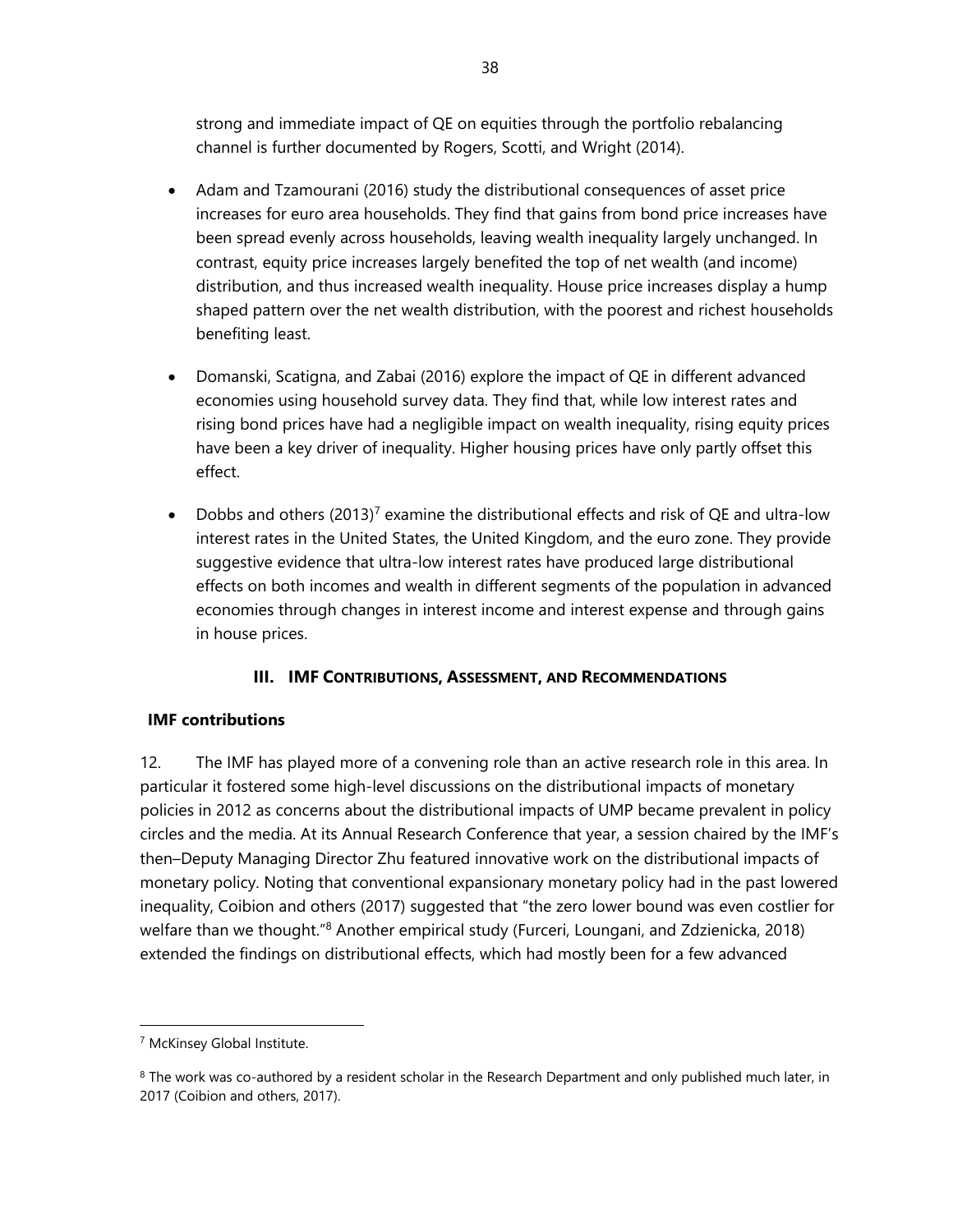economies, to 32 advanced and emerging countries over the period 1990 to 2013 and again showed that conventional monetary policy easing lowers inequality.

13. The Fund, in collaboration with the Council on Economic Policies in Zurich, also convened a workshop at which staff and other researchers presented work on the impacts on monetary policy and macroprudential policies on inequality (see Koedijk, Loungani, and Monnin, 2018). The staff's increasing support for macroprudential policies to manage financial stability risks made the evidence on the distributional effects of these policies particularly germane to the Fund's work.<sup>9</sup> That said, it is still too early to be confident of the direction and extent of the distributional effects of macroprudential policies.

14. Notwithstanding these ongoing efforts, the distributional impacts of UMP were evidently not judged to be of first-order importance by country teams and did not feature in Article IV consultations.

### **Assessment and recommendations**

1

15. Given the other tasks confronting the IMF over the past decade—and the prevailing consensus that conventional monetary policy easing reduced inequality—the modest attempt to understand the possible distributional consequences of UMP does not seem a huge failing. Nevertheless, it is a surprising one given the active analytic work underway at the Fund to study the distributional impacts of many other economic policies and that the distributional impact of UMP has been raising some concerns. With some additional effort, the IMF could have provided evidence on the impact of UMP on inequality, at a time when debates on the topic were ongoing in policy and academic circles.

16. Should the IMF be more active on this issue in future? While the decision clearly depends on the opportunity costs of staff time, there is a case to be made that for a couple of reasons the answer is "yes." First, as described in the previous section, there appears to be suggestive evidence that the distributional impacts of UMP can differ from those of conventional monetary policy. Though the evidence is mixed, debates over the distributional impacts can nevertheless be politically charged. Political and public support for future UMP could well depend in part on perceptions of their distributional impact (Voinea and Monnin, 2017). Analytic work by the IMF could bring a balanced view, bringing in cross-country evidence to shed light on the various channels through which UMP have distributional impacts. This analysis can be useful both as countries exit from UMP and in the event of future use of UMP.

 $9$  Early empirical evidence indicates that macroprudential measures taken to foster financial stability might have an impact on inequality. Countries with countercyclical capital buffers, concentration limits, or limits on growth of direct credit tend to experience higher income inequality. Similarly, caps on loan-to-value (LTV) ratios are one example of a widely used macroprudential measure, but such caps affect households' access to mortgages and, since housing is the most important asset in most households' portfolio, relaxing or tightening this access may affect the distribution of wealth within a country.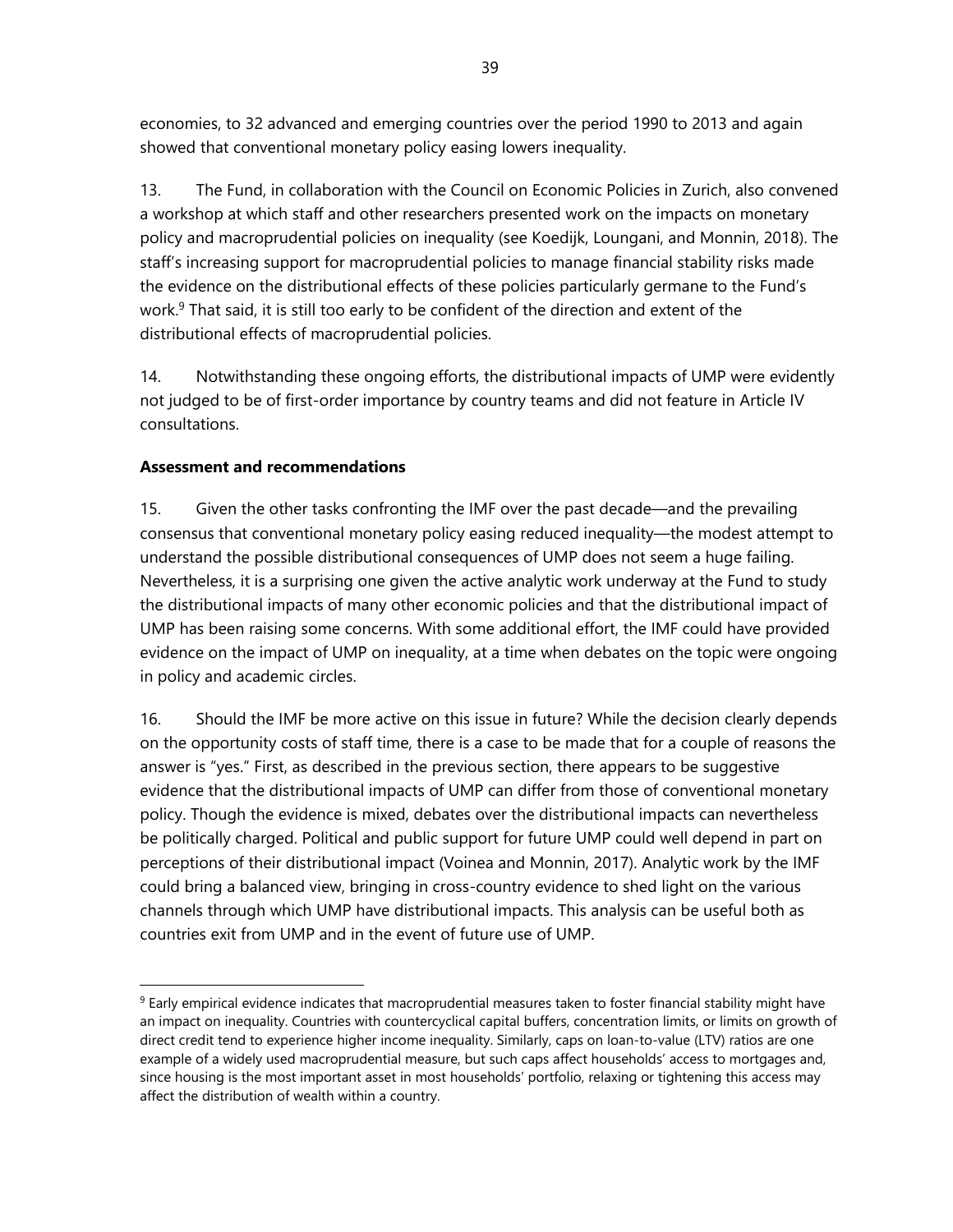17. Second, the IMF's own Guidance Notes require staff to be alert to the distributional impacts of its recommended policies. Hence the IMF should be prepared to judge the distributional effects of UMP in the future and, should distributional effects be of concern, be prepared to offer advice on how to address such effects. The IMF should also work on the distributional effects of macroprudential policies to the extent that they remain the first line of defense against financial stability risks.

18. Fortunately, the Fund's substantial investment in building up expertise and modelling capacity on the distributional impacts of policies place it in a good position to analyze the impact of monetary policy—conventional and unconventional—on inequality when it is necessary.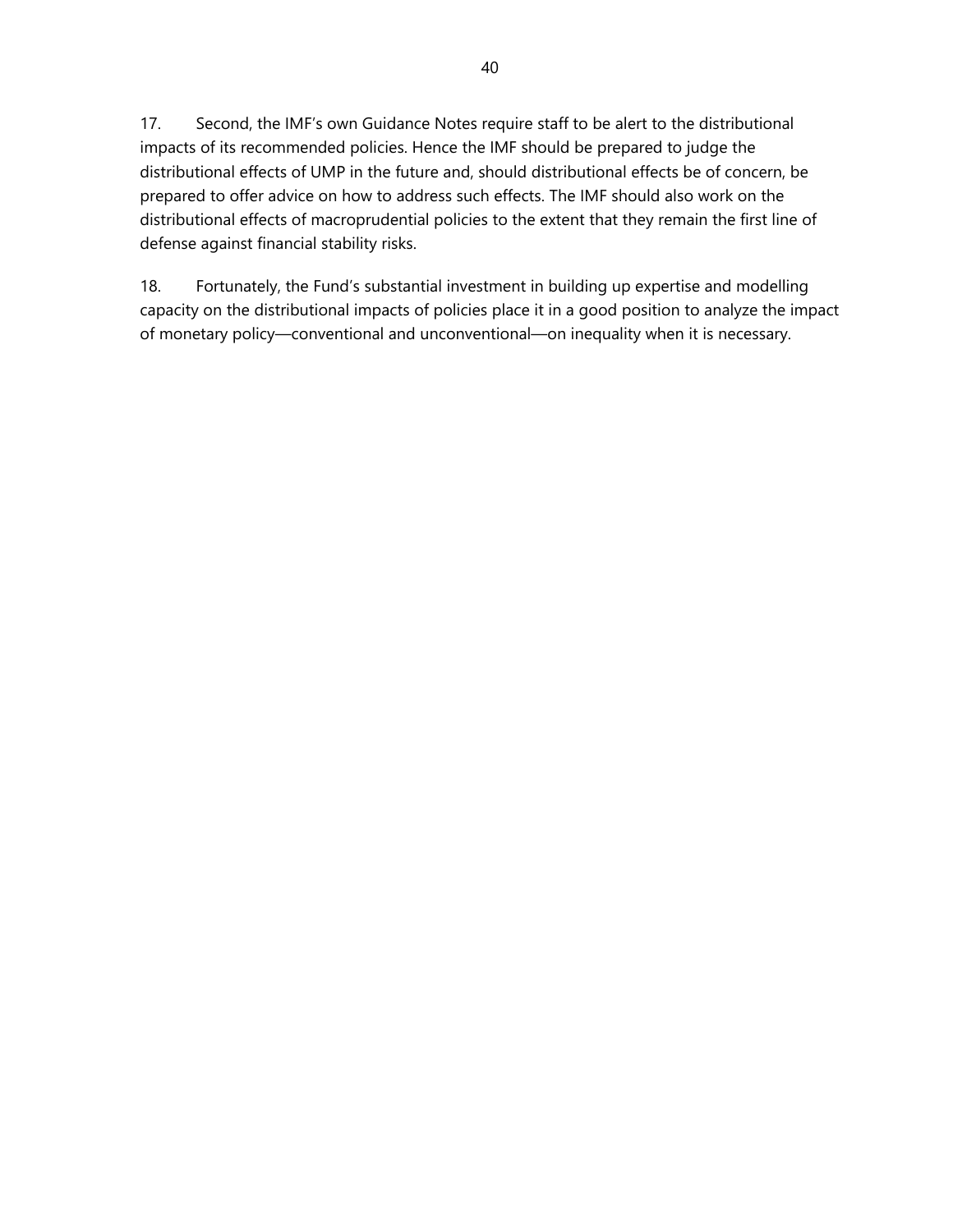### **REFERENCES**

Acemoglu, Daron, and Simon Johnson, 2012, "Who Captured the Fed?" *New York Times,* March.

- Adam, Klaus and Panagiota Tzamourani, 2016, "Distributional Consequences of Asset Price Inflation in the Euro Area," European Economic Review, 89, pp. 172–192.
- Ball, Laurence, and others, 2013, "The Distributional Effects of Fiscal Consolidation," IMF Working Paper No. 13/151, June (Washington: International Monetary Fund).
- Bank of England, 2012, "The Distributional Effects of Asset Purchases," *Bank of England Quarterly Bulletin*, Q3, pp. 254–266.
- Bernanke, Ben, 2015, "Monetary policy and inequality," Blog, June, Brookings.
- Bunn, Philip, Alice Pugh, and Chris Yeats, 2018, "The Distributional Impact of Monetary Policy Easing in the U.K. Between 2008 and 2014," Bank of England Staff Working Paper No. 720.
- Clements, Benedict, and others, 2015, "Inequality and Fiscal Policy," IMF Publication (Washington: International Monetary Fund).
- Coeuré, Benoit, 2012, "What can Monetary Policy do About Inequality?" Speech for the International Day for the Eradication of Poverty, October (Brussels).
- Coibion, Olivier, and others, 2017, "Innocent Bystanders? Monetary Policy and Inequality," *Journal of Monetary Economics*, 88, pp. 70–89.
- Dabla-Norris, Era, and others, 2015, "Causes and Consequences of Inequality: A Global Perspective," IMF Staff Discussion Note 15/13 (Washington: International Monetary Fund).
- Davtyan, Karen, 2018, "Unconventional Monetary Policies and Income Inequality," Barcelona, May.
- Deutsche Bundesbank (Bundesbank), 2016, "Distributional Effects of Monetary Policy," *Deutsche Bundesbank Monthly Report*, pp. 13–36, September.
- Dobbs, Richard, and others, 2013, "QE and ultra-low interest rates: Distributional effects and risks," Discussion Paper, McKinsey Global Institute, November.
- Domanski, Dietrich, Michela Scatigna, and Anna Zabai, 2016, "Wealth Inequality and Monetary Policy," *BIS Quarterly Review*, pp. 45–64, March.
- Draghi, Mario, 2016, "Stability, equity and monetary policy," 2nd DIW Europe Lecture, German Institute for Economic Research (DIW), October (Berlin).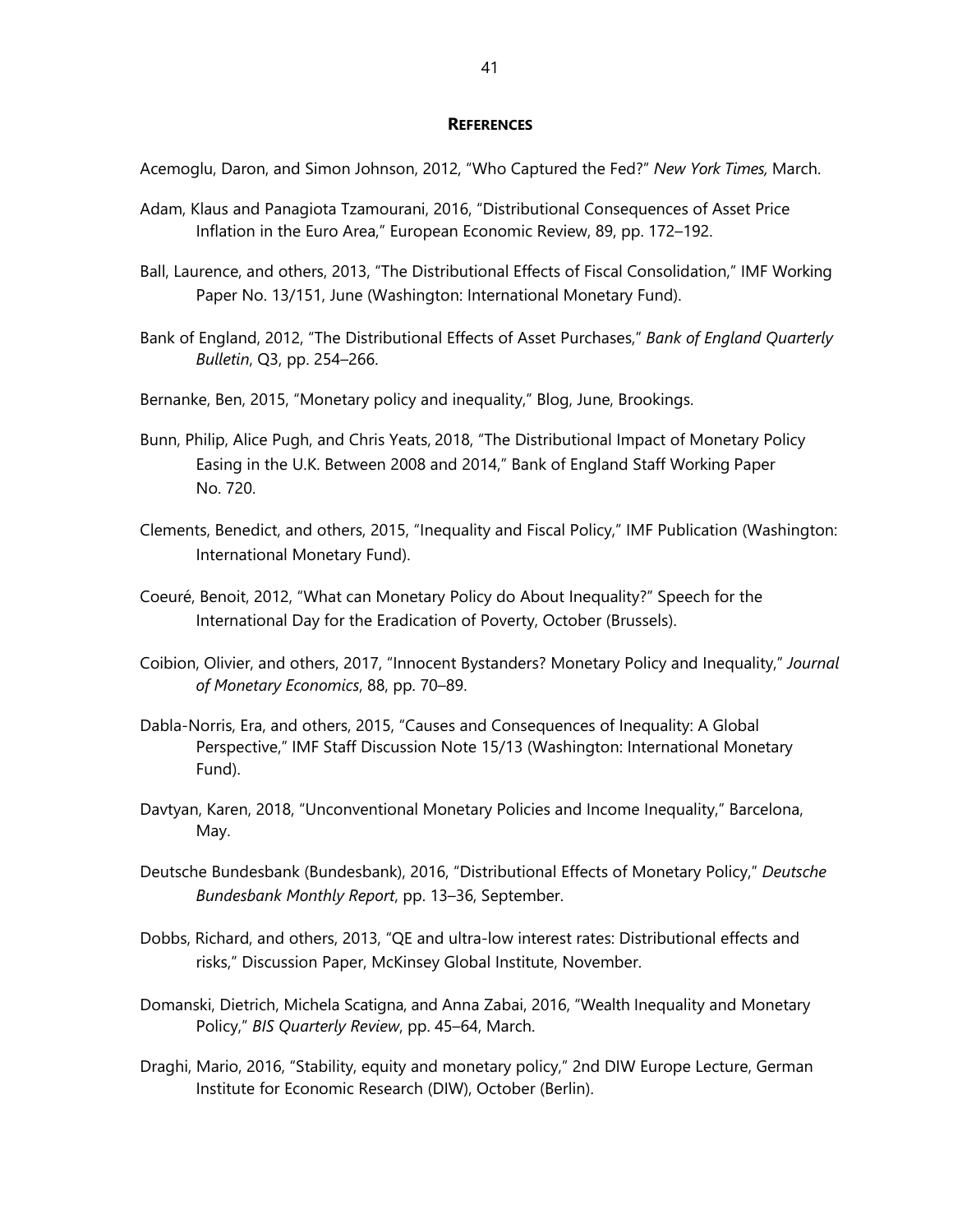- Feldkircher, M., and K. Kakamu, 2018, "How Does Monetary Policy Affect Income Inequality in Japan? Evidence from Grouped Data," unpublished.
- Fisher, Peter, 2017, "Undoing Extraordinary Monetary Policy," remarks at Tuck School of Business at Dartmouth, spring 2017 Conference, New York, New York, March.
- Fontan, Clement, Francois Claveau, and Peter Dietsch, 2016, "Central Banking and Inequalities: Taking Off the Blinders," *Politics, Philosophy and Economics*, 15(4), pp. 319–357.
- Furceri, Davide, and Prakash Loungani, 2015, "Capital Account Liberalization and Inequality," IMF Working Paper No. 15/243, November (Washington: International Monetary Fund).
- Furceri, Davide, Prakash Loungani, and Aleksandra Zdzienicka, 2018, "The Effects of Monetary Policy Shocks on Inequality," *Journal of International Money and Finance*, 85, pp. 168–186.
- Greenspan, Alan, 1998, "Income Inequality: Issues and Policy Options," Remarks at a symposium sponsored by the Federal Reserve Bank of Kansas City, August (Jackson Hole, Wyoming).
- Haldane, Andrew G., 2018, "How Monetary Policy Affects Your GDP," Speech given as the Finch Lecture at the University of Melbourne, April 10 (Melbourne).
- Honohan, Patrick, 2019, "Denmark, Switzerland, Sweden, and the Czech Republic," Chapter 2 in "IMF Advice on Unconventional Monetary Policies to Smaller Advanced Economies," IEO Background Paper No. BP/19-01/02 (Washington: International Monetary Fund).
- International Monetary Fund (IMF), 2013, "Guidance Note on Jobs and Growth Issues in Surveillance and Program Work," IMF Policy Paper (Washington).
	- \_\_\_\_\_\_\_\_\_\_, 2015, "Guidance Note for Surveillance under Article IV Consultation," IMF Policy Paper (Washington).
- \_\_\_\_\_\_\_\_\_\_, 2018, "How to Operationalize Inequality Issues in Country Work," IMF Policy Paper (Washington).
- Jawadi, Fredj, Ricardo Sousa, and Raffaella Traverseo, 2017, "On the Macroeconomic and Wealth Effects of Unconventional Monetary Policy," *Macroeconomic Dynamics*, 21(5), pp. 1189–1204.
- Koedijk, Kees G., Prakash Loungani, and Pierre Monnin, 2018, "Monetary Policy, Macroprudential Regulation and Inequality: An Introduction to the Special Section," *Journal of International Money and Finance*, 85, pp. 163–167.
- Lenza, Michele and Jiri Slacalek, 2018, "How does monetary policy affect income and wealth inequality? Evidence from quantitative easing in the euro area," ECB Working Paper No. 2190.